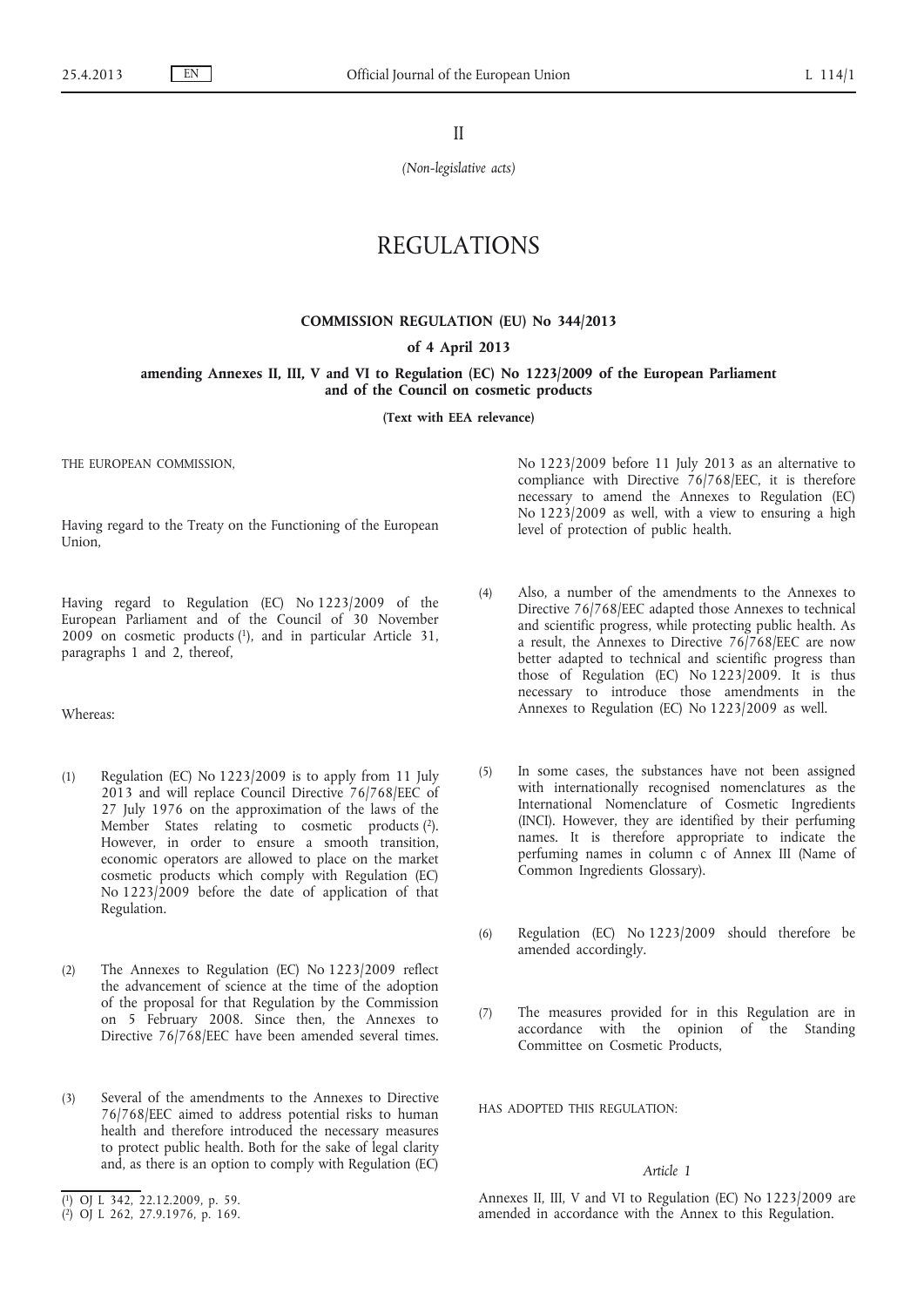## *Article 2*

This Regulation shall enter into force on the twentieth day following that of its publication in the *Official Journal of the European Union*.

It shall apply from 11 July 2013.

This Regulation shall be binding in its entirety and directly applicable in all Member States.

Done at Brussels, 4 April 2013.

*For the Commission The President* José Manuel BARROSO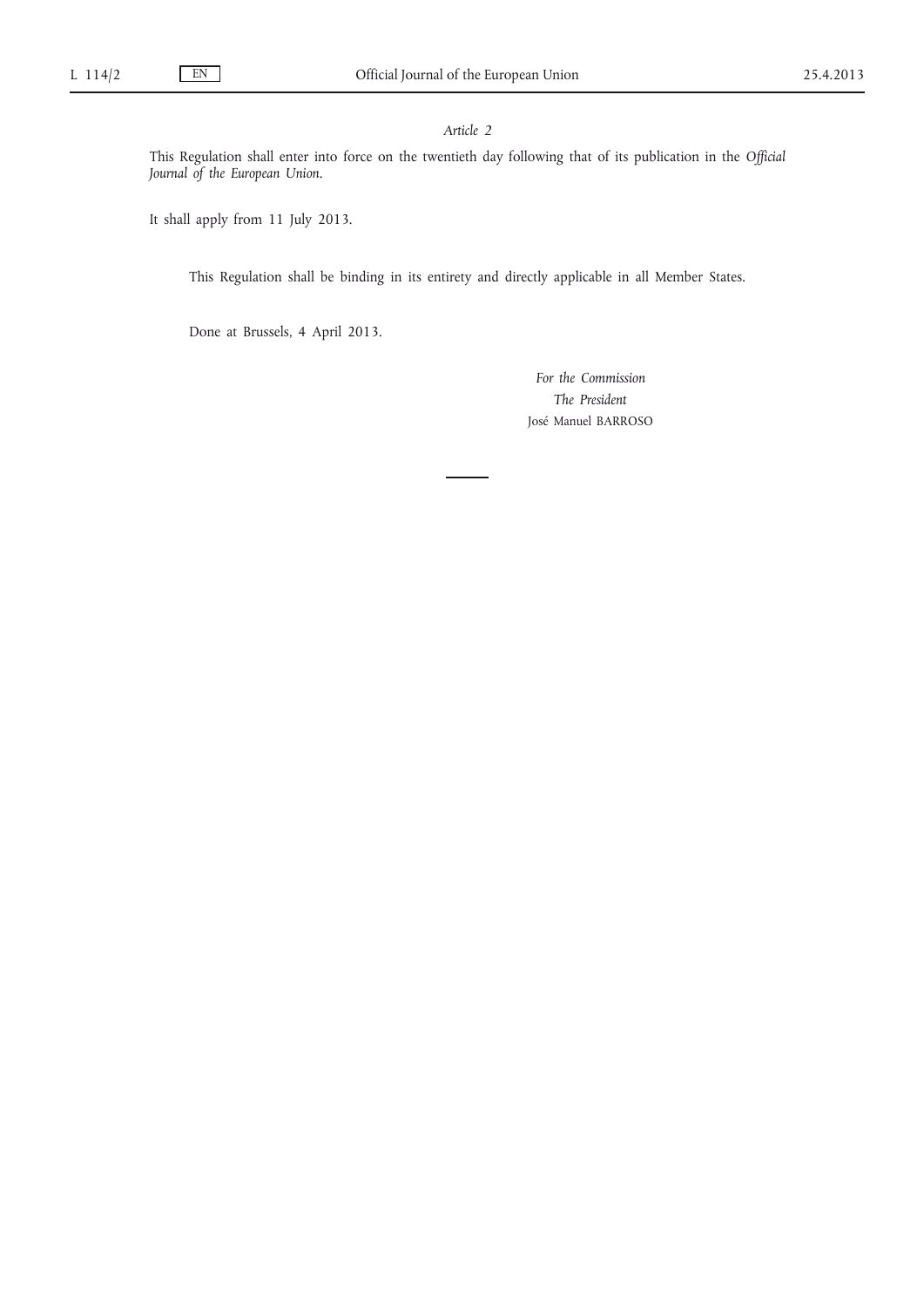## *ANNEX*

- (1) Annex II to Regulation (EC) No 1223/2009 is amended as follows:
	- (a) The entry concerning reference number 167 is replaced by the following:

|  | 4-Aminobenzoic acid and its esters, with the free amino group 150-13-0 |  | $1205 - 753 - 0'$ |
|--|------------------------------------------------------------------------|--|-------------------|
|--|------------------------------------------------------------------------|--|-------------------|

(b) The entry concerning reference number 450 is replaced by the following:

| 450 | Verbena essential oils (Lippia citriodora Kunth.) and derivatives   8024-12-2   285-515-0' |  |
|-----|--------------------------------------------------------------------------------------------|--|
|     | other than absolute when used as a fragrance ingredient                                    |  |

(c) The entry concerning reference number 1136 is replaced by the following:

| '1136 | Exudation of Myroxylon pereirae (Royle) Klotzsch (Peru balsam,   8007-00-9   232-352-8'<br>crude) when used as a fragrance ingredient |  |
|-------|---------------------------------------------------------------------------------------------------------------------------------------|--|
|       |                                                                                                                                       |  |

## (d) Entries for the following reference numbers are added:

| 1329 | 4-[(4-Aminophenyl)(4-iminocyclohexa-2,5-dien-1-<br>ylidene)methyl]-o-toluidine and its hydrochloride salt (Basic<br>Violet 14; CI 42510) when used as a substance in hair dye<br>products                                                                                          | 3248-93-9  <br>632-99-5<br>(HCl)                                  | $221 - 832 - 2$<br>211-189-6<br>(HCl)                                      |
|------|------------------------------------------------------------------------------------------------------------------------------------------------------------------------------------------------------------------------------------------------------------------------------------|-------------------------------------------------------------------|----------------------------------------------------------------------------|
| 1330 | 4-(2,4-Dihydroxyphenylazo)benzensulphonic acid and its<br>sodium salt (Acid Orange 6; CI 14270) when used as substance<br>in hair dye products                                                                                                                                     | $2050 - 34 - 2$<br>547-57-9<br>(Na)                               | $218 - 087 - 0$<br>208-924-8<br>(Na)                                       |
| 1331 | 3-Hydroxy-4-(phenylazo)-2-naphthoic acid and its calcium salt<br>(Pigment Red 64:1; CI 15800) when used as a substance in hair<br>dye products                                                                                                                                     | 27757-79-5  <br>6371-76-2<br>(Ca)                                 | 248-638-0  <br>228-899-7<br>(Ca)                                           |
| 1332 | 2-(6-Hydroxy-3-oxo-(3H)xanthen-9-yl)benzoic acid; Fluorescein<br>and its disodium salt (Acid Yellow 73 sodium salt; CI 45350)<br>when used as a substance in hair dye products                                                                                                     | $2321 - 07 - 5$ /<br>518-47-8<br>(Na)                             | $219-031-8$<br>208-253-0<br>(Na)                                           |
| 1333 | 4',5'-Dibromo-3',6'-dihydroxyspiro[isobenzofuran-1(3H),9'-<br>[9H]xanthene]-3-one; 4',5'-Dibromofluorescein; (Solvent Red<br>72) and its disodium salt (CI 45370) when used as a substance<br>in hair dye products                                                                 | $596 - 03 - 2$<br>4372-02-5<br>(Na)                               | 209-876-0 /<br>224-468-2<br>(Na)                                           |
| 1334 | 2-(3,6-Dihydroxy-2,4,5,7-tetrabromoxanthen-9-yl)benzoic acid;<br>Fluorescein, 2',4',5',7'-tetrabromo-; (Solvent Red 43), its<br>disodium salt (Acid Red 87; CI 45380) and its aluminium salt<br>(Pigment Red 90:1 Aluminium lake) when used as a substance<br>in hair dye products | 15086-94-9 /<br>17372-87-1<br>(Na) / 15876-<br>39-8 (Al)          | 239-138-3  <br>241-409-6<br>$(Na)$ /<br>240-005-7<br>(A <sub>l</sub> )     |
| 1335 | Xanthylium, 9-(2-carboxyphenyl)-3-((2-methylphenyl)amino)-6-<br>((2-methyl-4-sulfophenyl)amino)-, inner salt and its sodium salt<br>(Acid Violet 9; CI 45190) when used as a substance in hair dye<br>products                                                                     | $10213 - 95 - 3$<br>6252-76-2<br>(Na)                             | —   228-377-<br>$9$ (Na)                                                   |
| 1336 | 3',6'-Dihydroxy-4',5'-diiodospiro(isobenzofuran-1(3H),9'-<br>[9H]xanthene)-3-one; (Solvent Red 73) and its sodium salt<br>(Acid Red 95; CI 45425) when used as a substance in hair dye<br>products                                                                                 | 38577-97-8  <br>33239-19-9<br>(Na)                                | 254-010-7 /<br>251-419-2<br>(Na)                                           |
| 1337 | 2',4',5',7'-Tetraiodofluorescein, its disodium salt (Acid Red 51;<br>CI 45430) and its aluminium salt (Pigment Red 172<br>Aluminium lake) when used as a substance in hair dye products                                                                                            | $15905 - 32 - 5$<br>16423-68-0<br>(Na) $/ 12227 -$<br>$78-0$ (Al) | $240 - 046 - 0$<br>240-474-8<br>$(Na)$ /<br>235-440-4<br>(A <sub>l</sub> ) |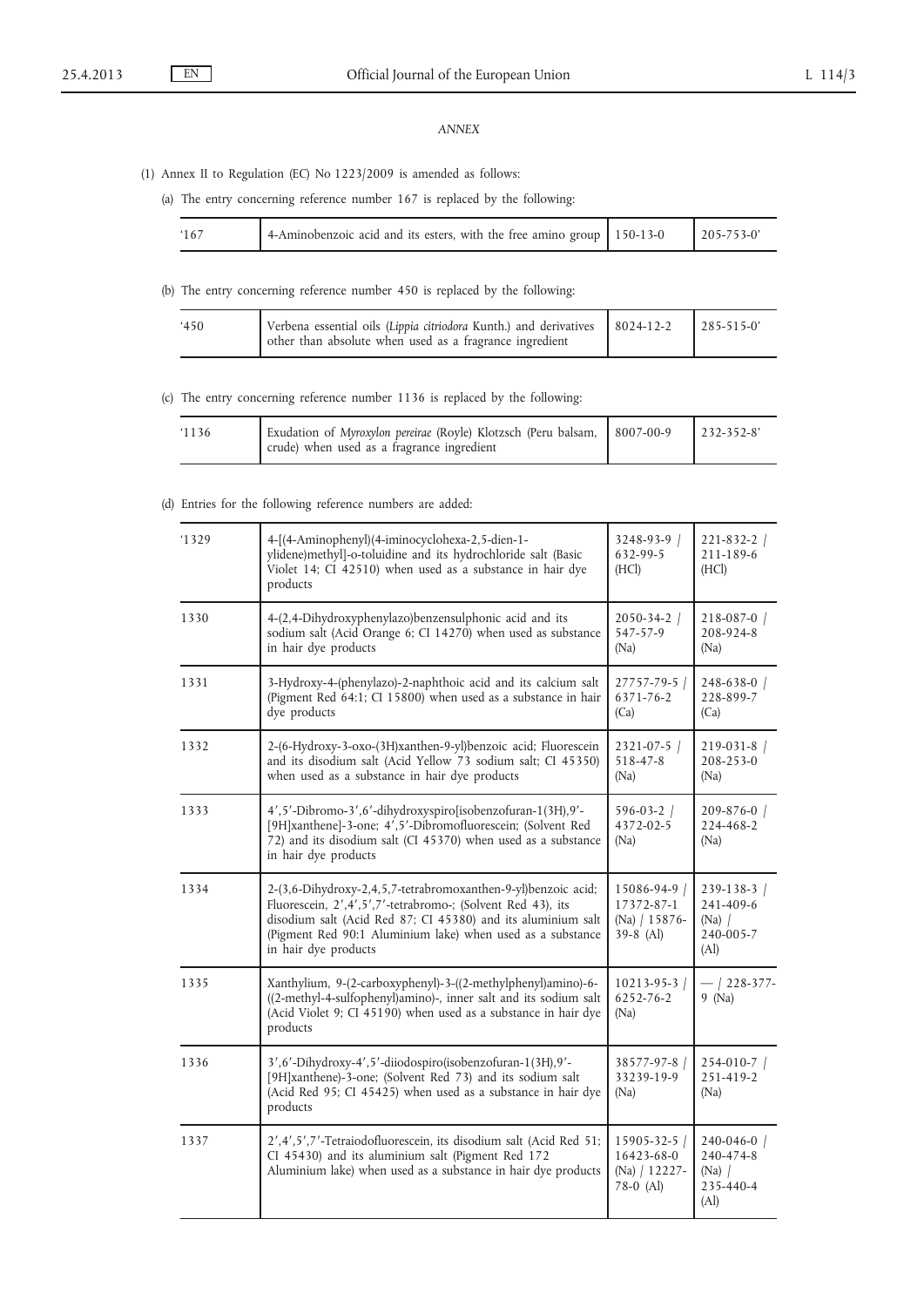| 1338 | 1-Hydroxy-2,4-diaminobenzene (2,4-Diaminophenol) and its<br>dihydrochloride salts (2,4-Diaminophenol HCl) when used as a<br>substance in hair dye products                                                                  | $95 - 86 - 3$<br>137-09-7<br>(HCI) | $202 - 459 - 4$<br>205-279-4<br>(HCl) |
|------|-----------------------------------------------------------------------------------------------------------------------------------------------------------------------------------------------------------------------------|------------------------------------|---------------------------------------|
| 1339 | 1,4-Dihydroxybenzene (Hydroquinone), with the exception of<br>entry 14 in Annex III                                                                                                                                         | $123 - 31 - 9$                     | 204-617-8                             |
| 1340 | [4-[[4-Anilino-1-naphthyl][4-(dimethylamino)phenyl]methyl-<br>ene]cyclohexa-2,5-dien-1-ylidene]dimethylammonium chloride<br>(Basic Blue 26; CI 44045) when used as a substance in hair dye<br>products                      | 2580-56-5                          | 219-943-6                             |
| 1341 | Disodium 3-[(2,4-dimethyl-5-sulphonatophenyl)azo]-4-<br>hydroxynaphthalene-1-sulphonate (Ponceau SX; CI 14700)<br>when used as a substance in hair dye products                                                             | 4548-53-2                          | 224-909-9                             |
| 1342 | Trisodium tris[5,6-dihydro-5-(hydroxyimino)-6-oxonaph-<br>thalene-2-sulphonato(2-)- N <sub>5</sub> ,O <sub>6</sub> ]ferrate(3-); (Acid Green 1; CI<br>10020) when used as a substance in hair dye products                  | 19381-50-1                         | 243-010-2                             |
| 1343 | 4-(Phenylazo) resorcinol (Solvent Orange 1; CI 11920) and its<br>salts when used as a substance in hair dye products                                                                                                        | 2051-85-6                          | 218-131-9                             |
| 1344 | 4-[(4-Ethoxyphenyl)azo]naphthol (Solvent Red 3; CI 12010)<br>and its salts when used as a substance in hair dye products                                                                                                    | 6535-42-8                          | 229-439-8                             |
| 1345 | 1-[(2-Chloro-4-nitrophenyl)azo]-2-naphthol (Pigment Red 4;<br>CI 12085) and its salts when used as a substance in hair dye<br>products                                                                                      | 2814-77-9                          | 220-562-2                             |
| 1346 | 3-Hydroxy-N-(o-tolyl)-4-[(2,4,5-trichlorophenyl)azo]naph-<br>thalene-2-carboxamide (Pigment Red 112; CI 12370) and its<br>salts when used as a substance in hair dye products                                               | 6535-46-2                          | 229-440-3                             |
| 1347 | N-(5-Chloro-2,4-dimethoxyphenyl)-4-[[5-[(diethylamino)sul-<br>phonyl]-2-methoxyphenyl]azo]-3-hydroxynaphthalene-2-carbo-<br>xamide (Pigment Red 5; CI 12490) and its salts when used as a<br>substance in hair dye products | 6410-41-9                          | 229-107-2                             |
| 1348 | Disodium 4-[(5-chloro-4-methyl-2-sulphonatophenyl)azo]-3-<br>hydroxy-2-naphthoate (Pigment Red 48; CI 15865) when used<br>as a substance in hair dye products                                                               | 3564-21-4                          | 222-642-2                             |
| 1349 | Calcium 3-hydroxy-4-[(1-sulphonato-2-naphthyl)azo]-2-naph-<br>thoate (Pigment Red 63:1; CI 15880) when used as a substance<br>in hair dye products                                                                          | 6417-83-0                          | 229-142-3                             |
| 1350 | Trisodium 3-hydroxy-4-(4'-sulphonatonaphthylazo)naph-<br>thalene-2,7-disulphonate (Acid Red 27; CI 16185) when used<br>as a substance in hair dye products                                                                  | $915 - 67 - 3$                     | 213-022-2                             |
| 1351 | 2,2'-[(3,3'-Dichloro[1,1'-biphenyl]-4,4'-diyl)bis(azo)]bis[N-(2,4-<br>dimethylphenyl)-3-oxobutyramide] (Pigment Yellow 13; CI<br>21100) when used as a substance in hair dye products                                       | 5102-83-0                          | 225-822-9                             |
| 1352 | 2,2'-[Cyclohexylidenebis[(2-methyl-4,1-phenylene)azo]]bis[4-<br>cyclohexylphenol] (Solvent Yellow 29; CI 21230) when used as<br>a substance in hair dye products                                                            | 6706-82-7                          | 229-754-0                             |
| 1353 | 1-((4-Phenylazo)phenylazo)-2-naphthol (Solvent Red 23;<br>CI 26100) when used as a substance in hair dye products                                                                                                           | 85-86-9                            | 201-638-4                             |
| 1354 | Tetrasodium 6-amino-4-hydroxy-3-[[7-sulphonato-4-[(4-<br>sulphonatophenyl)azo]-1-naphthyl]azo]naphthalene-2,7-<br>disulphonate (Food Black 2; CI 27755) when used as a<br>substance in hair dye products                    | 2118-39-0                          | 218-326-9                             |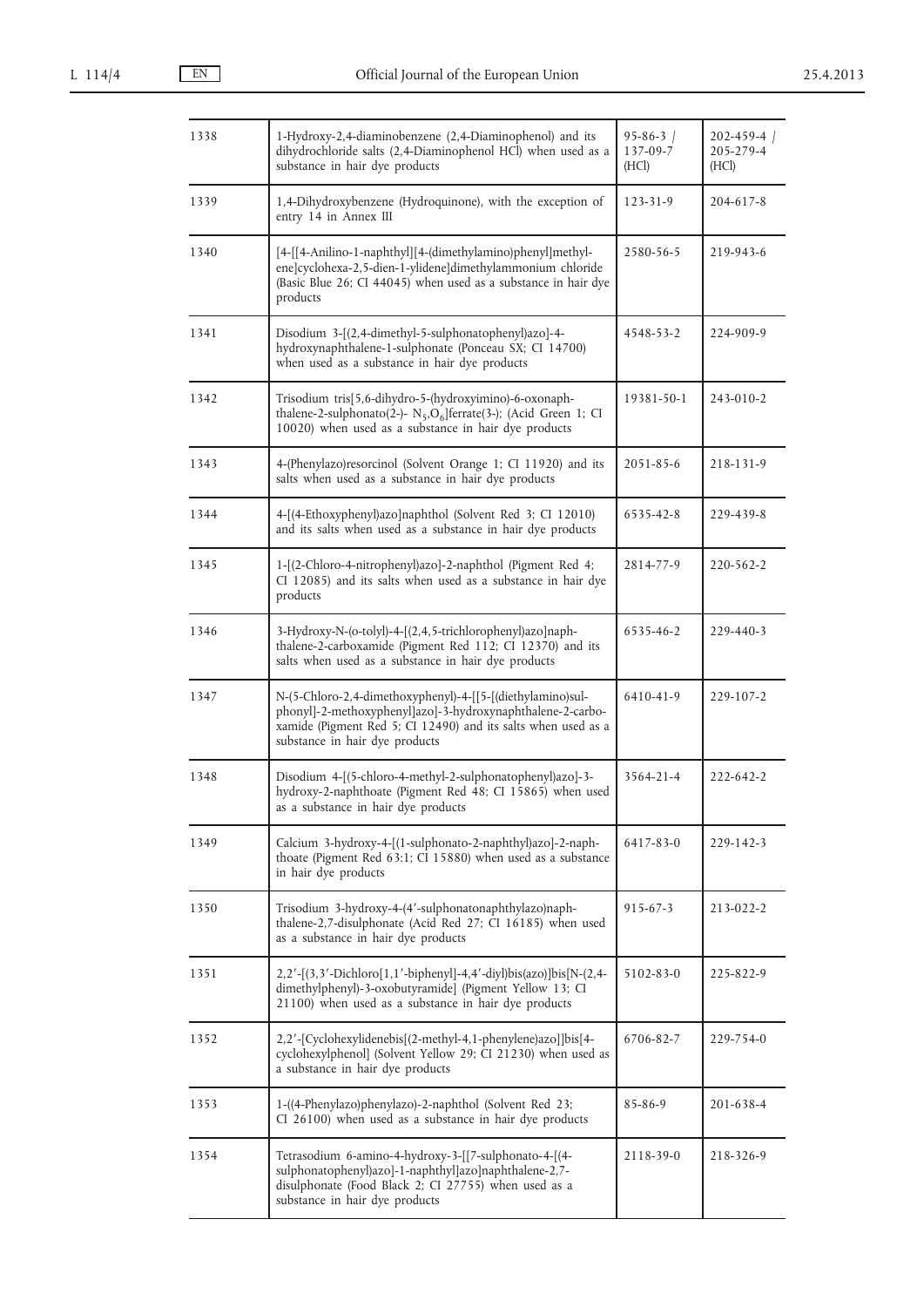| 204-934-1                     |
|-------------------------------|
|                               |
| 222-573-8                     |
| 219-091-5                     |
| 232-318-2                     |
|                               |
| 228-767-9                     |
| 200-782-5                     |
| 228-783-6                     |
| 201-353-5                     |
| 204-909-5                     |
| 219-163-6                     |
| 213-879-2                     |
| 205-685-1                     |
| 215-537-8                     |
| 215-524-7                     |
| 203-872-2                     |
| $201 - 564 - 2$<br>279-833-9  |
| $202 - 431 - 1$<br>267-335-4' |
|                               |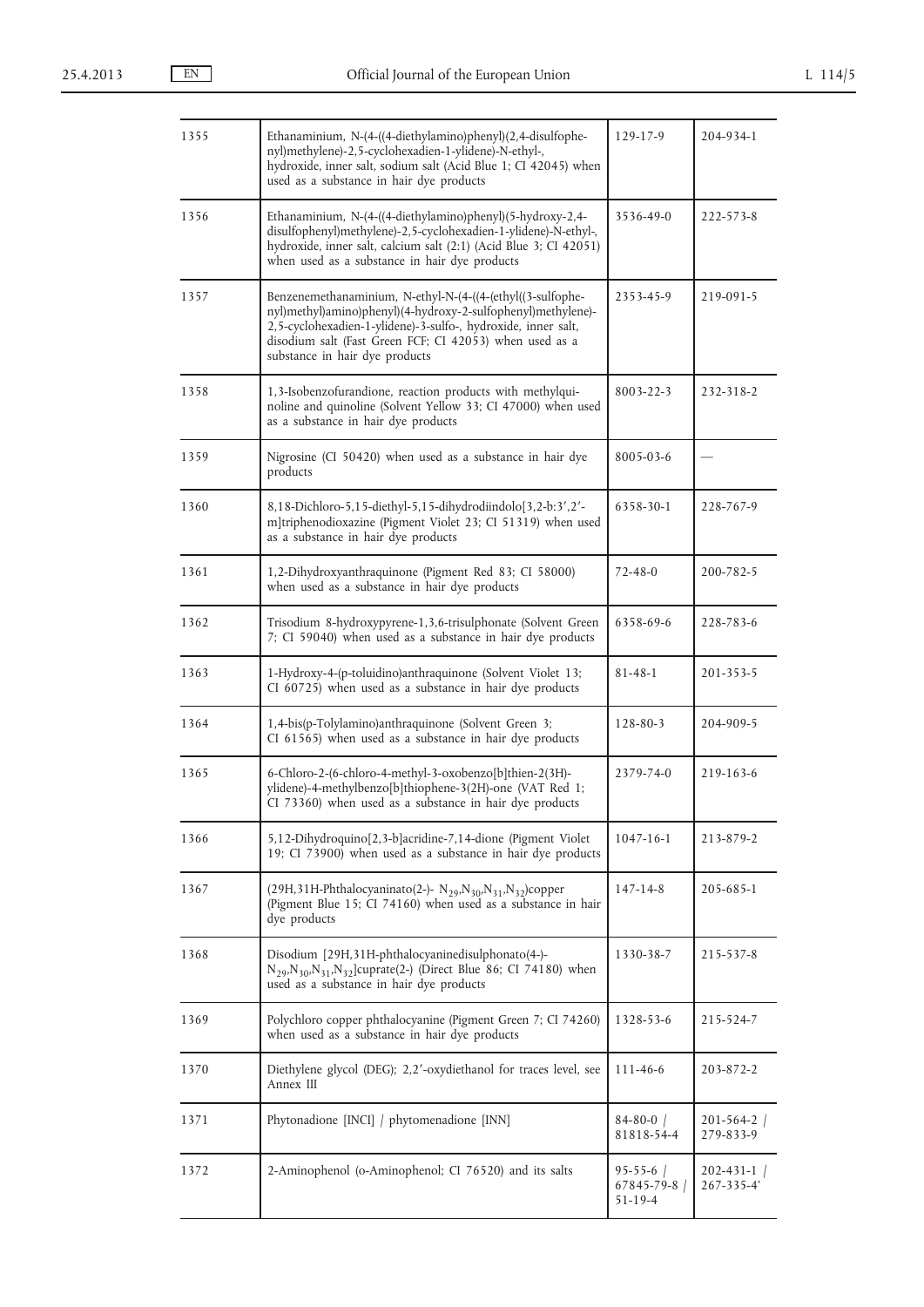| $^{\circ}8$ | N-substituted<br>derivatives of p-                                                       | Hair dye<br>substance in       | (a) General use                                                        | (a) To be printed on the label:                                                             |
|-------------|------------------------------------------------------------------------------------------|--------------------------------|------------------------------------------------------------------------|---------------------------------------------------------------------------------------------|
|             | Phenylenediamine and<br>their salts; N-<br>substituted derivatives<br>of o-Phenylenedia- | oxidative hair<br>dye products |                                                                        | The mixing ratio.<br>" <sup>"</sup> Hair colourants can cause severe<br>allergic reactions. |
|             | mine $(1)$ , with<br>exception of those                                                  |                                |                                                                        | Read and follow instructions.                                                               |
|             | derivatives listed<br>elsewhere in this<br>Annex and under                               |                                |                                                                        | This product is not intended for use on<br>persons under the age of 16.                     |
|             | reference numbers<br>1309, 1311, and<br>1312 in Annex II                                 |                                |                                                                        | Temporary 'black henna' tattoos may<br>increase your risk of allergy.                       |
|             |                                                                                          |                                |                                                                        | Do not colour your hair if:                                                                 |
|             |                                                                                          |                                |                                                                        | - you have a rash on your face or<br>sensitive, irritated and damaged<br>scalp,             |
|             |                                                                                          |                                |                                                                        | - you have ever experienced any<br>reaction after colouring your hair,                      |
|             |                                                                                          |                                |                                                                        | - you have experienced a reaction to<br>a temporary black henna' tattoo in<br>the past.     |
|             |                                                                                          |                                |                                                                        | Contains phenylenediamines.                                                                 |
|             |                                                                                          |                                |                                                                        | Do not use to dye eyelashes or<br>eyebrows"                                                 |
|             |                                                                                          |                                | (b) Professional use                                                   | (b) To be printed on the label:                                                             |
|             |                                                                                          |                                | For $(a)$ and $(b)$ :                                                  | The mixing ratio.                                                                           |
|             |                                                                                          |                                | After mixing under oxidative<br>conditions the maximum concen-         | "For professional use only                                                                  |
|             |                                                                                          |                                | tration applied to hair must not<br>exceed 3 % calculated as free base | Hair colourants can cause severe<br>allergic reactions.                                     |
|             |                                                                                          |                                |                                                                        | Read and follow instructions.                                                               |
|             |                                                                                          |                                |                                                                        | This product is not intended for use on<br>persons under the age of 16.                     |
|             |                                                                                          |                                |                                                                        | Temporary 'black henna' tattoos may<br>increase your risk of allergy.                       |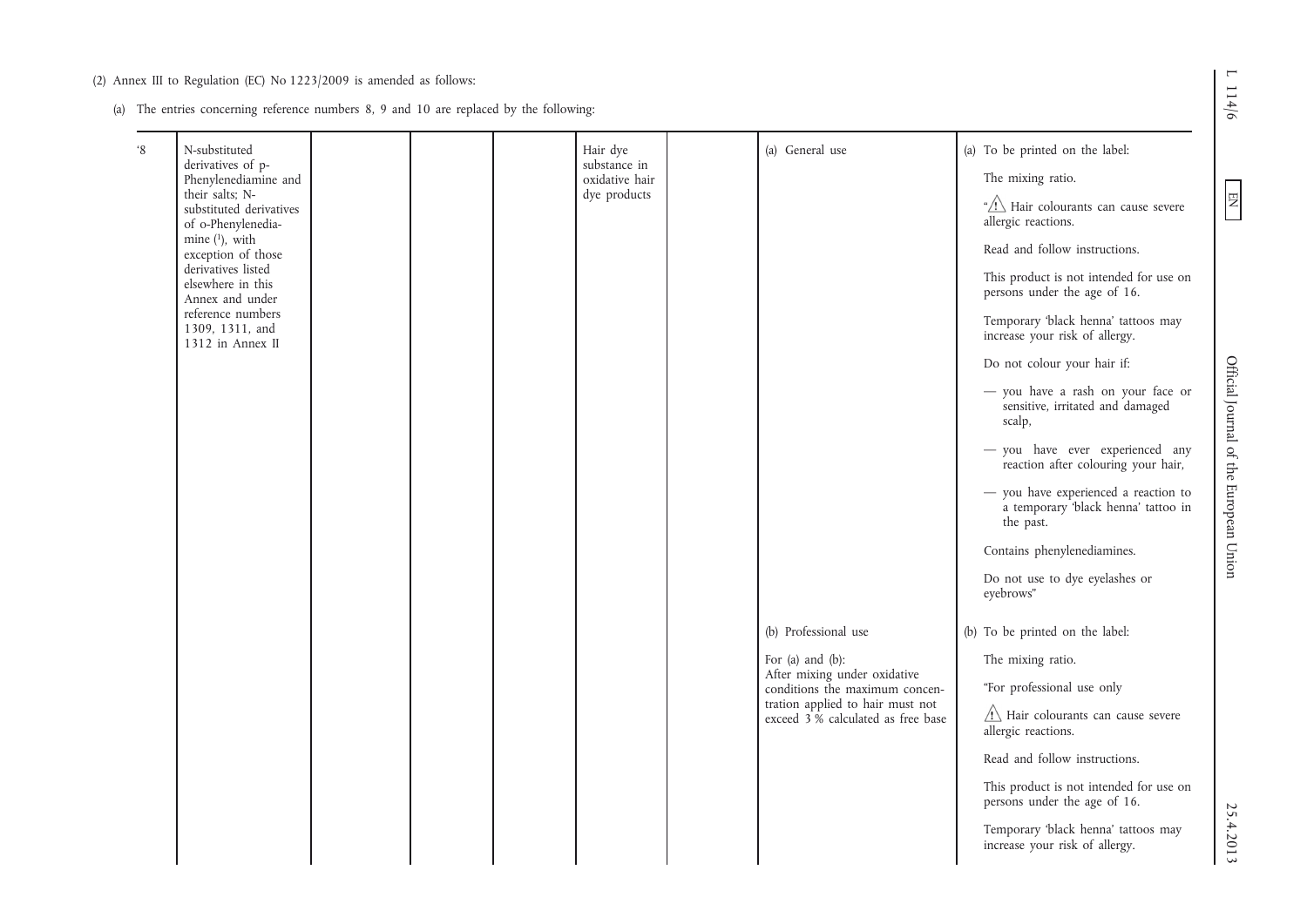|    |                                     |                                                                                                 |                                                |                                     |                                                            |                 | Do not colour your hair if:<br>- you have a rash on your face or<br>sensitive, irritated and damaged<br>scalp,                                                                                                                                                                                                                                                                                                                                                                                                                                                                                                                             | 25.4.2013                              |
|----|-------------------------------------|-------------------------------------------------------------------------------------------------|------------------------------------------------|-------------------------------------|------------------------------------------------------------|-----------------|--------------------------------------------------------------------------------------------------------------------------------------------------------------------------------------------------------------------------------------------------------------------------------------------------------------------------------------------------------------------------------------------------------------------------------------------------------------------------------------------------------------------------------------------------------------------------------------------------------------------------------------------|----------------------------------------|
|    |                                     |                                                                                                 |                                                |                                     |                                                            |                 | - you have ever experienced any<br>reaction after colouring your hair,                                                                                                                                                                                                                                                                                                                                                                                                                                                                                                                                                                     | EN<br>KE                               |
|    |                                     |                                                                                                 |                                                |                                     |                                                            |                 | - you have experienced a reaction to<br>a temporary black henna' tattoo in<br>the past.                                                                                                                                                                                                                                                                                                                                                                                                                                                                                                                                                    |                                        |
|    |                                     |                                                                                                 |                                                |                                     |                                                            |                 | Contains phenylenediamines.                                                                                                                                                                                                                                                                                                                                                                                                                                                                                                                                                                                                                |                                        |
|    |                                     |                                                                                                 |                                                |                                     |                                                            |                 | Wear suitable gloves"                                                                                                                                                                                                                                                                                                                                                                                                                                                                                                                                                                                                                      |                                        |
| 8a | p-Phenylenediamine<br>and its salts | p-Phenylene-<br>diamine;<br>p-Phenylene-<br>diamine HCl;<br>p-Phenylene-<br>diamine<br>Sulphate | $106 - 50 - 3$<br>$624 - 18 - 0$<br>16245-77-5 | 203-404-7<br>210-834-9<br>240-357-1 | Hair dye<br>substance in<br>oxidative hair<br>dye products | (a) General use | (a) To be printed on the label:<br>The mixing ratio.<br>" <sup>"</sup> Hair colourants can cause severe<br>allergic reactions.<br>Read and follow instructions.<br>This product is not intended for use on<br>persons under the age of 16.<br>Temporary 'black henna' tattoos may<br>increase your risk of allergy.<br>Do not colour your hair if:<br>- you have a rash on your face or<br>sensitive, irritated and damaged<br>scalp,<br>- you have ever experienced any<br>reaction after colouring your hair,<br>- you have experienced a reaction to<br>a temporary 'black henna' tattoo in<br>the past.<br>Contains phenylenediamines. | Official Journal of the European Union |
|    |                                     |                                                                                                 |                                                |                                     |                                                            |                 | Do not use to dye eyelashes or<br>eyebrows."                                                                                                                                                                                                                                                                                                                                                                                                                                                                                                                                                                                               | $\mathbf{\Gamma}$<br>14/7              |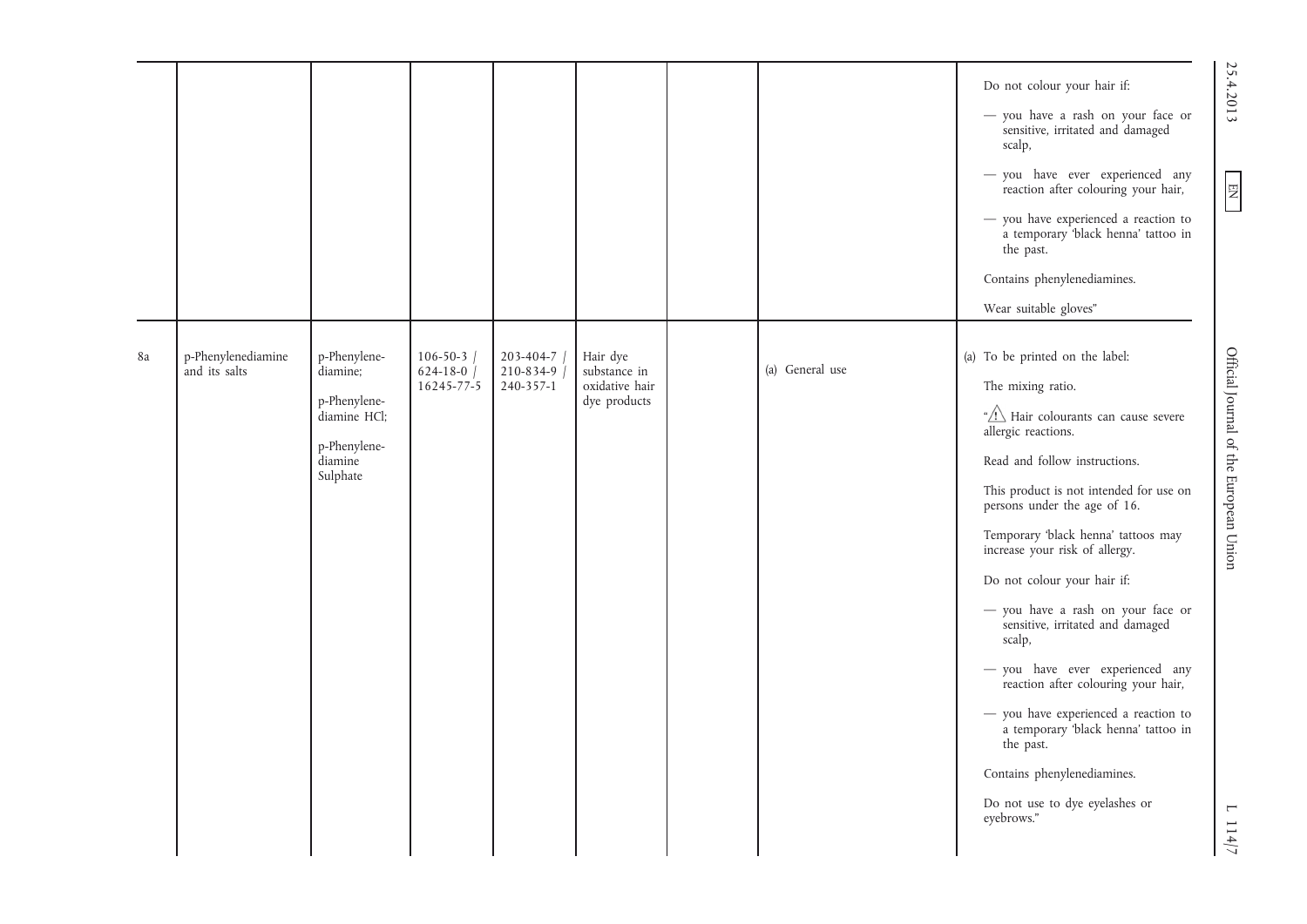|   |                                                                                                                                                                                                                                                                      |  |                                                            | (b) Professional use<br>For (a) and (b): After mixing under<br>oxidative conditions the maximum<br>concentration applied to hair must<br>not exceed 2 % calculated as free<br>base | (b) To be printed on the label:<br>The mixing ratio.<br>"For professional use only.<br>Hair colourants can cause severe<br>allergic reactions.<br>Read and follow instructions.<br>This product is not intended for use on<br>persons under the age of 16.<br>Temporary 'black henna' tattoos may<br>increase your risk of allergy.<br>Do not colour your hair if:<br>- you have a rash on your face or<br>sensitive, irritated and damaged<br>scalp,<br>- you have ever experienced any                                                                                                        | $\overline{ }$<br>114/8<br>E           |
|---|----------------------------------------------------------------------------------------------------------------------------------------------------------------------------------------------------------------------------------------------------------------------|--|------------------------------------------------------------|------------------------------------------------------------------------------------------------------------------------------------------------------------------------------------|-------------------------------------------------------------------------------------------------------------------------------------------------------------------------------------------------------------------------------------------------------------------------------------------------------------------------------------------------------------------------------------------------------------------------------------------------------------------------------------------------------------------------------------------------------------------------------------------------|----------------------------------------|
|   |                                                                                                                                                                                                                                                                      |  |                                                            |                                                                                                                                                                                    | reaction after colouring your hair,<br>- you have experienced a reaction to<br>a temporary black henna' tattoo in<br>the past.<br>Contains phenylenediamines.<br>Wear suitable gloves."                                                                                                                                                                                                                                                                                                                                                                                                         | Official Journal of the European Union |
| 9 | Methylphenylenedia-<br>mines, their N-<br>substituted derivatives<br>and their salts $(1)$ with<br>the exception of the<br>substance under<br>reference number 9a<br>in this annex and<br>substances under<br>reference numbers<br>364, 1310 and 1313<br>in Annex II |  | Hair dye<br>substance in<br>oxidative hair<br>dye products | (a) General use                                                                                                                                                                    | (a) To be printed on the label:<br>The mixing ratio.<br>"/\ Hair colourants can cause severe<br>allergic reactions.<br>Read and follow instructions.<br>This product is not intended for use on<br>persons under the age of 16.<br>Temporary 'black henna' tattoos may<br>increase your risk of allergy.<br>Do not colour your hair if:<br>- you have a rash on your face or<br>sensitive, irritated and damaged<br>scalp,<br>- you have ever experienced any<br>reaction after colouring your hair,<br>- you have experienced a reaction to<br>a temporary black henna' tattoo in<br>the past. | 25.4.2013                              |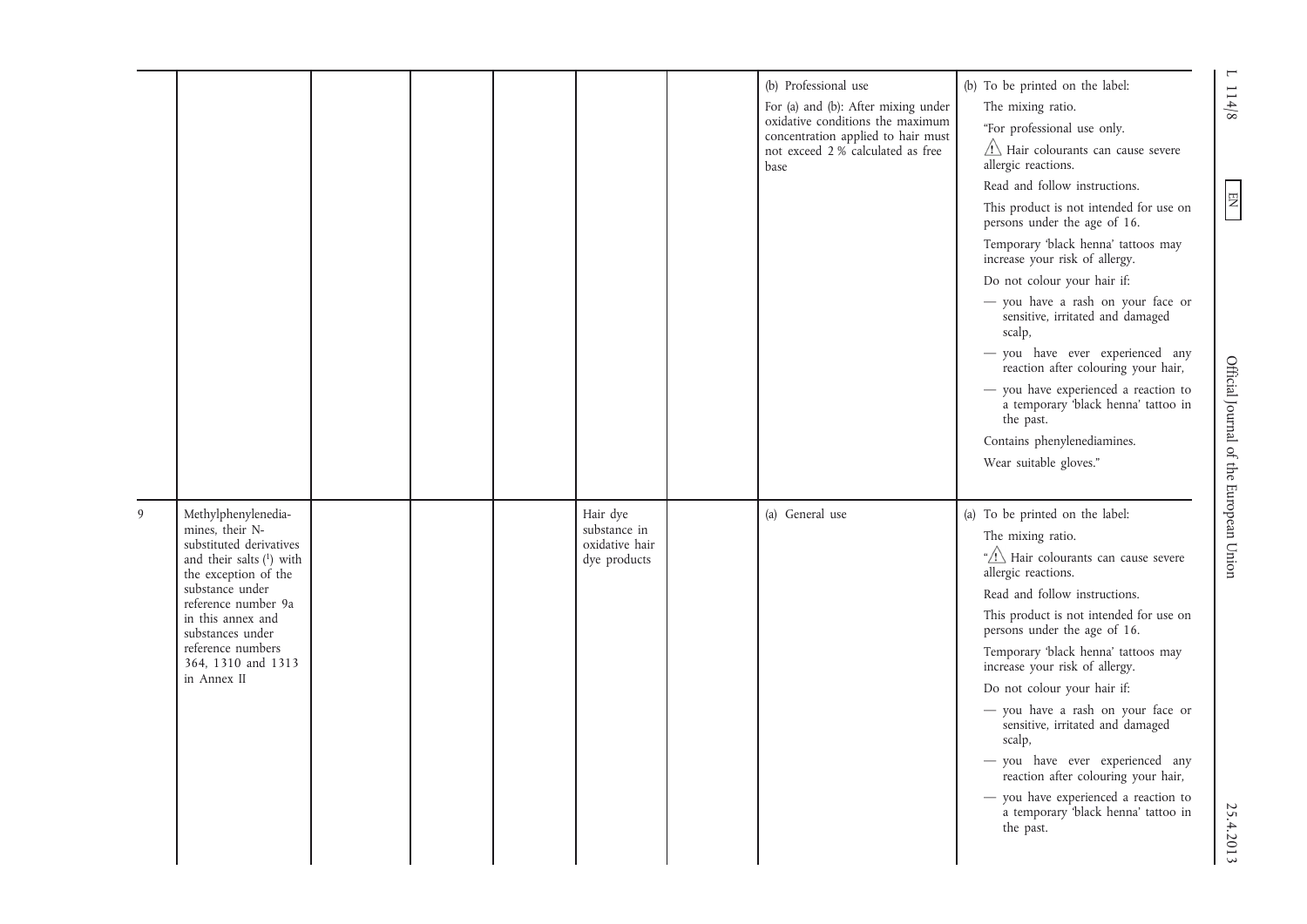|    |                                      |                                                            |                                 |                        |                                                            |                                                                                                                                                                                    | Contains phenylenediamines (toluene-<br>diamines).<br>Do not use to dye eyelashes or<br>eyebrows."                                                                                                                                                                                                                                                                                                                                                                                                                                                                                                                                                                                                                    | 25.4.2013                                                                                   |
|----|--------------------------------------|------------------------------------------------------------|---------------------------------|------------------------|------------------------------------------------------------|------------------------------------------------------------------------------------------------------------------------------------------------------------------------------------|-----------------------------------------------------------------------------------------------------------------------------------------------------------------------------------------------------------------------------------------------------------------------------------------------------------------------------------------------------------------------------------------------------------------------------------------------------------------------------------------------------------------------------------------------------------------------------------------------------------------------------------------------------------------------------------------------------------------------|---------------------------------------------------------------------------------------------|
|    |                                      |                                                            |                                 |                        |                                                            | (b) Professional use<br>For (a) and (b): After mixing under<br>oxidative conditions the maximum<br>concentration applied to hair must<br>not exceed 5 % calculated as free<br>base | (b) To be printed on the label:<br>The mixing ratio.<br>"For professional use only<br>$\triangle$ Hair colourants can cause severe<br>allergic reactions.<br>Read and follow instructions.<br>This product is not intended for use on<br>persons under the age of 16.<br>Temporary 'black henna' tattoos may<br>increase your risk of allergy.<br>Do not colour your hair if:<br>- you have a rash on your face or<br>sensitive, irritated and damaged<br>scalp,<br>- you have ever experienced any<br>reaction after colouring your hair,<br>- you have experienced a reaction to<br>a temporary black henna' tattoo in<br>the past.<br>Contains phenylenediamines (toluene-<br>diamines).<br>Wear suitable gloves." | $\boxed{\phantom{\begin{bmatrix}1\end{bmatrix}}}$<br>Official Journal of the European Union |
| 9a | Toluene-2,5-diamine<br>and its salts | Toluene-2,5-<br>Diamine<br>Toluene-2,5-<br>Diamine Sulfate | $95 - 70 - 5$<br>$615 - 50 - 9$ | 202-442-1<br>210-431-8 | Hair dye<br>substance in<br>oxidative hair<br>dye products | (a) General use                                                                                                                                                                    | (a) To be printed on the label:<br>The mixing ratio.<br>" <sup>"</sup> >> Hair colourants can cause severe<br>allergic reactions.<br>Read and follow instructions.<br>This product is not intended for use on<br>persons under the age of 16.<br>Temporary 'black henna' tattoos may<br>increase your risk of allergy.                                                                                                                                                                                                                                                                                                                                                                                                | $\mathbf{\mathsf{I}}$<br>114/9                                                              |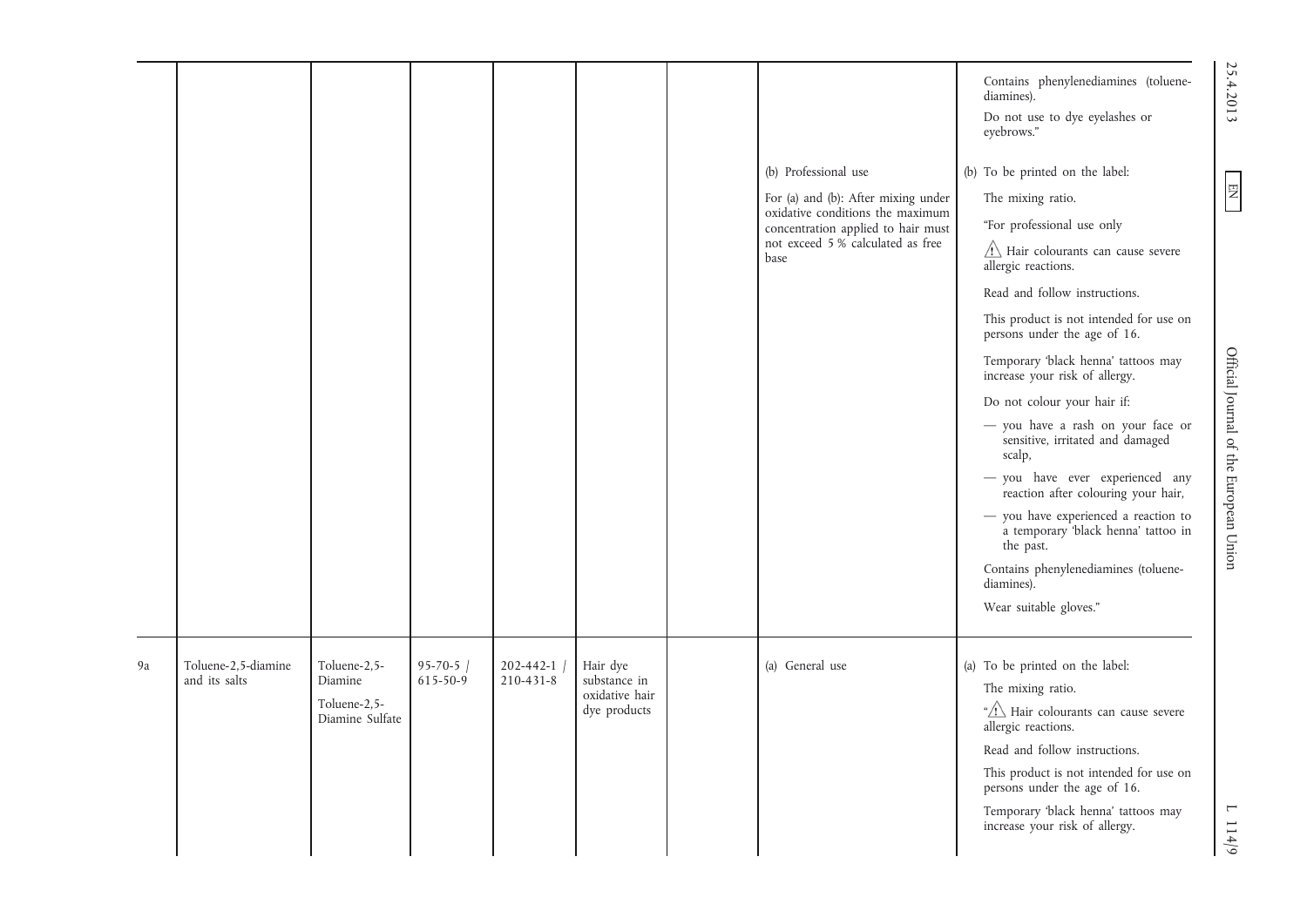|  |  |  |                                                                        | Do not colour your hair if:                                                             |
|--|--|--|------------------------------------------------------------------------|-----------------------------------------------------------------------------------------|
|  |  |  |                                                                        | - you have a rash on your face or<br>sensitive, irritated and damaged<br>scalp,         |
|  |  |  |                                                                        | - you have ever experienced any<br>reaction after colouring your hair,                  |
|  |  |  |                                                                        | - you have experienced a reaction to<br>a temporary black henna' tattoo in<br>the past. |
|  |  |  |                                                                        | Contains phenylenediamines (toluene-<br>diamines).                                      |
|  |  |  |                                                                        | Do not use to dye eyelashes or<br>eyebrows."                                            |
|  |  |  | (b) Professional use                                                   | (b) To be printed on the label:                                                         |
|  |  |  | For (a) and (b): After mixing under                                    | The mixing ratio.                                                                       |
|  |  |  | oxidative conditions the maximum<br>concentration applied to hair must | "For professional use only                                                              |
|  |  |  | not exceed 4 % calculated as free<br>base                              | $\overline{\mathcal{L}}$ Hair colourants can cause severe<br>allergic reactions.        |
|  |  |  |                                                                        | Read and follow instructions.                                                           |
|  |  |  |                                                                        | This product is not intended for use on<br>persons under the age of 16.                 |
|  |  |  |                                                                        | Temporary 'black henna' tattoos may<br>increase your risk of allergy.                   |
|  |  |  |                                                                        | Do not colour your hair if:                                                             |
|  |  |  |                                                                        | - you have a rash on your face or<br>sensitive, irritated and damaged<br>scalp,         |
|  |  |  |                                                                        | - you have ever experienced any<br>reaction after colouring your hair,                  |
|  |  |  |                                                                        | - you have experienced a reaction to<br>a temporary black henna' tattoo in<br>the past. |
|  |  |  |                                                                        | Contains phenylenediamines (toluene-<br>diamines).                                      |
|  |  |  |                                                                        | Wear suitable gloves."                                                                  |
|  |  |  |                                                                        |                                                                                         |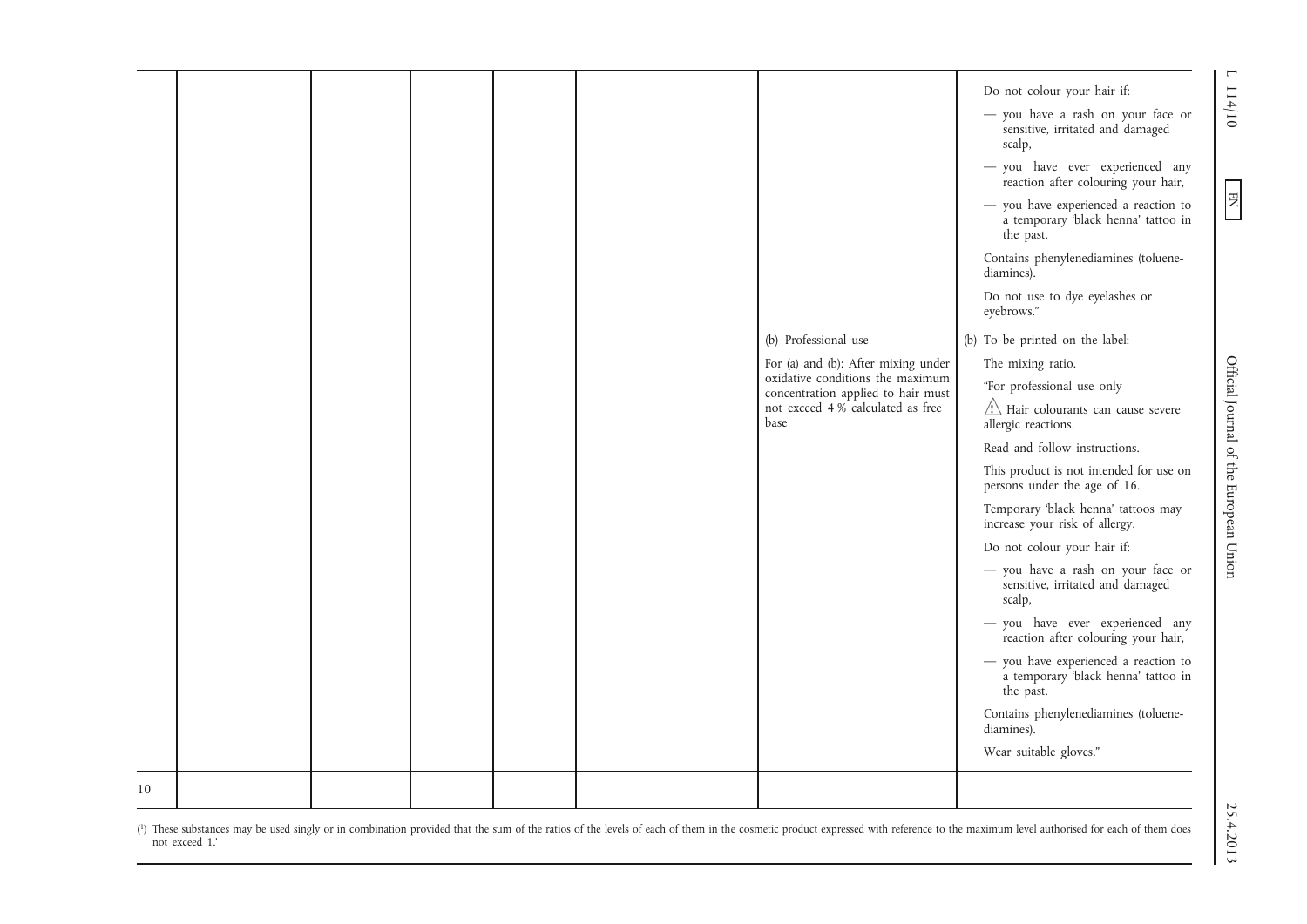| 12 | Hydrogen peroxide<br>and other compounds<br>or mixtures that<br>release hydrogen<br>peroxide, including<br>carbamide peroxide | Hydrogen<br>peroxide | 7722-84-1 | 231-765-0 | (a) Hair<br>products                                                                                                             | (a) $12 \%$ of<br>$H_2O_2$ (40<br>volumes),<br>present or<br>released  |                                                                                                                                                                                                                                                                                                                                                                                                | (a) Wear suitable gloves                                                                                                                                                                                                                                                                                                                                                                                                                |
|----|-------------------------------------------------------------------------------------------------------------------------------|----------------------|-----------|-----------|----------------------------------------------------------------------------------------------------------------------------------|------------------------------------------------------------------------|------------------------------------------------------------------------------------------------------------------------------------------------------------------------------------------------------------------------------------------------------------------------------------------------------------------------------------------------------------------------------------------------|-----------------------------------------------------------------------------------------------------------------------------------------------------------------------------------------------------------------------------------------------------------------------------------------------------------------------------------------------------------------------------------------------------------------------------------------|
|    | and zinc peroxide                                                                                                             |                      |           |           | $(b)$ Skin<br>products                                                                                                           | (b) $4%$ of<br>$H_2O_2$<br>present or<br>released                      |                                                                                                                                                                                                                                                                                                                                                                                                | (a) (b) (c) (e)<br>Contains hydrogen peroxide<br>Avoid contact with eyes                                                                                                                                                                                                                                                                                                                                                                |
|    |                                                                                                                               |                      |           |           | (c) Nail<br>hardening<br>products                                                                                                | (c) $2\%$ of<br>$H_2O_2$<br>present or<br>released                     |                                                                                                                                                                                                                                                                                                                                                                                                | Rinse immediately if product comes into<br>contact with them.                                                                                                                                                                                                                                                                                                                                                                           |
|    |                                                                                                                               |                      |           |           | (d) Oral<br>products,<br>including<br>mouth<br>rinse,<br>tooth<br>paste and<br>tooth<br>whitening<br>or<br>bleaching<br>products | (d) $\leq 0.1 \%$ of<br>$H_2O_2$ ,<br>present or<br>released           |                                                                                                                                                                                                                                                                                                                                                                                                |                                                                                                                                                                                                                                                                                                                                                                                                                                         |
|    |                                                                                                                               |                      |           |           | (e) Tooth<br>whitening<br>or<br>bleaching<br>products                                                                            | (e) $> 0.1 %$<br>$\leq$ 6 % of<br>$H_2O_2$ ,<br>present or<br>released | (e) To be only sold to dental<br>practitioners.<br>For each cycle of use, first use<br>by dental practitioners as<br>defined under Directive<br>$2005/36/EC$ (*) or under their<br>direct supervision if an<br>equivalent level of safety is<br>ensured. Afterwards to be<br>provided to the consumer to<br>complete the cycle of use.<br>Not to be used on a person<br>under 18 years of age. | (e) Concentration of $H_2O_2$ present or<br>released indicated in percentage.<br>Not to be used on a person under 18<br>years of age.<br>To be only sold to dental practitioners.<br>For each cycle of use, the first use to be<br>only done by dental practitioners or<br>under their direct supervision if an<br>equivalent level of safety is ensured.<br>Afterwards to be provided to the<br>consumer to complete the cycle of use. |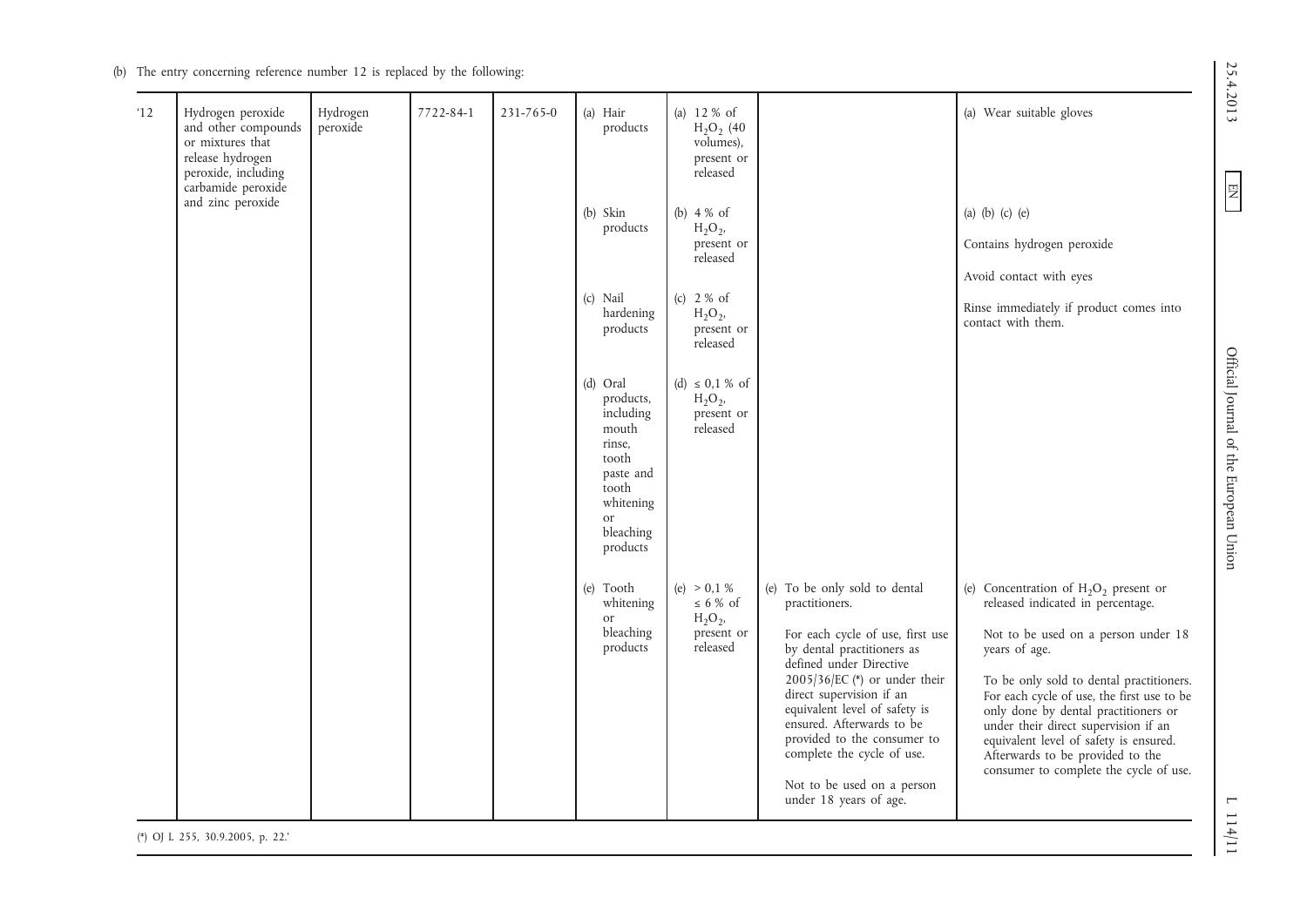| 14 | Hydroquinone | Hydroquinone | $123 - 31 - 9$ | 204-617-8 | systems | Artificial nail   0,02 % (after<br>mixing for<br>use) | Professional use only | $\vert$ — For professional use only<br>- Avoid skin contact<br>$\mathcal{L}$ Read directions for use carefully |
|----|--------------|--------------|----------------|-----------|---------|-------------------------------------------------------|-----------------------|----------------------------------------------------------------------------------------------------------------|
|----|--------------|--------------|----------------|-----------|---------|-------------------------------------------------------|-----------------------|----------------------------------------------------------------------------------------------------------------|

|              | (c) The entry concerning reference number 14 is replaced by the following:                                |              |                |           |                                                                      |                                     |                                                                                                                                         |                                                                                                                                                                                                                                                                                                                                                                                                                                                                                                                                                                                                       |
|--------------|-----------------------------------------------------------------------------------------------------------|--------------|----------------|-----------|----------------------------------------------------------------------|-------------------------------------|-----------------------------------------------------------------------------------------------------------------------------------------|-------------------------------------------------------------------------------------------------------------------------------------------------------------------------------------------------------------------------------------------------------------------------------------------------------------------------------------------------------------------------------------------------------------------------------------------------------------------------------------------------------------------------------------------------------------------------------------------------------|
| 14           | Hydroquinone<br>(d) The entry concerning reference number 16 is replaced by the following:                | Hydroquinone | 123-31-9       | 204-617-8 | Artificial nail<br>systems                                           | 0,02 % (after<br>mixing for<br>use) | Professional use only                                                                                                                   | - For professional use only<br>- Avoid skin contact<br>- Read directions for use carefully'                                                                                                                                                                                                                                                                                                                                                                                                                                                                                                           |
| $^{\circ}16$ | 1-Naphthol and its<br>salts<br>(e) The entry concerning reference number 22 is replaced by the following: | 1-Naphthol   | $90 - 15 - 3$  | 201-969-4 | Hair dye<br>substance in<br>oxidative hair<br>dye products           |                                     | After mixing under oxidative<br>conditions the maximum concen-<br>tration applied to hair must not<br>exceed 1% calculated as free base | To be printed on the label:<br>The mixing ratio.<br>" <sup>"</sup> >> Hair colourants can cause severe<br>allergic reactions.<br>Read and follow instructions.<br>This product is not intended for use on<br>persons under the age of 16.<br>Temporary 'black henna' tattoos may<br>increase your risk of allergy.<br>Do not colour your hair if:<br>- you have a rash on your face or<br>sensitive, irritated and damaged scalp,<br>you have ever experienced any reaction<br>after colouring your hair,<br>you have experienced a reaction to a<br>temporary 'black henna' tattoo in the<br>past."' |
| 22           | Resorcinol                                                                                                | Resorcinol   | $108 - 46 - 3$ | 203-585-2 | (a) Hair dye<br>substance<br>in<br>oxidative<br>hair dye<br>products |                                     | (a) 1. General use                                                                                                                      | (a) 1. To be printed on the label:<br>The mixing ratio.<br>"Contains resorcinol.<br>Rinse hair well after application.<br>Do not use to dye eyelashes or<br>eyebrows.<br>Rinse eyes immediately if product<br>comes into contact with them.                                                                                                                                                                                                                                                                                                                                                           |

| '22 | Resorcinol | Resorcinol | 108-46-3 | 203-585-2 | (a) Hair dye<br>substance<br>1n<br>oxidative<br>hair dye<br>products |  | (a) 1. General use | (a) 1. To be printed on the label:<br>The mixing ratio.<br>"Contains resorcinol.<br>Rinse hair well after application.<br>Do not use to dye eyelashes or<br>eyebrows.<br>Rinse eyes immediately if product<br>comes into contact with them. |
|-----|------------|------------|----------|-----------|----------------------------------------------------------------------|--|--------------------|---------------------------------------------------------------------------------------------------------------------------------------------------------------------------------------------------------------------------------------------|
|-----|------------|------------|----------|-----------|----------------------------------------------------------------------|--|--------------------|---------------------------------------------------------------------------------------------------------------------------------------------------------------------------------------------------------------------------------------------|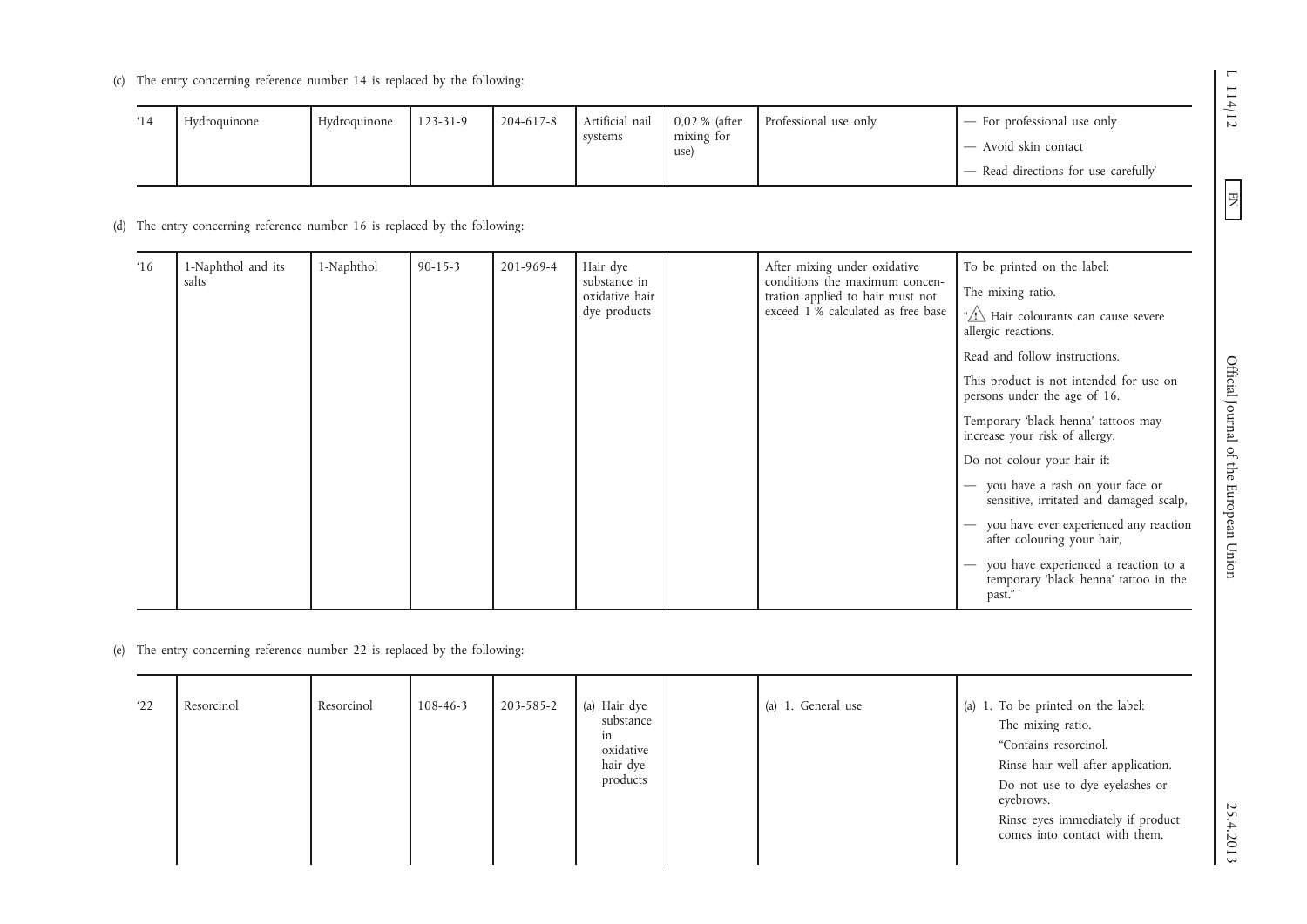|  |  |                                       |            |                                                                                                                                                                                    | $\sqrt{!}$ Hair colourants can cause severe<br>allergic reactions. Read and follow<br>instructions.<br>This product is not intended for use on<br>persons under the age of 16.<br>Temporary 'black henna' tattoos may<br>increase your risk of allergy.<br>Do not colour your hair if:<br>- you have a rash on your face or<br>sensitive, irritated and damaged<br>scalp,<br>- you have ever experienced any<br>reaction after colouring your hair,<br>- you have experienced a reaction to a<br>temporary 'black henna' tattoo in<br>the past."                                                                                                                                                                                     | 25.4.2013<br>E                         |
|--|--|---------------------------------------|------------|------------------------------------------------------------------------------------------------------------------------------------------------------------------------------------|--------------------------------------------------------------------------------------------------------------------------------------------------------------------------------------------------------------------------------------------------------------------------------------------------------------------------------------------------------------------------------------------------------------------------------------------------------------------------------------------------------------------------------------------------------------------------------------------------------------------------------------------------------------------------------------------------------------------------------------|----------------------------------------|
|  |  |                                       |            | 2. Professional use<br>For 1 and 2:<br>After mixing under oxidative<br>conditions the maximum<br>concentration applied to hair<br>must not exceed 2,5 %<br>calculated as free base | 2. To be printed on the label:<br>The mixing ratio.<br>"For professional use only. Contains<br>resorcinol.<br>Rinse eyes immediately if product<br>comes into contact with them.<br>$\sqrt{1}$ Hair colourants can cause severe<br>allergic reactions.<br>Read and follow instructions.<br>This product is not intended for use<br>on persons under the age of 16.<br>Temporary 'black henna' tattoos may<br>increase your risk of allergy.<br>Do not colour your hair if:<br>- you have a rash on your face or<br>sensitive, irritated and damaged<br>scalp,<br>- you have ever experienced any<br>reaction after colouring your hair,<br>- you have experienced a reaction<br>to a temporary 'black henna'<br>tattoo in the past." | Official Journal of the European Union |
|  |  | $(b)$ Hair<br>lotions and<br>shampoos | (b) $0,5%$ |                                                                                                                                                                                    | (b) Contains resorcinol'                                                                                                                                                                                                                                                                                                                                                                                                                                                                                                                                                                                                                                                                                                             | $\mathbf{\mathsf{I}}$<br>114/13        |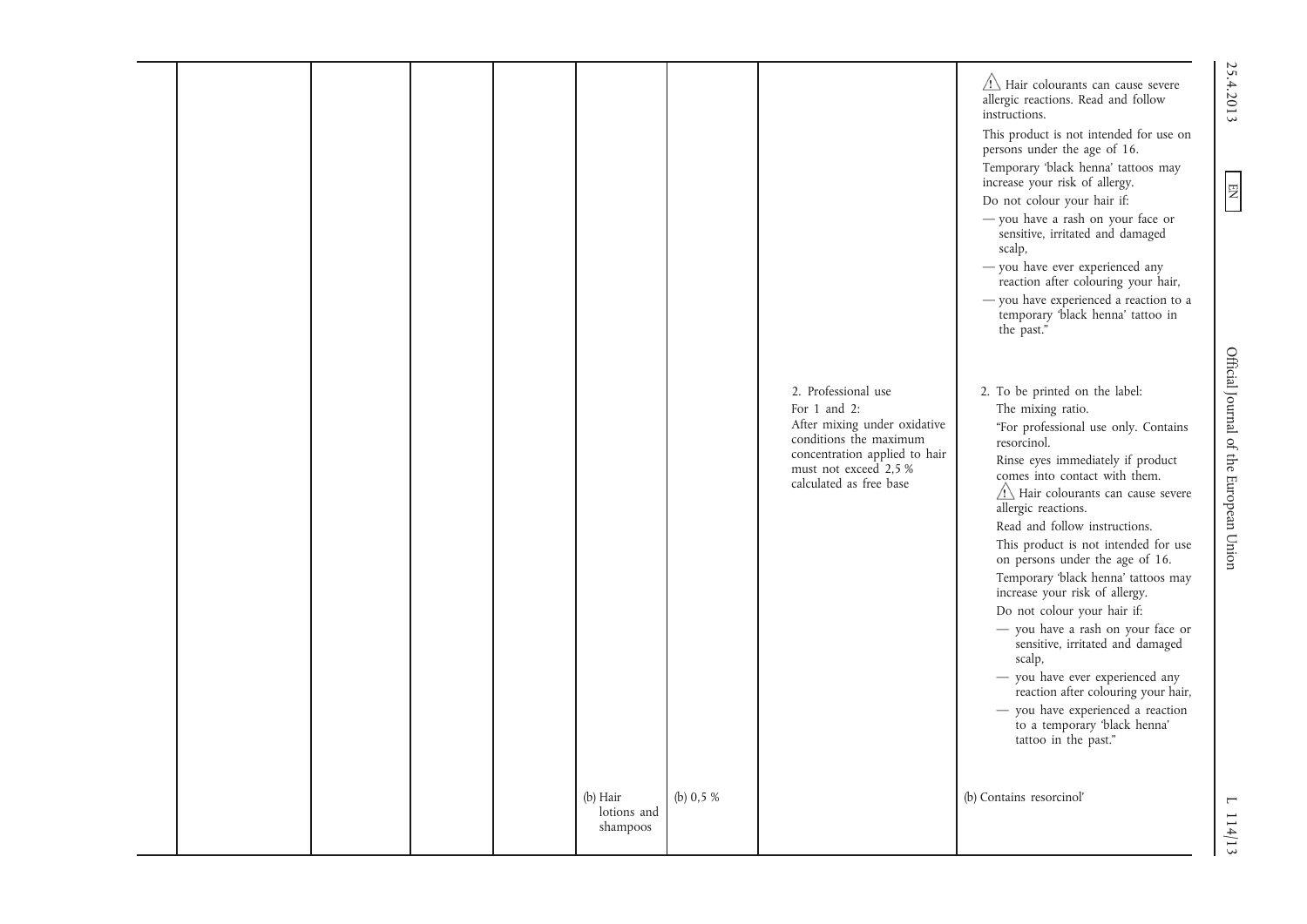|  | (f) The entries concerning reference numbers 26 to 43 are replaced by the following: |  |  |  |  |
|--|--------------------------------------------------------------------------------------|--|--|--|--|
|  |                                                                                      |  |  |  |  |

| 26 | Ammonium monoflu-<br>orophosphate | Ammonium<br>Monofluor-<br>ophosphate  | 20859-38-5 /<br>66115-19-3 | — 1 —                  | Oral products | 0.15 %<br>calculated as F.                                                                                      | Contains ammonium monofluorophos-<br>phate.                                                                                                                                                                                                                                                                        |
|----|-----------------------------------|---------------------------------------|----------------------------|------------------------|---------------|-----------------------------------------------------------------------------------------------------------------|--------------------------------------------------------------------------------------------------------------------------------------------------------------------------------------------------------------------------------------------------------------------------------------------------------------------|
|    |                                   |                                       |                            |                        |               | When mixed<br>with other<br>fluorine<br>compounds<br>permitted<br>under this<br>Annex, total F<br>concentration | For any toothpaste with compounds<br>containing fluorine in a concentration of<br>0,1 to $0,\overline{1}5$ % calculated as F unless it is<br>already labelled as contra-indicated for<br>children (e.g. "for adult use only") the<br>following labelling is obligatory:<br>"Children of 6 years and younger: use a |
|    |                                   |                                       |                            |                        |               | must not<br>exceed 0,15 %                                                                                       | pea-sized amount for supervised brushing<br>to minimise swallowing. In case of intake<br>of fluoride from other sources consult a<br>dentist or doctor."                                                                                                                                                           |
| 27 | Disodium fluorophos-<br>phate     | Sodium Mono-<br>fluorophosphate       | 10163-15-2<br>7631-97-2    | 233-433-0<br>231-552-2 | Oral products | 0.15 %<br>calculated as F.                                                                                      | Contains sodium monofluorophosphate.<br>For any toothpaste with compounds                                                                                                                                                                                                                                          |
|    |                                   |                                       |                            |                        |               | When mixed<br>with other<br>fluorine<br>compounds<br>permitted<br>under this<br>Annex, total F                  | containing fluorine in a concentration of<br>0,1 to $0,\tilde{1}5$ % calculated as F unless it is<br>already labelled as contra-indicated for<br>children (e.g. "for adult use only") the<br>following labelling is obligatory:                                                                                    |
|    |                                   |                                       |                            |                        |               | concentration<br>must not<br>exceed 0,15 %                                                                      | "Children of 6 years and younger: use a<br>pea-sized amount for supervised brushing<br>to minimise swallowing. In case of intake<br>of fluoride from other sources consult a<br>dentist or doctor."                                                                                                                |
| 28 | Dipotassium fluor-<br>ophosphate  | Potassium<br>Monofluor-<br>ophosphate | 14104-28-0                 | 237-957-0              | Oral products | 0,15 %<br>calculated as F.                                                                                      | Contains potassium monofluorophosphate.                                                                                                                                                                                                                                                                            |
|    |                                   |                                       |                            |                        |               | When mixed<br>with other<br>fluorine<br>compounds<br>permitted<br>under this                                    | For any toothpaste with compounds<br>containing fluorine in a concentration of<br>0.1 to 0.15 % calculated as F unless it is<br>already labelled as contra-indicated for<br>children (e.g. "for adult use only") the<br>following labelling is obligatory:                                                         |
|    |                                   |                                       |                            |                        |               | Annex, total F<br>concentration<br>must not<br>exceed 0,15 %                                                    | "Children of 6 years and younger: use a<br>pea-sized amount for supervised brushing<br>to minimise swallowing. In case of intake<br>of fluoride from other sources consult a<br>dentist or doctor."                                                                                                                |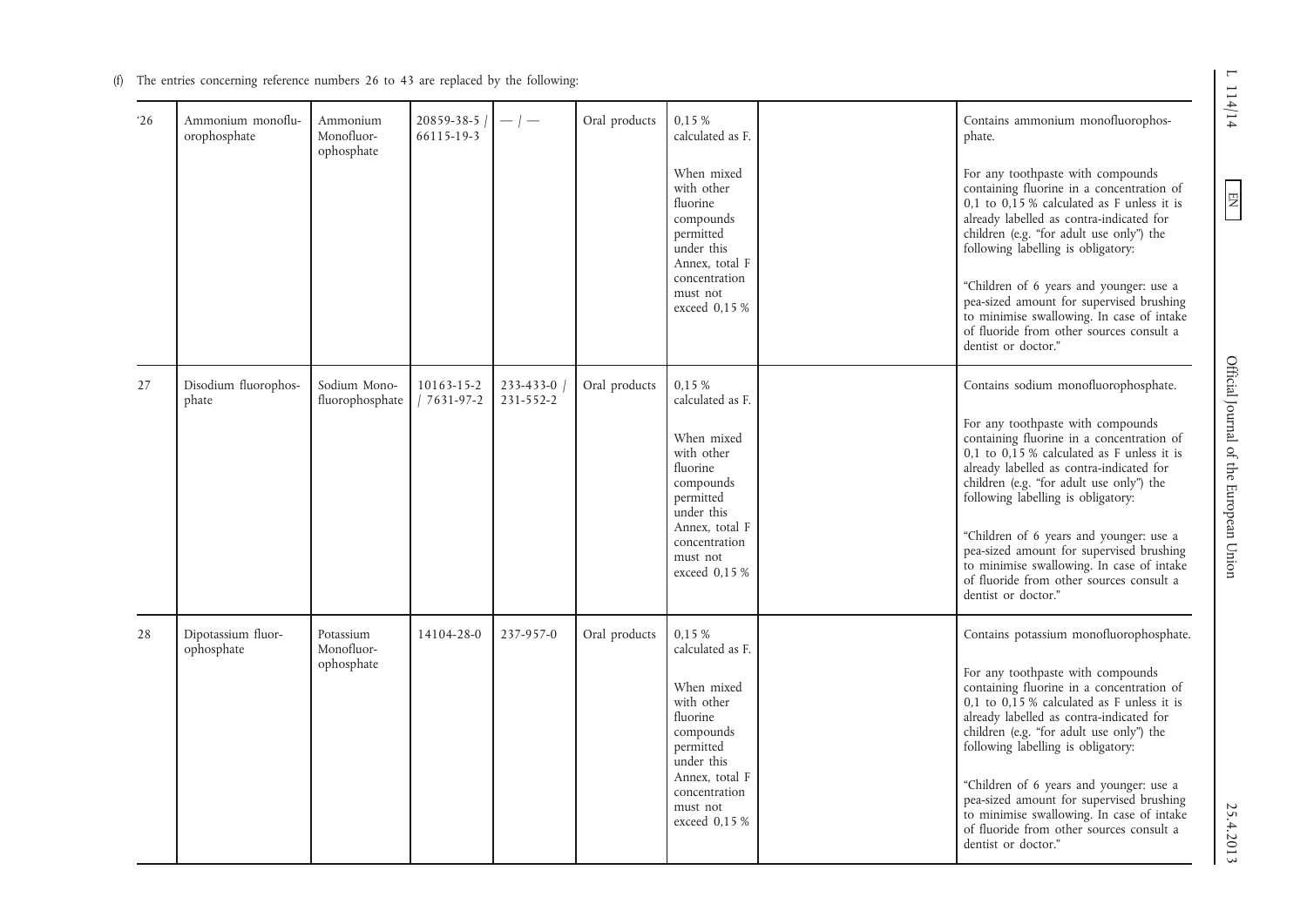| 29 | Calcium fluorophos-<br>phate | Calcium Mono-<br>fluorophosphate | 7789-74-4 | 232-187-1 | Oral products | 0.15 %<br>calculated as F.<br>When mixed<br>with other<br>fluorine<br>compounds<br>permitted<br>under this<br>Annex, total F<br>concentration<br>must not<br>exceed 0,15 %  | Contains calcium monofluorophosphate.<br>For any toothpaste with compounds<br>containing fluorine in a concentration of<br>0,1 to $0,\overline{1}5$ % calculated as F unless it is<br>already labelled as contra-indicated for<br>children (e.g. "for adult use only") the<br>following labelling is obligatory:<br>"Children of 6 years and younger: use a<br>pea-sized amount for supervised brushing<br>to minimise swallowing. In case of intake<br>of fluoride from other sources consult a<br>dentist or doctor." | 25.4.2013<br>EN                        |
|----|------------------------------|----------------------------------|-----------|-----------|---------------|-----------------------------------------------------------------------------------------------------------------------------------------------------------------------------|-------------------------------------------------------------------------------------------------------------------------------------------------------------------------------------------------------------------------------------------------------------------------------------------------------------------------------------------------------------------------------------------------------------------------------------------------------------------------------------------------------------------------|----------------------------------------|
| 30 | Calcium fluoride             | Calcium<br>Fluoride              | 7789-75-5 | 232-188-7 | Oral products | 0.15 %<br>calculated as F.<br>When mixed<br>with other<br>fluorine<br>compounds<br>permitted<br>under this<br>Annex, total F<br>concentration<br>must not<br>exceed $0,15%$ | Contains calcium fluoride.<br>For any toothpaste with compounds<br>containing fluorine in a concentration of<br>0,1 to $0,\overline{1}5$ % calculated as F unless it is<br>already labelled as contra-indicated for<br>children (e.g. "for adult use only") the<br>following labelling is obligatory:<br>"Children of 6 years and younger: use a<br>pea-sized amount for supervised brushing<br>to minimise swallowing. In case of intake<br>of fluoride from other sources consult a<br>dentist or doctor."            | Official Journal of the European Union |
| 31 | Sodium fluoride              | Sodium<br>Fluoride               | 7681-49-4 | 231-667-8 | Oral products | 0.15 %<br>calculated as F.<br>When mixed<br>with other<br>fluorine<br>compounds<br>permitted<br>under this<br>Annex, total F<br>concentration<br>must not<br>exceed 0.15 %  | Contains sodium fluoride.<br>For any toothpaste with compounds<br>containing fluorine in a concentration of<br>0,1 to $0,\overline{1}5$ % calculated as F unless it is<br>already labelled as contra-indicated for<br>children (e.g. "for adult use only") the<br>following labelling is obligatory:<br>"Children of 6 years and younger: use a<br>pea-sized amount for supervised brushing<br>to minimise swallowing. In case of intake<br>of fluoride from other sources consult a<br>dentist or doctor."             | $\overline{\phantom{0}}$<br>114/15     |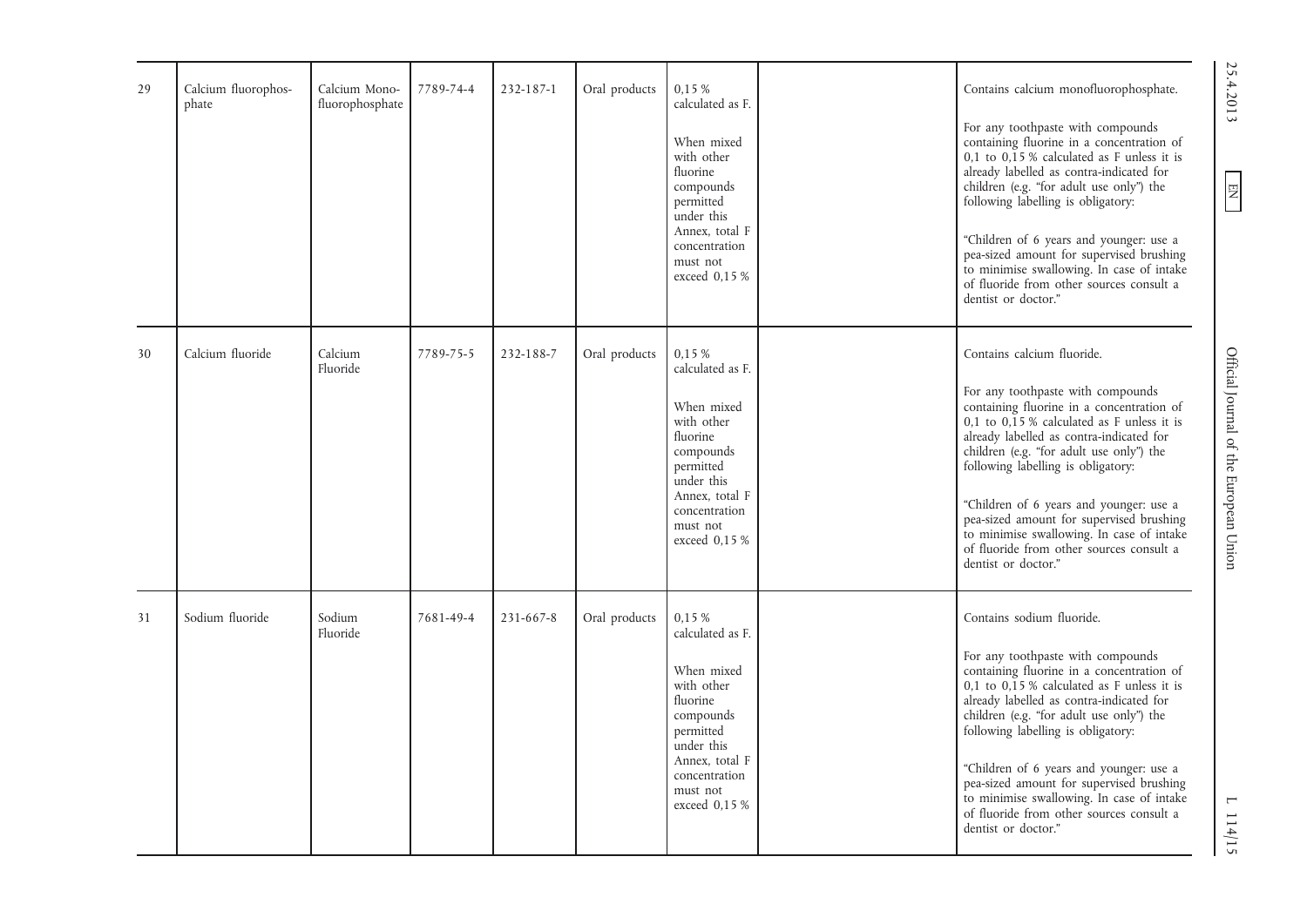| 32 | Potassium fluoride | Potassium<br>Fluoride | 7789-23-3  | 232-151-5 | Oral products | 0.15 %<br>calculated as F.                                                                                                                                                 | Contains potassium fluoride.                                                                                                                                                                                                                                                                                                                                                                                                                                                                                   | $\overline{\phantom{0}}$<br>114/16     |
|----|--------------------|-----------------------|------------|-----------|---------------|----------------------------------------------------------------------------------------------------------------------------------------------------------------------------|----------------------------------------------------------------------------------------------------------------------------------------------------------------------------------------------------------------------------------------------------------------------------------------------------------------------------------------------------------------------------------------------------------------------------------------------------------------------------------------------------------------|----------------------------------------|
|    |                    |                       |            |           |               | When mixed<br>with other<br>fluorine<br>compounds<br>permitted<br>under this<br>Annex, total F<br>concentration<br>must not<br>exceed 0,15 %                               | For any toothpaste with compounds<br>containing fluorine in a concentration of<br>0,1 to $0,\overline{1}5$ % calculated as F unless it is<br>already labelled as contra-indicated for<br>children (e.g. "for adult use only") the<br>following labelling is obligatory:<br>"Children of 6 years and younger: use a<br>pea-sized amount for supervised brushing<br>to minimise swallowing. In case of intake<br>of fluoride from other sources consult a<br>dentist or doctor."                                 | E                                      |
| 33 | Ammonium fluoride  | Ammonium<br>Fluoride  | 12125-01-8 | 235-185-9 | Oral products | 0.15 %<br>calculated as F.<br>When mixed<br>with other<br>fluorine<br>compounds<br>permitted<br>under this<br>Annex, total F<br>concentration<br>must not<br>exceed 0,15 % | Contains ammonium fluoride.<br>For any toothpaste with compounds<br>containing fluorine in a concentration of<br>0,1 to $0,\overline{1}5$ % calculated as F unless it is<br>already labelled as contra-indicated for<br>children (e.g. "for adult use only") the<br>following labelling is obligatory:<br>"Children of 6 years and younger: use a<br>pea-sized amount for supervised brushing<br>to minimise swallowing. In case of intake<br>of fluoride from other sources consult a<br>dentist or doctor."  | Official Journal of the European Union |
| 34 | Aluminium fluoride | Aluminum<br>Fluoride  | 7784-18-1  | 232-051-1 | Oral products | 0,15 %<br>calculated as F.<br>When mixed<br>with other<br>fluorine<br>compounds<br>permitted<br>under this<br>Annex, total F<br>concentration<br>must not<br>exceed 0.15 % | Contains aluminium fluoride.<br>For any toothpaste with compounds<br>containing fluorine in a concentration of<br>0,1 to $0,\overline{1}5$ % calculated as F unless it is<br>already labelled as contra-indicated for<br>children (e.g. "for adult use only") the<br>following labelling is obligatory:<br>"Children of 6 years and younger: use a<br>pea-sized amount for supervised brushing<br>to minimise swallowing. In case of intake<br>of fluoride from other sources consult a<br>dentist or doctor." | 25.4.2013                              |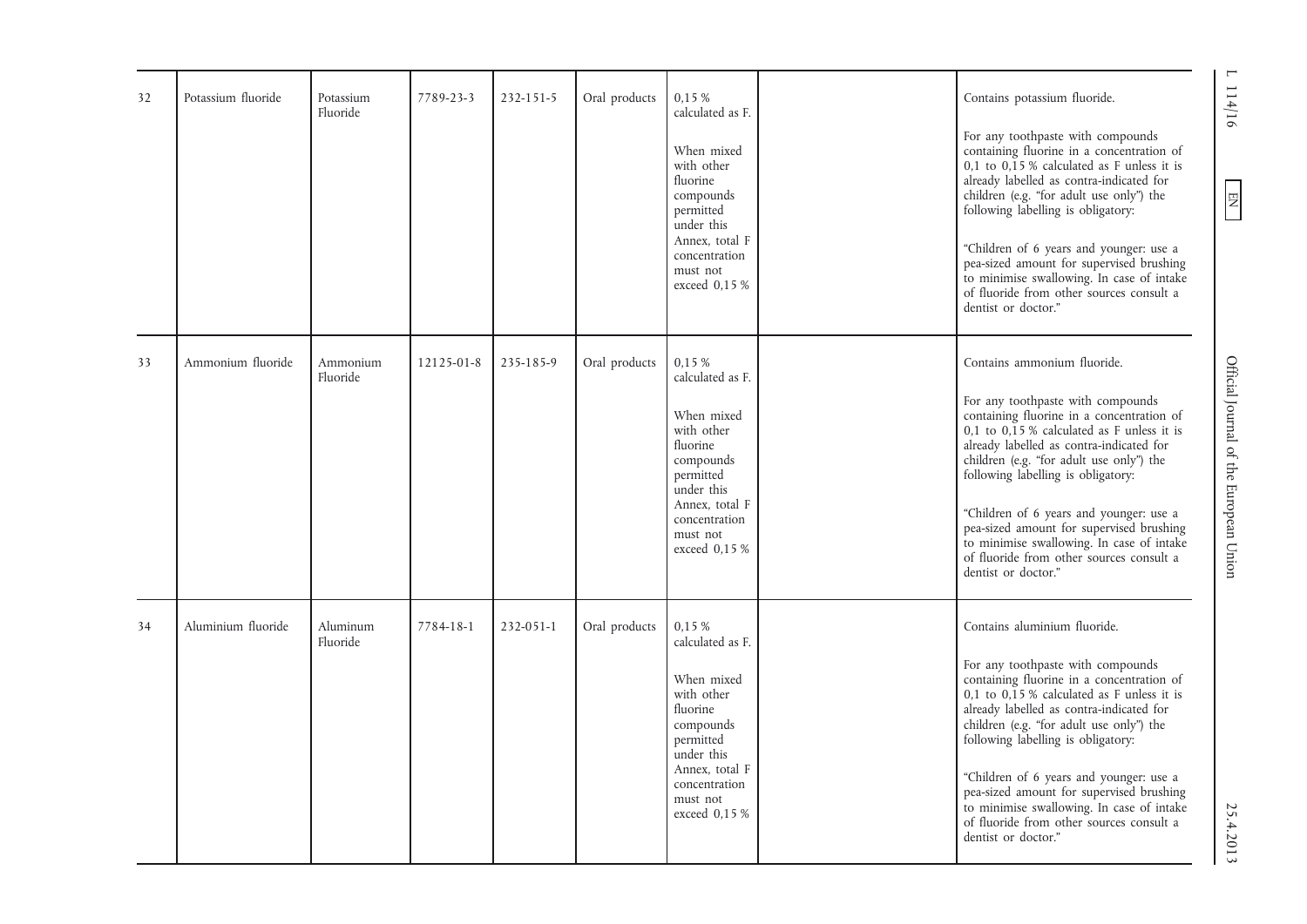| 35 | Tin difluoride                                                                                       | Stannous<br>Fluoride        | 7783-47-3 | 231-999-3 | Oral products | 0,15 %<br>calculated as F.<br>When mixed<br>with other<br>fluorine<br>compounds<br>permitted<br>under this<br>Annex, total F<br>concentration<br>must not<br>exceed 0,15 % | Contains stannous fluoride.<br>For any toothpaste with compounds<br>containing fluorine in a concentration of<br>0,1 to $0,\overline{1}5$ % calculated as F unless it is<br>already labelled as contra-indicated for<br>children (e.g. "for adult use only") the<br>following labelling is obligatory:<br>"Children of 6 years and younger: use a<br>pea-sized amount for supervised brushing<br>to minimise swallowing. In case of intake<br>of fluoride from other sources consult a<br>dentist or doctor."                                                                              | 25.4.2013<br>$\boxed{\phantom{1}}$     |
|----|------------------------------------------------------------------------------------------------------|-----------------------------|-----------|-----------|---------------|----------------------------------------------------------------------------------------------------------------------------------------------------------------------------|--------------------------------------------------------------------------------------------------------------------------------------------------------------------------------------------------------------------------------------------------------------------------------------------------------------------------------------------------------------------------------------------------------------------------------------------------------------------------------------------------------------------------------------------------------------------------------------------|----------------------------------------|
| 36 | Hexadecyl ammonium<br>fluoride                                                                       | Cetylamine<br>Hydrofluoride | 3151-59-5 | 221-588-7 | Oral products | 0,15 %<br>calculated as F.<br>When mixed<br>with other<br>fluorine<br>compounds<br>permitted<br>under this<br>Annex, total F<br>concentration<br>must not<br>exceed 0,15 % | Contains Cetylamine hydrofluoride.<br>For any toothpaste with compounds<br>containing fluorine in a concentration of<br>0,1 to $0,\overline{1}5$ % calculated as F unless it is<br>already labelled as contra-indicated for<br>children (e.g. "for adult use only") the<br>following labelling is obligatory:<br>"Children of 6 years and younger: use a<br>pea-sized amount for supervised brushing<br>to minimise swallowing. In case of intake<br>of fluoride from other sources consult a<br>dentist or doctor."                                                                       | Official Journal of the European Union |
| 37 | 3-(N-Hexadecyl-N-2-<br>hydroxyethylam-<br>monio)propylbis(2-<br>hydroxyethyl)<br>ammonium difluoride |                             |           |           | Oral products | 0,15 %<br>calculated as F.<br>When mixed<br>with other<br>fluorine<br>compounds<br>permitted<br>under this<br>Annex, total F<br>concentration<br>must not<br>exceed 0,15 % | Contains 3-(N-Hexadecyl-N-2-hydroxyethy-<br>lammonio) propylbis (2-hydroxyethyl)<br>ammonium difluoride.<br>For any toothpaste with compounds<br>containing fluorine in a concentration of<br>0,1 to $0,\overline{1}5$ % calculated as F unless it is<br>already labelled as contra-indicated for<br>children (e.g. "for adult use only") the<br>following labelling is obligatory:<br>"Children of 6 years and younger: use a<br>pea-sized amount for supervised brushing<br>to minimise swallowing. In case of intake<br>of fluoride from other sources consult a<br>dentist or doctor." | $\mathbf{r}$<br>114/17                 |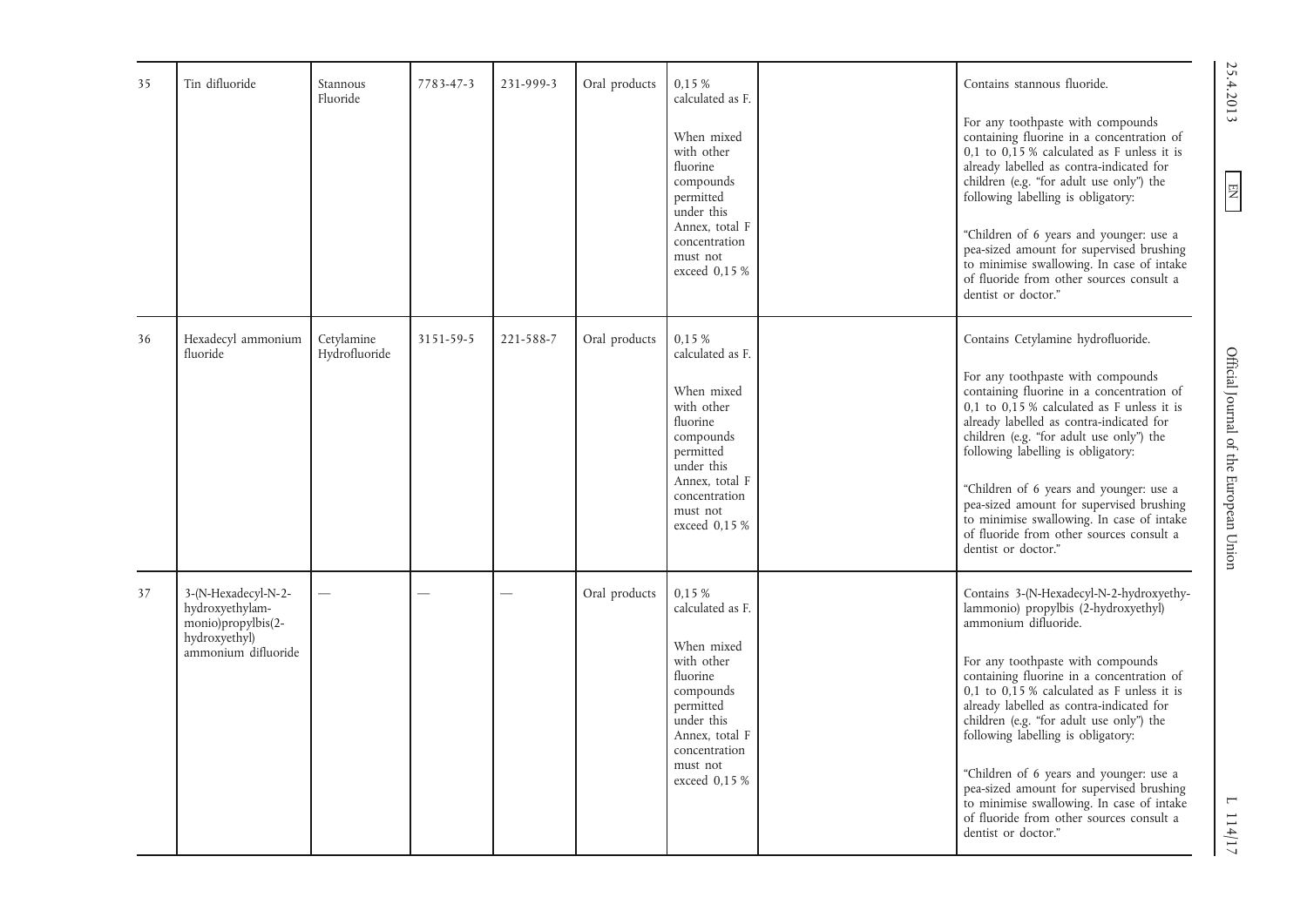|    |                                                                                             |                            |            |           |               |                                                                                                                 |                                                                                                                                                                                                                                                                                                                    | $\overline{ }$                         |
|----|---------------------------------------------------------------------------------------------|----------------------------|------------|-----------|---------------|-----------------------------------------------------------------------------------------------------------------|--------------------------------------------------------------------------------------------------------------------------------------------------------------------------------------------------------------------------------------------------------------------------------------------------------------------|----------------------------------------|
| 38 | $N, N', N'$ -Tris(polyoxy-<br>ethylene)-N-hexade-<br>cylpropylenediamine<br>dihydrofluoride |                            |            |           | Oral products | 0,15%<br>calculated as F.                                                                                       | Contains N,N',N'-tris(polyoxyethylene)-N-<br>hexadecylpropylenediamine dihydroflu-<br>oride.                                                                                                                                                                                                                       | 114/18                                 |
|    |                                                                                             |                            |            |           |               | When mixed<br>with other<br>fluorine<br>compounds<br>permitted<br>under this<br>Annex, total F<br>concentration | For any toothpaste with compounds<br>containing fluorine in a concentration of<br>0,1 to $0,\overline{1}5$ % calculated as F unless it is<br>already labelled as contra-indicated for<br>children (e.g. "for adult use only") the<br>following labelling is obligatory:                                            | $\mathbb{E}$                           |
|    |                                                                                             |                            |            |           |               | must not<br>exceed 0,15 %                                                                                       | "Children of 6 years and younger: use a<br>pea-sized amount for supervised brushing<br>to minimise swallowing. In case of intake<br>of fluoride from other sources consult a<br>dentist or doctor."                                                                                                                |                                        |
| 39 | 9-Octadecen-1-amine<br>hydrofluoride                                                        | Octadecenyl-<br>Ammonium   | 36505-83-6 |           | Oral products | 0.15 %<br>calculated as F.                                                                                      | Contains octadecenyl-ammonium fluoride.                                                                                                                                                                                                                                                                            |                                        |
|    |                                                                                             | Fluoride                   |            |           |               | When mixed<br>with other<br>fluorine<br>compounds<br>permitted<br>under this<br>Annex, total F<br>concentration | For any toothpaste with compounds<br>containing fluorine in a concentration of<br>0,1 to $0,\overline{1}5$ % calculated as F unless it is<br>already labelled as contra-indicated for<br>children (e.g. "for adult use only") the<br>following labelling is obligatory:<br>"Children of 6 years and younger: use a | Official Journal of the European Union |
|    |                                                                                             |                            |            |           |               | must not<br>exceed 0,15 %                                                                                       | pea-sized amount for supervised brushing<br>to minimise swallowing. In case of intake<br>of fluoride from other sources consult a<br>dentist or doctor."                                                                                                                                                           |                                        |
| 40 | Disodium hexafluoro-<br>silicate                                                            | Sodium Fluor-<br>osilicate | 16893-85-9 | 240-934-8 | Oral products | 0.15%<br>calculated as F.                                                                                       | Contains sodium fluorosilicate.                                                                                                                                                                                                                                                                                    |                                        |
|    |                                                                                             |                            |            |           |               | When mixed<br>with other<br>fluorine<br>compounds<br>permitted<br>under this                                    | For any toothpaste with compounds<br>containing fluorine in a concentration of<br>0,1 to $0,\overline{1}5$ % calculated as F unless it is<br>already labelled as contra-indicated for<br>children (e.g. "for adult use only") the<br>following labelling is obligatory:                                            |                                        |
|    |                                                                                             |                            |            |           |               | Annex, total F<br>concentration<br>must not<br>exceed $0,15%$                                                   | "Children of 6 years and younger: use a<br>pea-sized amount for supervised brushing<br>to minimise swallowing. In case of intake<br>of fluoride from other sources consult a<br>dentist or doctor."                                                                                                                | 25.4.2013                              |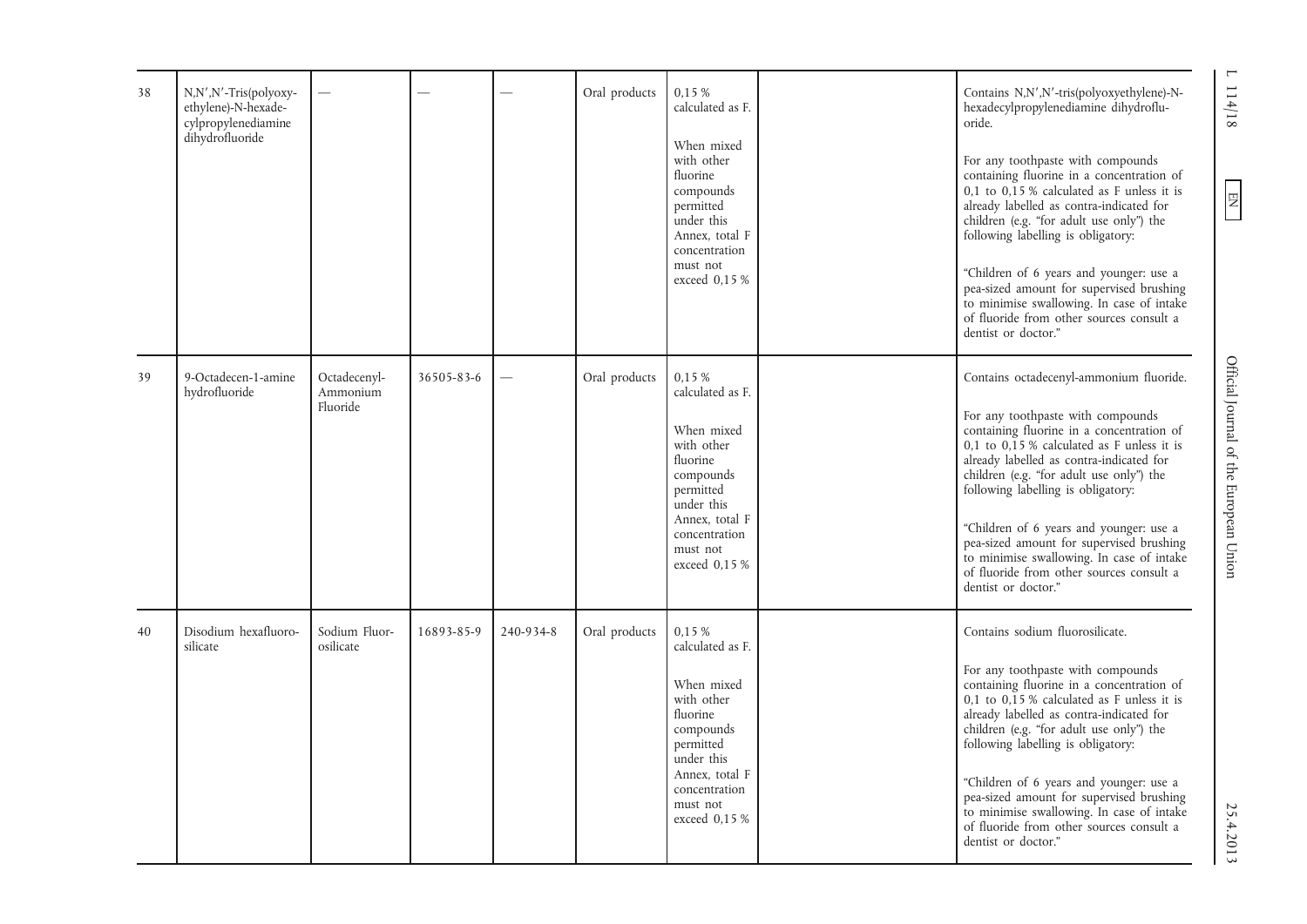| 41 | Dipotassium hexafluo-<br>rosilicate | Potassium<br>Fluorosilicate | 16871-90-2 | 240-896-2 | Oral products | 0,15 %<br>calculated as F.<br>When mixed<br>with other<br>fluorine<br>compounds<br>permitted<br>under this<br>Annex, total F<br>concentration<br>must not<br>exceed 0.15 % | Contains potassium fluorosilicate.<br>For any toothpaste with compounds<br>containing fluorine in a concentration of<br>0,1 to $0,\overline{1}5$ % calculated as F unless it is<br>already labelled as contra-indicated for<br>children (e.g. "for adult use only") the<br>following labelling is obligatory:<br>"Children of 6 years and younger: use a<br>pea-sized amount for supervised brushing<br>to minimise swallowing. In case of intake<br>of fluoride from other sources consult a<br>dentist or doctor." | 25.4.2013<br>$\boxed{\phantom{1}}$     |
|----|-------------------------------------|-----------------------------|------------|-----------|---------------|----------------------------------------------------------------------------------------------------------------------------------------------------------------------------|----------------------------------------------------------------------------------------------------------------------------------------------------------------------------------------------------------------------------------------------------------------------------------------------------------------------------------------------------------------------------------------------------------------------------------------------------------------------------------------------------------------------|----------------------------------------|
| 42 | Ammonium hexafluo-<br>rosilicate    | Ammonium<br>Fluorosilicate  | 16919-19-0 | 240-968-3 | Oral products | 0,15 %<br>calculated as F.<br>When mixed<br>with other<br>fluorine<br>compounds<br>permitted<br>under this<br>Annex, total F<br>concentration<br>must not<br>exceed 0.15 % | Contains ammonium fluorosilicate.<br>For any toothpaste with compounds<br>containing fluorine in a concentration of<br>0,1 to $0,\overline{1}5$ % calculated as F unless it is<br>already labelled as contra-indicated for<br>children (e.g. "for adult use only") the<br>following labelling is obligatory:<br>"Children of 6 years and younger: use a<br>pea-sized amount for supervised brushing<br>to minimise swallowing. In case of intake<br>of fluoride from other sources consult a<br>dentist or doctor."  | Official Journal of the European Union |
| 43 | Magnesium hexafluo-<br>rosilicate   | Magnesium<br>Fluorosilicate | 16949-65-8 | 241-022-2 | Oral products | 0.15 %<br>calculated as F.<br>When mixed<br>with other<br>fluorine<br>compounds<br>permitted<br>under this<br>Annex, total F<br>concentration<br>must not<br>exceed 0.15 % | Contains magnesium fluorosilicate.<br>For any toothpaste with compounds<br>containing fluorine in a concentration of<br>0,1 to $0,\overline{1}5$ % calculated as F unless it is<br>already labelled as contra-indicated for<br>children (e.g. "for adult use only") the<br>following labelling is obligatory:<br>"Children of 6 years and younger: use a<br>pea-sized amount for supervised brushing<br>to minimise swallowing. In case of intake<br>of fluoride from other sources consult a<br>dentist or doctor." | $\overline{\phantom{0}}$<br>114/19     |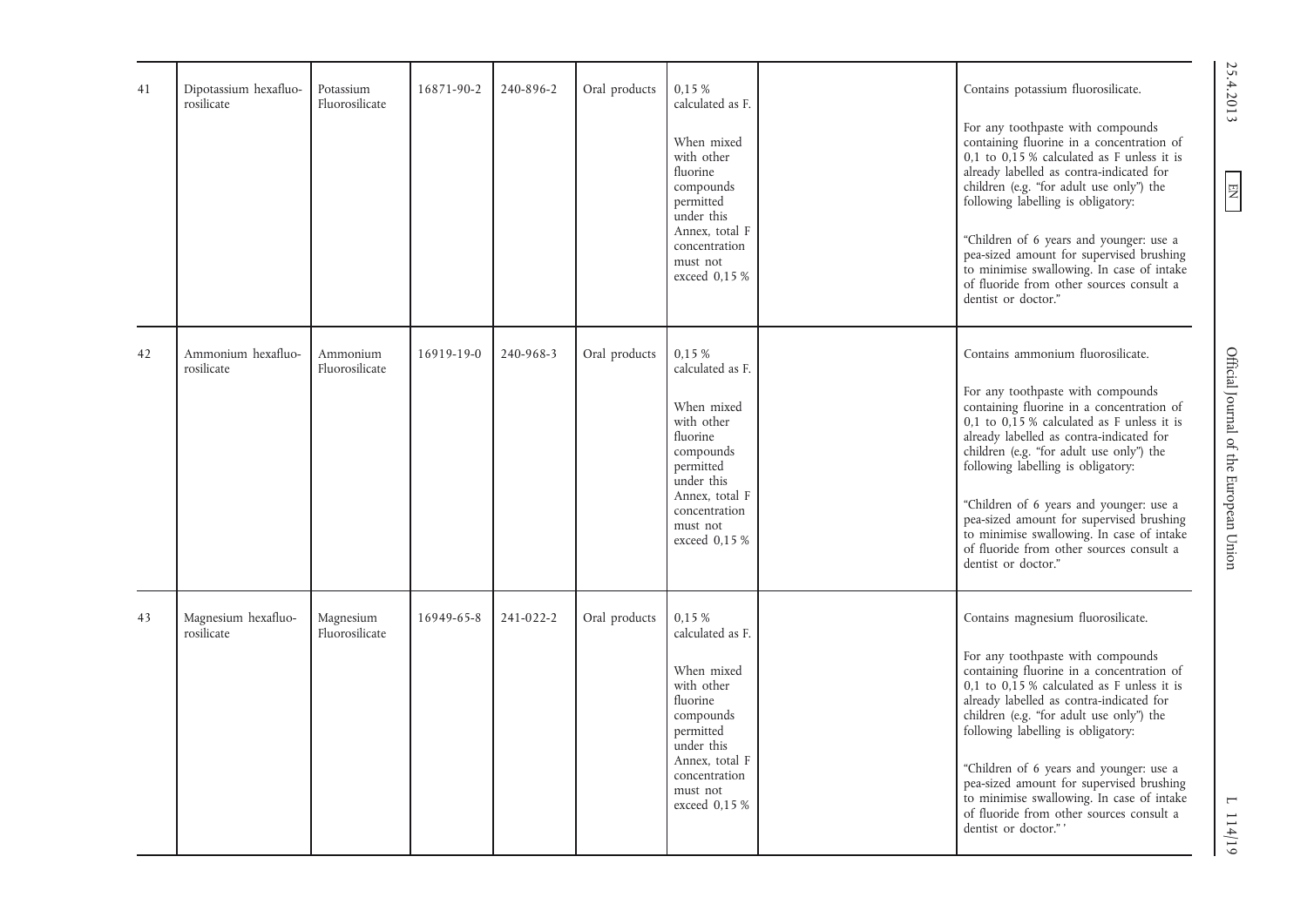|    | (g) The entry concerning reference number 45 is replaced by the following:                                                        |                               |                |           |                                                                          |                                                                                                                                                                            |                                                                                                                                                                                                                                               |                                                                                                                                                                                                                                                                                                                                                                                                                                                                                                                        |
|----|-----------------------------------------------------------------------------------------------------------------------------------|-------------------------------|----------------|-----------|--------------------------------------------------------------------------|----------------------------------------------------------------------------------------------------------------------------------------------------------------------------|-----------------------------------------------------------------------------------------------------------------------------------------------------------------------------------------------------------------------------------------------|------------------------------------------------------------------------------------------------------------------------------------------------------------------------------------------------------------------------------------------------------------------------------------------------------------------------------------------------------------------------------------------------------------------------------------------------------------------------------------------------------------------------|
| 45 | Benzyl alcohol (7)                                                                                                                | Benzyl Alcohol                | $100 - 51 - 6$ | 202-859-9 | (a) Solvent                                                              |                                                                                                                                                                            | (a) For purposes other than<br>inhibiting the development of<br>microorganisms in the<br>product. This purpose has to<br>be apparent from the presen-<br>tation of the product.                                                               |                                                                                                                                                                                                                                                                                                                                                                                                                                                                                                                        |
|    |                                                                                                                                   |                               |                |           | (b) Fragrance<br>aromatic<br>composi-<br>tions/their<br>raw<br>materials |                                                                                                                                                                            | (b) The presence of the substance<br>must be indicated in the list of<br>ingredients referred to in<br>Article $19(1)(g)$ when its<br>concentration exceeds:<br>$-$ 0,001 % in leave-on<br>products<br>$-$ 0,01 % in rinse-off prod-<br>ucts. |                                                                                                                                                                                                                                                                                                                                                                                                                                                                                                                        |
|    | (7) For use as a preservative, see Annex V, No 34.'<br>(h) The entry concerning reference number 47 is replaced by the following: |                               |                |           |                                                                          |                                                                                                                                                                            |                                                                                                                                                                                                                                               |                                                                                                                                                                                                                                                                                                                                                                                                                                                                                                                        |
| 47 | 3-Pyridinemethanol<br>hydrofluoride                                                                                               | Nicomethanol<br>Hydrofluoride | 62756-44-9     |           | Oral products                                                            | 0.15 %<br>calculated as F.<br>When mixed<br>with other<br>fluorine<br>compounds<br>permitted<br>under this<br>Annex, total F<br>concentration<br>must not<br>exceed 0,15 % |                                                                                                                                                                                                                                               | Contains nicomethanol hydrofluoride.<br>For any toothpaste with compounds<br>containing fluorine in a concentration of<br>0,1 to $0,\overline{1}5$ % calculated as F unless it is<br>already labelled as contra-indicated for<br>children (e.g. "for adult use only") the<br>following labelling is obligatory:<br>"Children of 6 years and younger: use a<br>pea-sized amount for supervised brushing<br>to minimise swallowing. In case of intake<br>of fluoride from other sources consult a<br>dentist or doctor." |

| 47 | 3-Pyridinemethanol<br>hydrofluoride | Nicomethanol<br>Hydrofluoride | 62756-44-9 | Oral products | 0.15%<br>calculated as F.                                                                                                                     | Contains nicomethanol hydrofluoride.                                                                                                                                                                                                                                                                                                                                                                                                                                 |
|----|-------------------------------------|-------------------------------|------------|---------------|-----------------------------------------------------------------------------------------------------------------------------------------------|----------------------------------------------------------------------------------------------------------------------------------------------------------------------------------------------------------------------------------------------------------------------------------------------------------------------------------------------------------------------------------------------------------------------------------------------------------------------|
|    |                                     |                               |            |               | When mixed<br>with other<br>fluorine<br>compounds<br>permitted<br>under this<br>Annex, total F<br>concentration<br>must not<br>exceed $0.15%$ | For any toothpaste with compounds<br>containing fluorine in a concentration of<br>0.1 to 0.15 % calculated as $F$ unless it is<br>already labelled as contra-indicated for<br>children (e.g. "for adult use only") the<br>following labelling is obligatory:<br>"Children of 6 years and younger: use a<br>pea-sized amount for supervised brushing<br>to minimise swallowing. In case of intake<br>of fluoride from other sources consult a<br>dentist or doctor."' |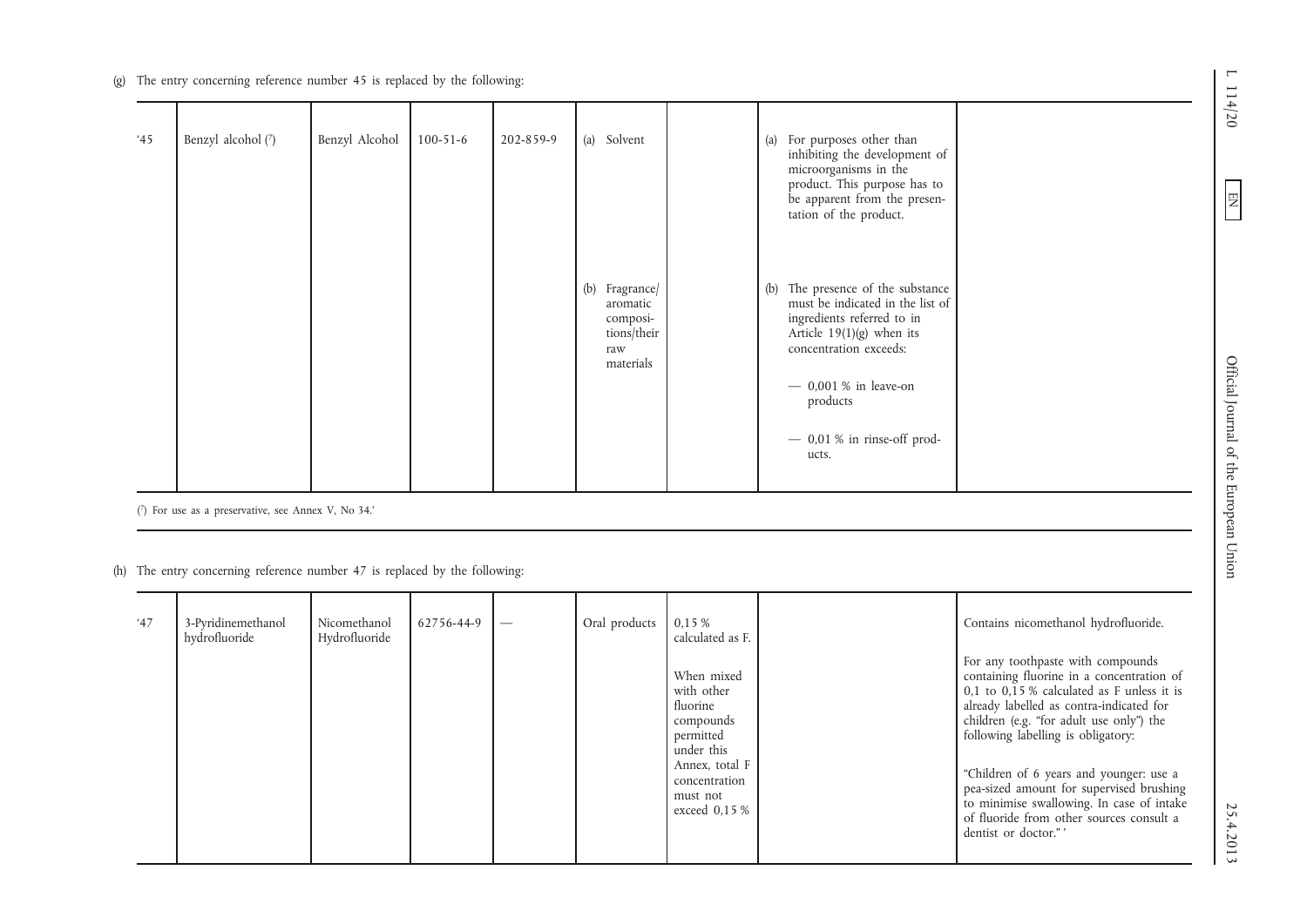| .56 | Magnesium fluoride | Magnesium<br>Fluoride | 7783-40-6 | 231-995-1 | Oral products | 0,15%<br>calculated as F.<br>When mixed<br>with other<br>fluorine<br>compounds<br>permitted<br>under this<br>Annex, total F<br>concentration<br>must not<br>exceed $0.15%$ |  | Contains magnesium fluoride.<br>For any toothpaste with compounds<br>containing fluorine in a concentration of<br>0,1 to $0,15\%$ calculated as F unless it is<br>already labelled as contra-indicated for<br>children (e.g. "for adult use only") the<br>following labelling is obligatory:<br>"Children of 6 years and younger: use a<br>pea-sized amount for supervised brushing<br>to minimise swallowing. In case of intake<br>of fluoride from other sources consult a<br>dentist or doctor."' |
|-----|--------------------|-----------------------|-----------|-----------|---------------|----------------------------------------------------------------------------------------------------------------------------------------------------------------------------|--|------------------------------------------------------------------------------------------------------------------------------------------------------------------------------------------------------------------------------------------------------------------------------------------------------------------------------------------------------------------------------------------------------------------------------------------------------------------------------------------------------|
|-----|--------------------|-----------------------|-----------|-----------|---------------|----------------------------------------------------------------------------------------------------------------------------------------------------------------------------|--|------------------------------------------------------------------------------------------------------------------------------------------------------------------------------------------------------------------------------------------------------------------------------------------------------------------------------------------------------------------------------------------------------------------------------------------------------------------------------------------------------|

| $^{\circ}68'$ |  |  |  |  |
|---------------|--|--|--|--|
|               |  |  |  |  |

| 56  | Magnesium fluoride                                                                    | Magnesium<br>Fluoride   | 7783-40-6 | 231-995-1 | Oral products                                 | 0,15 %<br>calculated as F.<br>When mixed<br>with other<br>fluorine<br>compounds<br>permitted<br>under this<br>Annex, total F<br>concentration<br>must not<br>exceed 0,15 % |                                                                                                                                                                                                                                               | Contains magnesium fluoride.<br>For any toothpaste with compounds<br>containing fluorine in a concentration of<br>0,1 to $0,\overline{1}5$ % calculated as F unless it is<br>already labelled as contra-indicated for<br>children (e.g. "for adult use only") the<br>following labelling is obligatory:<br>"Children of 6 years and younger: use a<br>pea-sized amount for supervised brushing<br>to minimise swallowing. In case of intake<br>of fluoride from other sources consult a<br>dentist or doctor."' |
|-----|---------------------------------------------------------------------------------------|-------------------------|-----------|-----------|-----------------------------------------------|----------------------------------------------------------------------------------------------------------------------------------------------------------------------------|-----------------------------------------------------------------------------------------------------------------------------------------------------------------------------------------------------------------------------------------------|-----------------------------------------------------------------------------------------------------------------------------------------------------------------------------------------------------------------------------------------------------------------------------------------------------------------------------------------------------------------------------------------------------------------------------------------------------------------------------------------------------------------|
| 68' | The entry concerning reference number 68 is replaced by the following:                |                         |           |           |                                               |                                                                                                                                                                            |                                                                                                                                                                                                                                               |                                                                                                                                                                                                                                                                                                                                                                                                                                                                                                                 |
|     | (k) The entries concerning reference numbers 72 and 73 are replaced by the following: |                         |           |           |                                               |                                                                                                                                                                            |                                                                                                                                                                                                                                               |                                                                                                                                                                                                                                                                                                                                                                                                                                                                                                                 |
| '72 | 7-Hydroxycitronellal                                                                  | Hydroxycitro-<br>nellal | 107-75-5  | 203-518-7 | (a) Oral<br>products<br>(b) Other<br>products | (b) $1,0%$                                                                                                                                                                 | (a) $(b)$<br>The presence of the substance<br>must be indicated in the list of<br>ingredients referred to in<br>Article $19(1)(g)$ when its concen-<br>tration exceeds:<br>$-$ 0,001 % in leave-on products<br>- 0,01 % in rinse-off products |                                                                                                                                                                                                                                                                                                                                                                                                                                                                                                                 |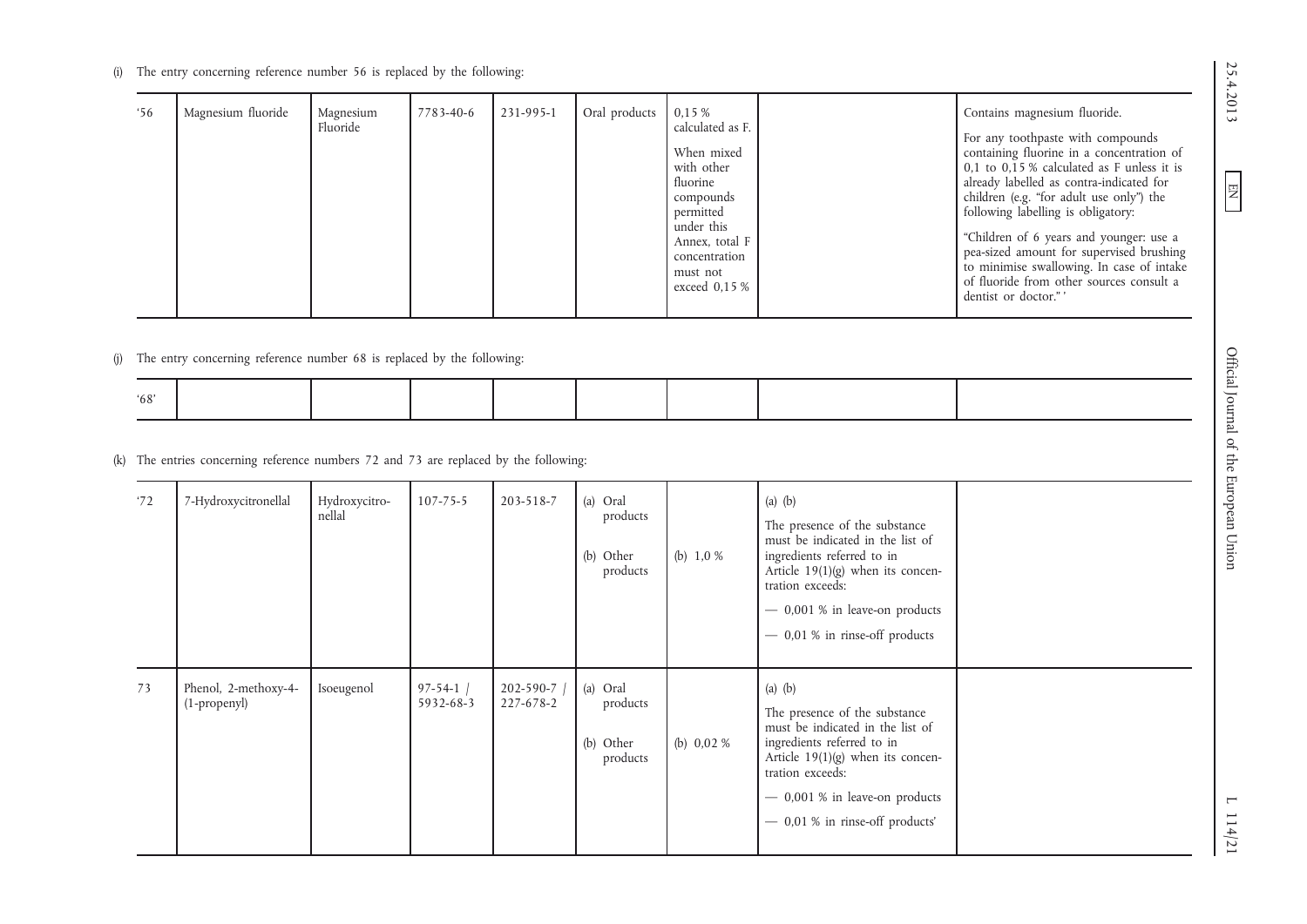| 88' | d-Limonene(4R)-1-<br>Methyl-4-(1-methyl-<br>ethenyl) cyclohexene | Limonene                | 5989-27-5      | 227-813-5 |                                               |                                                                                                                                                                                                                                                                                                                | The presence of the substance<br>must be indicated in the list of<br>ingredients referred to in<br>Article $19(1)(g)$ when its concen-<br>tration exceeds:<br>$-$ 0,001 % in leave-on products<br>- 0,01 % in rinse-off products<br>Peroxide value less than<br>20 mmoles/L $(15)$ |  |
|-----|------------------------------------------------------------------|-------------------------|----------------|-----------|-----------------------------------------------|----------------------------------------------------------------------------------------------------------------------------------------------------------------------------------------------------------------------------------------------------------------------------------------------------------------|------------------------------------------------------------------------------------------------------------------------------------------------------------------------------------------------------------------------------------------------------------------------------------|--|
| 89  | Methyl Oct-2-ynoate;<br>Methyl heptine<br>carbonate              | Methyl 2-Octy-<br>noate | $111 - 12 - 6$ | 203-836-6 | (a) Oral<br>products<br>(b) Other<br>products | (b) $0,01%$<br>when used<br>alone<br>When<br>present in<br>combi-<br>nation<br>with<br>methyl<br>octine<br>carbonate,<br>the<br>combined<br>level in<br>the<br>finished<br>product<br>shall not<br>exceed<br>0,01 % (of<br>which<br>methyl<br>octine<br>carbonate<br>shall not<br>be more<br>than<br>$0,002\%$ | (a) $(b)$<br>The presence of the substance<br>must be indicated in the list of<br>ingredients referred to in<br>Article $19(1)(g)$ when its concen-<br>tration exceeds:<br>$-$ 0,001 % in leave-on products<br>- 0,01 % in rinse-off products                                      |  |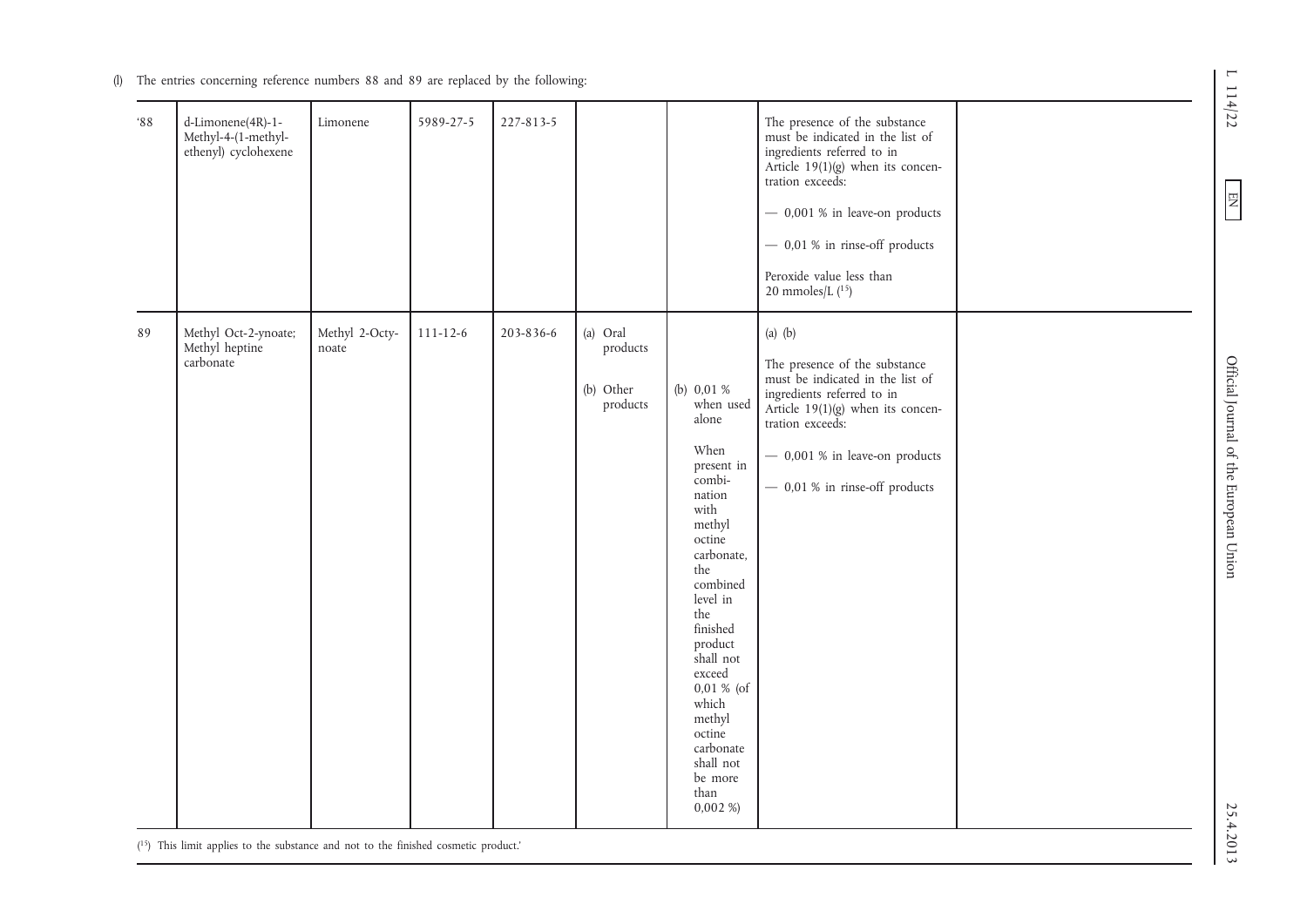|     | (m) The following entries concerning reference numbers 103 to 205 are inserted: |                                   |            |           |  |                                                   |                                          |
|-----|---------------------------------------------------------------------------------|-----------------------------------|------------|-----------|--|---------------------------------------------------|------------------------------------------|
| 103 | Abies alba oil and<br>extract                                                   | Abies Alba<br>Cone Oil;           | 90028-76-5 | 289-870-2 |  | Peroxide value less than<br>10 mmoles/L $(15)$    | 25.4.2013                                |
|     |                                                                                 | Abies Alba<br>Cone Extract;       |            |           |  |                                                   |                                          |
|     |                                                                                 | Abies Alba Leaf<br>Oil;           |            |           |  |                                                   | $\boxed{\phantom{\text{N}}}{\mathbf{N}}$ |
|     |                                                                                 | Abies Alba Leaf<br>Cera;          |            |           |  |                                                   |                                          |
|     |                                                                                 | Abies Alba<br>Needle Extract;     |            |           |  |                                                   |                                          |
|     |                                                                                 | Abies Alba<br>Needle Oil          |            |           |  |                                                   |                                          |
| 104 |                                                                                 |                                   |            |           |  |                                                   |                                          |
| 105 | Abies pectinata oil and<br>extract                                              | Abies Pectinata<br>Oil;           | 92128-34-2 | 295-728-0 |  | Peroxide value less than<br>10 mmoles/L $(^{15})$ |                                          |
|     |                                                                                 | Abies Pectinata<br>Leaf Extract;  |            |           |  |                                                   |                                          |
|     |                                                                                 | Abies Pectinata<br>Needle Extract |            |           |  |                                                   |                                          |
|     |                                                                                 | Abies Pectinata<br>Needle Oil     |            |           |  |                                                   | Official Journal of the European Union   |
| 106 | Abies sibirica oil and<br>extract                                               | Abies Sibirica<br>Oil:            | 91697-89-1 | 294-351-9 |  | Peroxide value less than<br>10 mmoles/L $(^{15})$ |                                          |
|     |                                                                                 | Abies Sibirica<br>Needle Extract  |            |           |  |                                                   |                                          |
|     |                                                                                 | Abies Sibirica<br>Needle Oil      |            |           |  |                                                   |                                          |
| 107 | Abies balsamea oil and<br>extract                                               | Abies Balsamea<br>Needle Oil;     | 85085-34-3 | 285-364-0 |  | Peroxide value less than<br>10 mmoles/L $(^{15})$ |                                          |
|     |                                                                                 | Abies Balsamea<br>Needle Extract  |            |           |  |                                                   |                                          |
|     |                                                                                 | Abies Balsamea<br>Resin;          |            |           |  |                                                   |                                          |
|     |                                                                                 | Abies Balsamea<br>Extract         |            |           |  |                                                   | $\overline{\phantom{0}}$                 |
|     |                                                                                 | Abies Balsamea<br>Balsam Extract  |            |           |  |                                                   | 114/23                                   |
|     |                                                                                 |                                   |            |           |  |                                                   |                                          |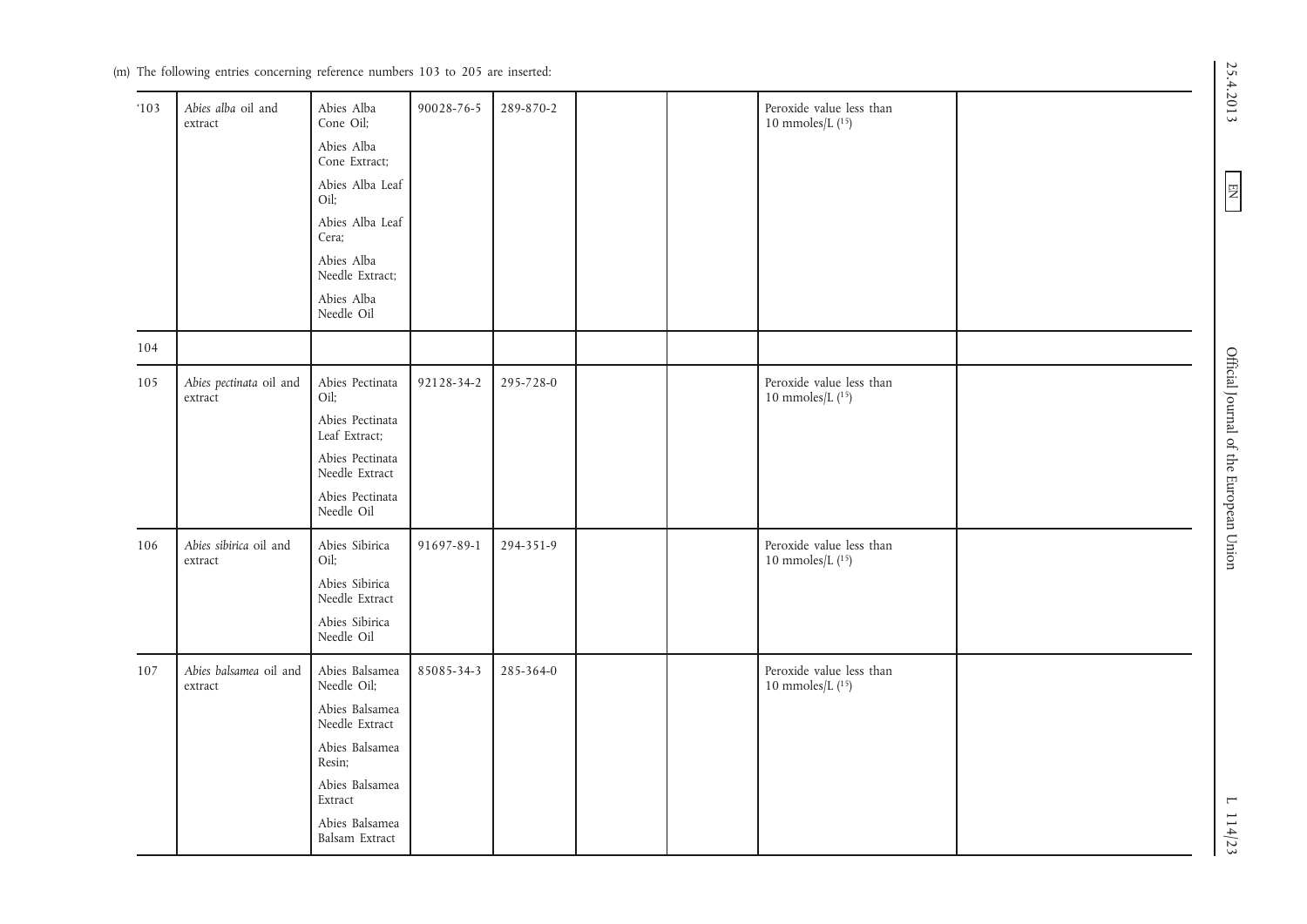| 108 | Pinus mugo pumilio oil<br>and extract | Pinus Mugo<br>Pumilio Twig<br>Leaf Extract;<br>Pinus Mugo<br>Pumilio Twig<br>Leaf Oil                                                                                                                                                                                                                                           | 90082-73-8 | 290-164-1 |  | Peroxide value less than<br>10 mmoles/L $(15)$    | $\overline{\phantom{0}}$<br>114/24       |
|-----|---------------------------------------|---------------------------------------------------------------------------------------------------------------------------------------------------------------------------------------------------------------------------------------------------------------------------------------------------------------------------------|------------|-----------|--|---------------------------------------------------|------------------------------------------|
| 109 | Pinus mugo oil and<br>extract         | Pinus Mugo<br>Leaf Oil<br>Pinus Mugo<br>Twig Leaf<br>Extract<br>Pinus Mugo<br>Twig Oil                                                                                                                                                                                                                                          | 90082-72-7 | 290-163-6 |  | Peroxide value less than<br>10 mmoles/L $(^{15})$ | $\boxed{\phantom{\text{N}}}{\mathbf{N}}$ |
| 110 | Pinus sylvestris oil and<br>extract   | Pinus Sylvestris<br>Oil;<br>Pinus Sylvestris<br>Leaf extract;<br>Pinus Sylvestris<br>Leaf Oil;<br>Pinus Sylvestris<br>Leaf Water;<br>Pinus Sylvestris<br>Cone Extract;<br>Pinus Sylvestris<br>Bark Extract;<br>Pinus Sylvestris<br>Bud Extract<br>Pinus Sylvestris<br>Twig Leaf<br>Extract<br>Pinus Sylvestris<br>twig Leaf Oil | 84012-35-1 | 281-679-2 |  | Peroxide value less than<br>10 mmoles/L $(15)$    | Official Journal of the European Union   |
| 111 | Pinus nigra oil and<br>extract        | Pinus Nigra<br>Bud/Needle<br>Extract<br>Pinus Nigra<br>Twig Leaf<br>Extract<br>Pinus Nigra<br>Twig Leaf Oil                                                                                                                                                                                                                     | 90082-74-9 | 290-165-7 |  | Peroxide value less than<br>10 mmoles/L $(15)$    | 25.4.2013                                |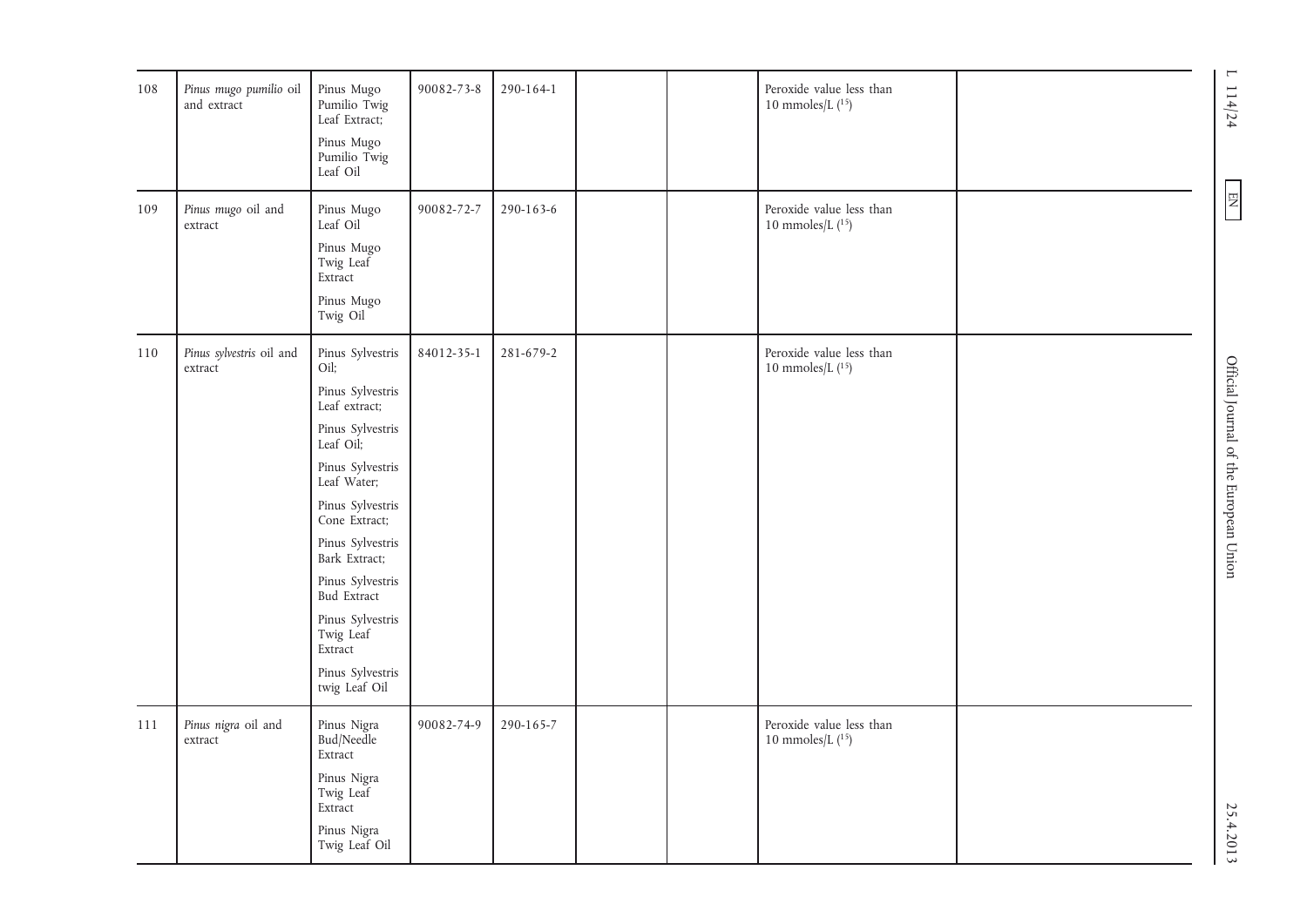| 112 | Pinus palustris oil and<br>extract | Pinus Palustris<br>Leaf Extract;                                           | 97435-14-8<br>$/8002-09-3$ | 306-895-7 / |  | Peroxide value less than<br>10 mmoles/L $(15)$    | 25.4.2013                                               |
|-----|------------------------------------|----------------------------------------------------------------------------|----------------------------|-------------|--|---------------------------------------------------|---------------------------------------------------------|
|     |                                    | Pinus Palustris<br>Oil                                                     |                            |             |  |                                                   |                                                         |
|     |                                    | Pinus Palustris<br>Twig Leaf<br>Extract                                    |                            |             |  |                                                   | $\boxed{\phantom{\phantom{\big }}\mathbf{N}\mathbf{H}}$ |
|     |                                    | Pinus Palustris<br>Twig Leaf Oil                                           |                            |             |  |                                                   |                                                         |
| 113 | Pinus pinaster oil and<br>extract  | Pinus Pinaster<br>Twig Leaf Oil;<br>Pinus Pinaster<br>Twig Leaf<br>Extract | 90082-75-0                 | 290-166-2   |  | Peroxide value less than<br>10 mmoles/L $(15)$    |                                                         |
| 114 | Pinus pumila oil and<br>extract    | Pinus Pumila<br>Twig Leaf<br>Extract                                       | 97676-05-6                 | 307-681-6   |  | Peroxide value less than<br>10 mmoles/L $(15)$    | Official Journal of the European Union                  |
|     |                                    | Pinus Pumila<br>Twig Leaf Oil                                              |                            |             |  |                                                   |                                                         |
| 115 | Pinus species oil and<br>extract   | Pinus Strobus<br>Bark Extract;                                             | 94266-48-5                 | 304-455-9   |  | Peroxide value less than<br>10 mmoles/L $(15)$    |                                                         |
|     |                                    | Pinus Strobus<br>Cone Extract;                                             |                            |             |  |                                                   |                                                         |
|     |                                    | Pinus Strobus<br>Twig Oil                                                  |                            |             |  |                                                   |                                                         |
|     |                                    | Pinus Species<br>Twig Leaf<br>Extract                                      |                            |             |  |                                                   |                                                         |
|     |                                    | Pinus Species<br>Twig Leaf Oil                                             |                            |             |  |                                                   |                                                         |
| 116 | Pinus cembra oil and<br>extract    | Pinus Cembra<br>Twig Leaf Oil                                              | 92202-04-5                 | 296-036-1   |  | Peroxide value less than<br>10 mmoles/L $(15)$    |                                                         |
|     |                                    | Pinus Cembra<br>Twig Leaf<br>Extract                                       |                            |             |  |                                                   |                                                         |
| 117 | Pinus cembra extract<br>acetylated | Pinus Cembra<br>Twig Leaf<br>Extract Acety-<br>lated                       | 94334-26-6                 | 305-102-1   |  | Peroxide value less than<br>10 mmoles/L $(^{15})$ | $L$ 114/25                                              |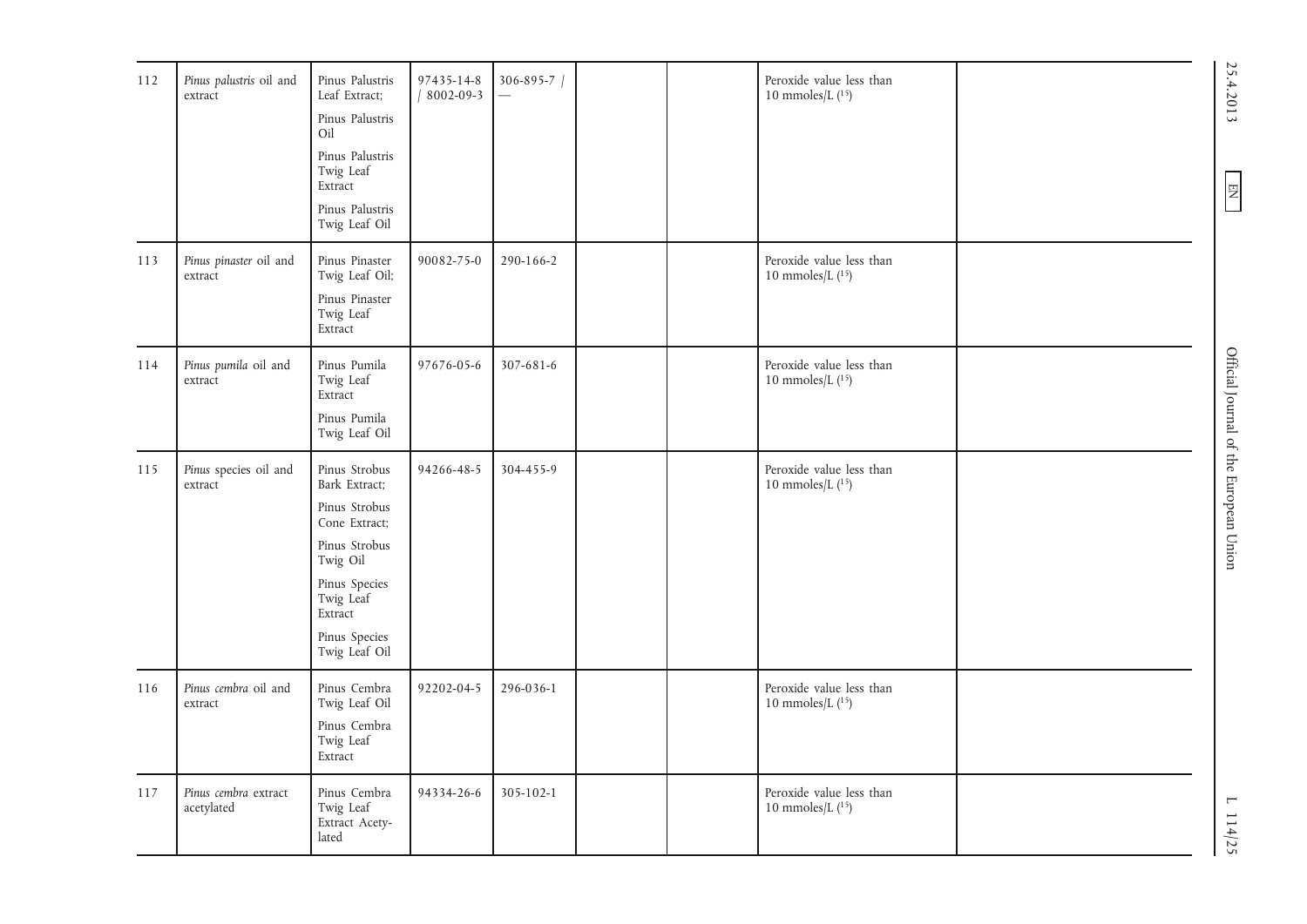| 118 | Picea mariana oil and<br>extract                                                         | Picea Mariana<br>Leaf Extract;<br>Picea Mariana<br>Leaf Oil                                                                                                                                                                                                                                  | 91722-19-9       | 294-420-3 |  | Peroxide value less than<br>10 mmoles/L $(15)$    | $\overline{\phantom{a}}$<br>114/26                                          |
|-----|------------------------------------------------------------------------------------------|----------------------------------------------------------------------------------------------------------------------------------------------------------------------------------------------------------------------------------------------------------------------------------------------|------------------|-----------|--|---------------------------------------------------|-----------------------------------------------------------------------------|
| 119 | Thuja occidentalis oil<br>and extract                                                    | Thuja Occi-<br>dentalis Bark<br>Extract;<br>Thuja Occi-<br>dentalis Leaf;<br>Thuja Occi-<br>dentalis Leaf<br>Extract;<br>Thuja Occi-<br>dentalis Leaf<br>Oil;<br>Thuja Occi-<br>dentalis Stem<br>Extract;<br>Thuja Occi-<br>dentalis Stem<br>Oil;<br>Thuja Occi-<br>dentalis Root<br>Extract | 90131-58-1       | 290-370-1 |  | Peroxide value less than<br>10 mmoles/L $(^{15})$ | $\boxed{\phantom{000} \text{EM}}$<br>Official Journal of the European Union |
| 120 |                                                                                          |                                                                                                                                                                                                                                                                                              |                  |           |  |                                                   |                                                                             |
| 121 | 3-Carene; 3,7,7-<br>Trimethyl-<br>bicyclo <sup>[4.1.0]</sup> hept-3-<br>ene (isodiprene) |                                                                                                                                                                                                                                                                                              | 13466-78-9       | 236-719-3 |  | Peroxide value less than<br>10 mmoles/L $(15)$    |                                                                             |
| 122 | Cedrus atlantica oil and<br>extract                                                      | Cedrus Atlantica<br>Bark Extract;<br>Cedrus Atlantica<br>Bark Oil;<br>Cedrus Atlantica<br>Bark Water;<br>Cedrus Atlantica<br>Leaf Extract;<br>Cedrus Atlantica<br>Wood Extract;<br>Cedrus Atlantica<br>Wood Oil                                                                              | $92201 - 55 - 3$ | 295-985-9 |  | Peroxide value less than<br>10 mmoles/L $(^{15})$ | 25.4.2013                                                                   |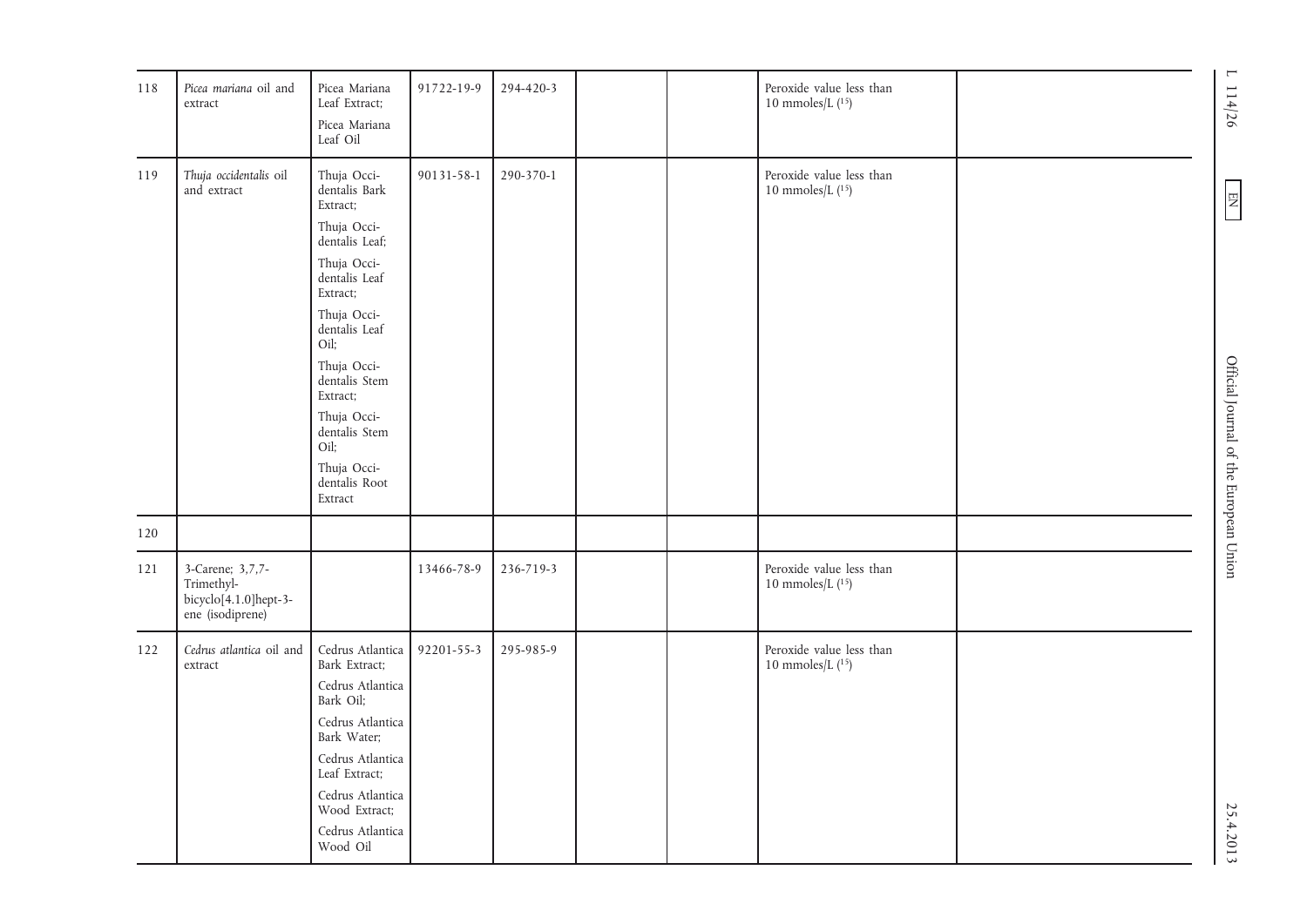| 123 | Cupressus sempervirens<br>oil and extract   | Cupressus<br>Sempervirens<br>Leaf Oil;             | 84696-07-1 | 283-626-9 |  | Peroxide value less than<br>10 mmoles/L $(^{15})$ | 25.4.2013                                  |
|-----|---------------------------------------------|----------------------------------------------------|------------|-----------|--|---------------------------------------------------|--------------------------------------------|
|     |                                             | Cupressus<br>Sempervirens<br>Bark Extract;         |            |           |  |                                                   |                                            |
|     |                                             | Cupressus<br>Sempervirens<br>Cone Extract;         |            |           |  |                                                   | $\boxed{\phantom{000} \text{N} \text{H} }$ |
|     |                                             | Cupressus<br>Sempervirens<br>Fruit Extract;        |            |           |  |                                                   |                                            |
|     |                                             | Cupressus<br>Sempervirens<br>Leaf Extract;         |            |           |  |                                                   |                                            |
|     |                                             | Cupressus<br>Sempervirens<br>Leaf/Nut/Stem<br>Oil; |            |           |  |                                                   |                                            |
|     |                                             | Cupressus<br>Sempervirens<br>Leaf/Stem<br>Extract; |            |           |  |                                                   | Official Journal of the European Union     |
|     |                                             | Cupressus<br>Sempervirens<br>Leaf Water;           |            |           |  |                                                   |                                            |
|     |                                             | Cupressus<br>Sempervirens<br>Seed Extract;         |            |           |  |                                                   |                                            |
|     |                                             | Cupressus<br>Sempervirens<br>Oil                   |            |           |  |                                                   |                                            |
| 124 | Turpentine gum (Pinus<br>spp.)              | Turpentine                                         | 9005-90-7  | 232-688-5 |  | Peroxide value less than<br>10 mmoles/L $(^{15})$ |                                            |
| 125 | Turpentine oil and<br>rectified oil         | Turpentine                                         | 8006-64-2  | 232-350-7 |  | Peroxide value less than<br>10 mmoles/L $(^{15})$ |                                            |
| 126 | Turpentine, steam<br>distilled (Pinus spp.) | Turpentine                                         | 8006-64-2  | 232-350-7 |  | Peroxide value less than<br>10 mmoles/L $(15)$    | $\overline{a}$<br>114/27                   |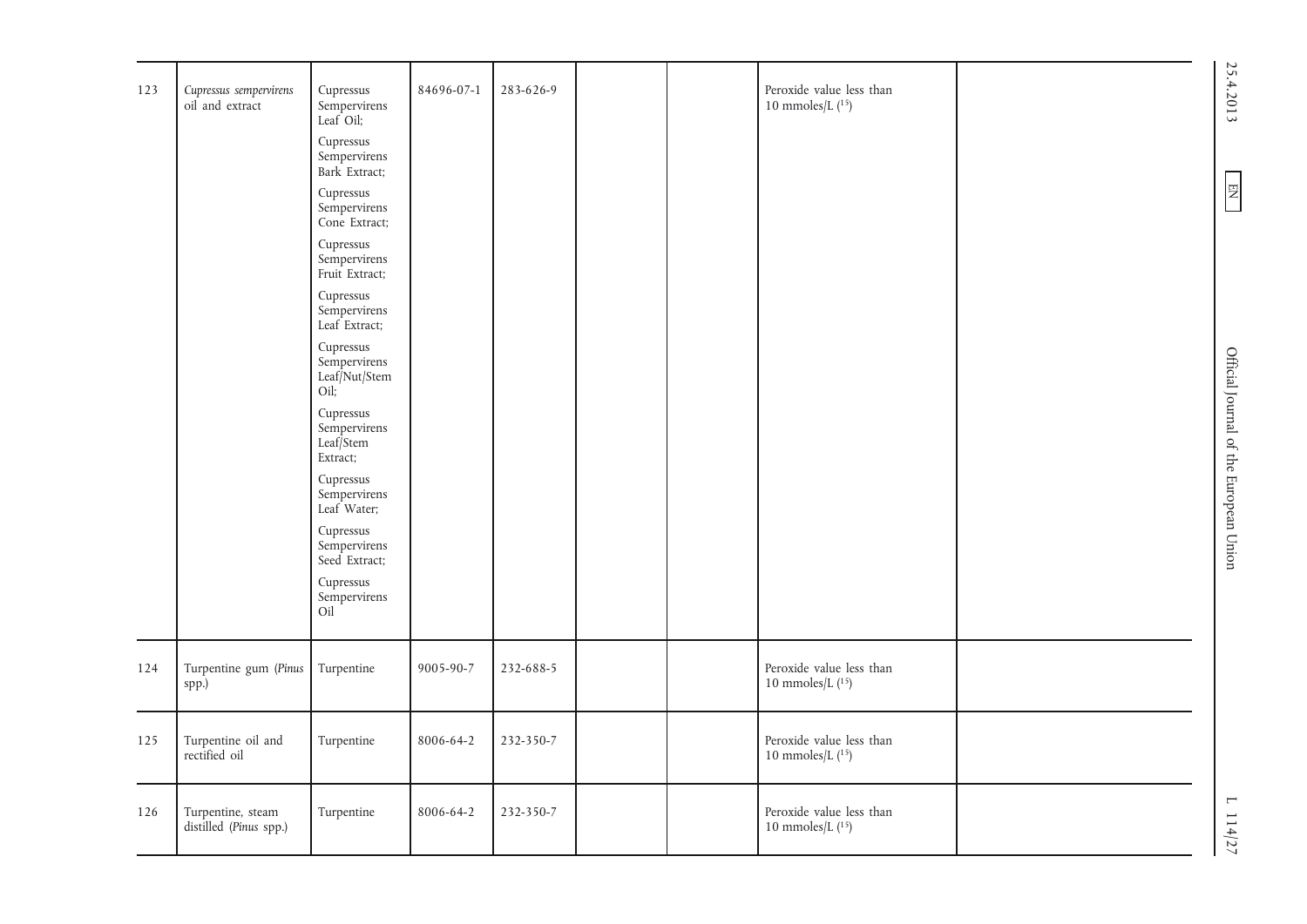| 127 | Terpene alcohols<br>acetates                                                                                                                                                       | Terpene<br>alcohols<br>acetates | 69103-01-1    | 273-868-3 |                                                       |          | Peroxide value less than<br>10 mmoles/L $(15)$                       | $\mathbf{\Gamma}$<br>114/28            |
|-----|------------------------------------------------------------------------------------------------------------------------------------------------------------------------------------|---------------------------------|---------------|-----------|-------------------------------------------------------|----------|----------------------------------------------------------------------|----------------------------------------|
| 128 | Terpene hydrocarbons                                                                                                                                                               | Terpene hydro-<br>carbons       | 68956-56-9    | 273-309-3 |                                                       |          | Peroxide value less than<br>10 mmoles/L $(15)$                       |                                        |
| 129 | Terpenes and<br>terpenoids with the<br>exception of limonene<br>$(d-, \dot{l}, \text{and } d$ l-isomers)<br>listed under reference<br>numbers 88, 167 and<br>168 of this Annex III | Terpenes and<br>terpenoids      | 65996-98-7    | 266-034-5 |                                                       |          | Peroxide value less than<br>10 mmoles/L $(15)$                       | $\boxed{\phantom{000} \text{EM}}$      |
| 130 | Terpenes and terpe-<br>noids                                                                                                                                                       |                                 | 68917-63-5    | 272-842-9 |                                                       |          | Peroxide value less than<br>10 mmoles/L $(15)$                       |                                        |
| 131 | alpha-Terpinene; p-<br>Mentha-1,3-diene                                                                                                                                            | alpha-Terpinene                 | 99-86-5       | 202-795-1 |                                                       |          | Peroxide value less than<br>10 mmoles/L $(15)$                       | Official Journal of the European Union |
| 132 | gamma-Terpinene; p-<br>Mentha-1,4-diene                                                                                                                                            | gamma-<br>Terpinene             | $99 - 85 - 4$ | 202-794-6 |                                                       |          | Peroxide value less than<br>10 mmoles/L $(15)$                       |                                        |
| 133 | Terpinolene; p-<br>Mentha-1,4(8)-diene                                                                                                                                             | Terpinolene                     | 586-62-9      | 209-578-0 |                                                       |          | Peroxide value less than<br>10 mmoles/L $(15)$                       |                                        |
| 134 | $1, 1, 2, 3, 3, 6$ -<br>Hexamethylindan-5-yl<br>methyl ketone                                                                                                                      | Acetyl<br>Hexamethyl<br>indan   | 15323-35-0    | 239-360-0 | (a) Leave-on<br>products<br>(b) Rinse-off<br>products | (a) $2%$ |                                                                      |                                        |
| 135 | Allyl butyrate; 2-<br>Propenyl Butanoate                                                                                                                                           | Allyl butyrate                  | 2051-78-7     | 218-129-8 |                                                       |          | Level of free allyl alcohol in the<br>ester shall be less than 0,1 % |                                        |
| 136 | Allyl cinnamate; 2-<br>Propenyl 3-Phenyl-2-<br>propenoate                                                                                                                          | Allyl cinnamate                 | 1866-31-5     | 217-477-8 |                                                       |          | Level of free allyl alcohol in the<br>ester shall be less than 0,1 % |                                        |
| 137 | Allyl cyclohexylacetate;<br>2-Propenyl Cyclo-<br>hexane acetate                                                                                                                    | Allyl cyclohexy-<br>lacetate    | 4728-82-9     | 225-230-0 |                                                       |          | Level of free allyl alcohol in the<br>ester shall be less than 0,1 % | 25.4.2013                              |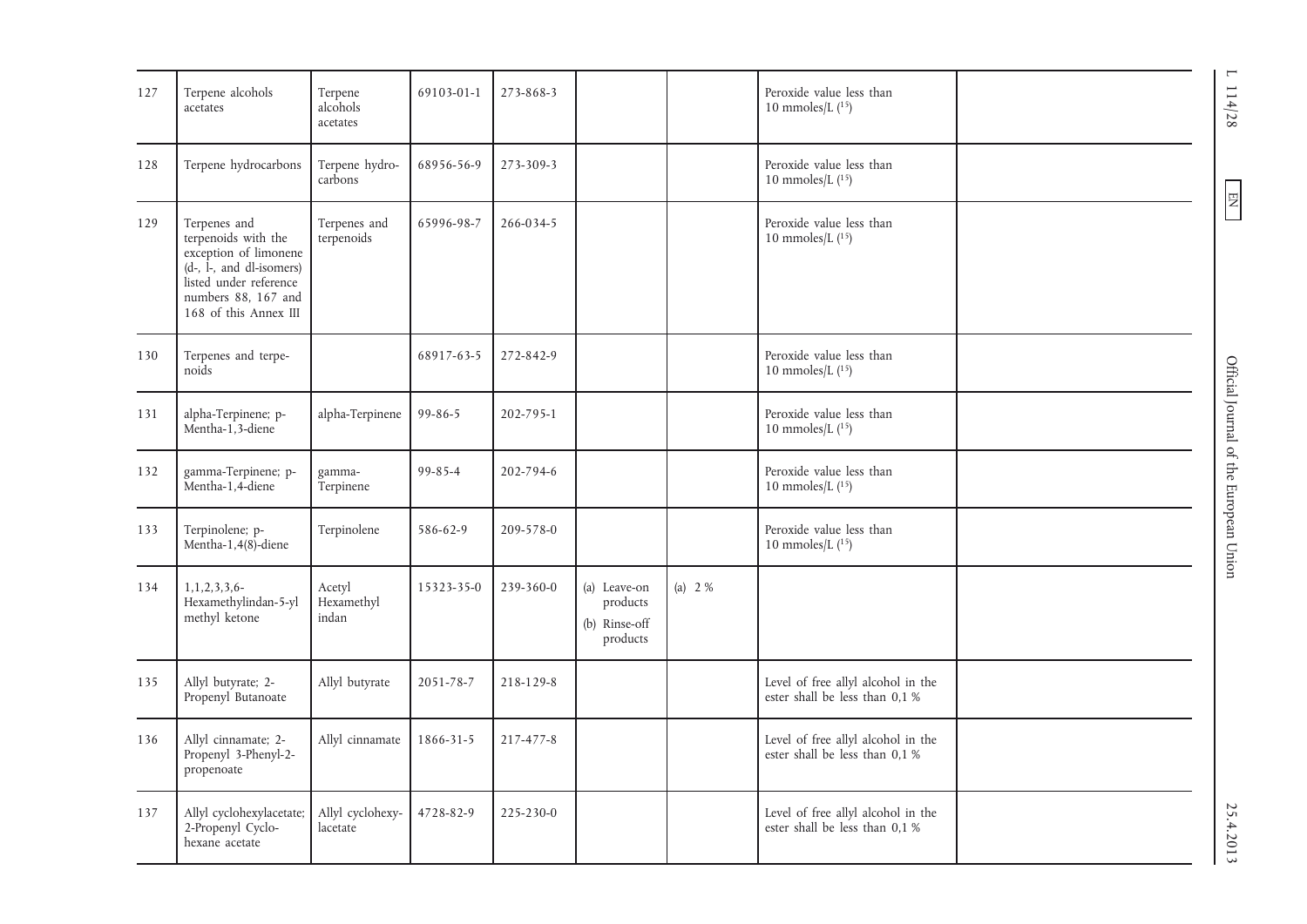| 138 | Allyl cyclohexylpro-<br>pionate; 2-Propenyl 3-<br>Cyclohexanepro-<br>panoate | Allyl cyclo-<br>hexylpropionate         | 2705-87-5      | 220-292-5       |  | Level of free allyl alcohol in the<br>ester shall be less than 0,1 % | 25.4.2013                              |
|-----|------------------------------------------------------------------------------|-----------------------------------------|----------------|-----------------|--|----------------------------------------------------------------------|----------------------------------------|
| 139 | Allyl heptanoate; 2-<br>Propenyl heptanoate                                  | Allyl heptanoate                        | $142 - 19 - 8$ | $205 - 527 - 1$ |  | Level of free allyl alcohol in the<br>ester shall be less than 0,1 % | EN                                     |
| 140 | Allyl hexanoate                                                              | Allyl Caproate                          | 123-68-2       | 204-642-4       |  | Level of free allyl alcohol in the<br>ester shall be less than 0.1 % |                                        |
| 141 | Allyl isovalerate; 2-<br>Propenyl 3-Methylbut-<br>anoate                     | Allyl isovalerate                       | 2835-39-4      | 220-609-7       |  | Level of free allyl alcohol in the<br>ester shall be less than 0,1 % |                                        |
| 142 | Allyl octanoate; 2-Allyl<br>caprylate                                        | Allyl octanoate                         | 4230-97-1      | 224-184-9       |  | Level of free allyl alcohol in the<br>ester shall be less than 0,1 % |                                        |
| 143 | Allyl phenoxyacetate;<br>2-Propenyl Phenoxy-<br>acetate                      | Allyl phenoxy-<br>acetate               | 7493-74-5      | 231-335-2       |  | Level of free allyl alcohol in the<br>ester shall be less than 0,1 % | Official Journal of the European Union |
| 144 | Allyl phenylacetate; 2-<br>Propenyl Benze-<br>neacetate                      | Allyl pheny-<br>lacetate                | 1797-74-6      | 217-281-2       |  | Level of free allyl alcohol in the<br>ester shall be less than 0,1 % |                                        |
| 145 | Allyl 3,5,5-trimethyl-<br>hexanoate                                          | Allyl 3,5,5-<br>trimethylhex-<br>anoate | 71500-37-3     | 275-536-3       |  | Level of free allyl alcohol in the<br>ester shall be less than 0,1 % |                                        |
| 146 | Allyl cyclohexylo-<br>xyacetate                                              | Allyl cyclohexy-<br>loxyacetate         | 68901-15-5     | $272 - 657 - 3$ |  | Level of free allyl alcohol in the<br>ester shall be less than 0.1 % |                                        |
| 147 | Allyl isoamylo-<br>xyacetate                                                 | Isoamyl Allylg-<br>lycolate             | 67634-00-8     | 266-803-5       |  | Level of free allyl alcohol in the<br>ester shall be less than 0,1 % |                                        |
| 148 | Allyl 2-methylbutoxy-<br>acetate                                             | Allyl 2-methyl-<br>butoxyacetate        | 67634-01-9     | 266-804-0       |  | Level of free allyl alcohol in the<br>ester shall be less than 0.1 % |                                        |
| 149 | Allyl nonanoate                                                              | Allyl nonanoate                         | 7493-72-3      | 231-334-7       |  | Level of free allyl alcohol in the<br>ester shall be less than 0,1 % |                                        |
| 150 | Allyl propionate                                                             | Allyl propionate                        | 2408-20-0      | 219-307-8       |  | Level of free allyl alcohol in the<br>ester shall be less than 0,1 % | 114/29                                 |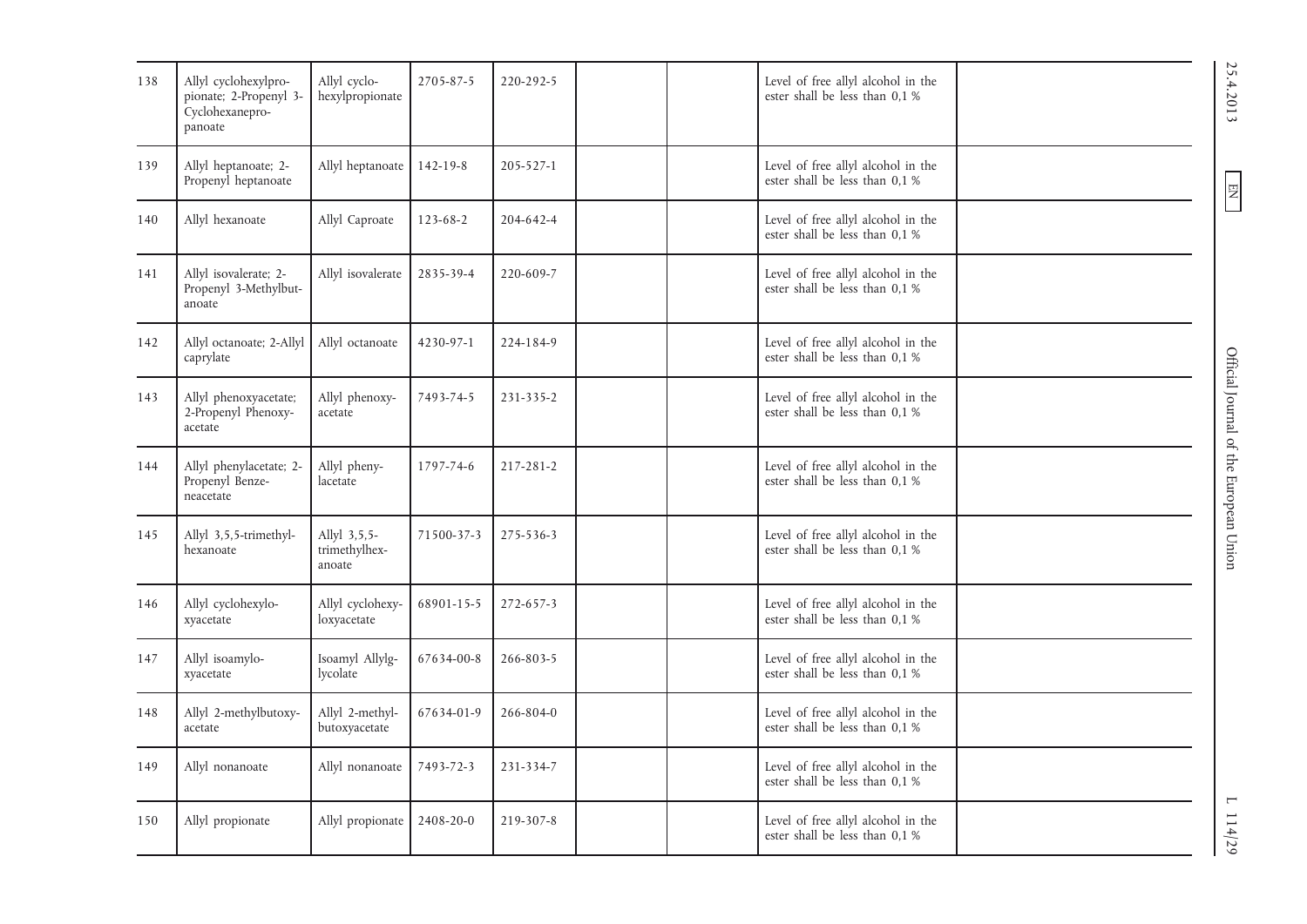| 151  | Allyl trimethylhex-<br>anoate                                                                                                       | Allyl trimethyl-<br>hexanoate                                                                                                                                                          | 68132-80-9 | 268-648-9 |                                                       |                            | Level of free allyl alcohol in the<br>ester shall be less than 0,1 %                                                          | $\overline{\phantom{0}}$<br>114/30     |
|------|-------------------------------------------------------------------------------------------------------------------------------------|----------------------------------------------------------------------------------------------------------------------------------------------------------------------------------------|------------|-----------|-------------------------------------------------------|----------------------------|-------------------------------------------------------------------------------------------------------------------------------|----------------------------------------|
| 151a | Allyl phenethyl ether                                                                                                               | Allyl phenethyl<br>ether                                                                                                                                                               | 14289-65-7 | 238-212-2 |                                                       |                            | Level of free allyl alcohol in the<br>ether shall be less than 0,1 %                                                          |                                        |
| 152  | Allyl heptine<br>carbonate (allyl oct-2-<br>ynoate)                                                                                 | Allyl heptine<br>carbonate                                                                                                                                                             | 73157-43-4 | 277-303-1 |                                                       | 0,002 %                    | This material shall not be used in<br>combination with any other 2-<br>alkynoic acid ester (e.g. methyl<br>heptine carbonate) | EN                                     |
| 153  | Amylcyclopentenone;<br>2-Pentylcyclopent-2-<br>en-1-one                                                                             | Amylcyclopen-<br>tenone                                                                                                                                                                | 25564-22-1 | 247-104-4 |                                                       | 0.1%                       |                                                                                                                               |                                        |
| 154  | Myroxylon balsamum<br>var. pereirae; extracts<br>and distillates; Balsam<br>Peru oil, absolute and<br>anhydrol (Balsam Oil<br>Peru) |                                                                                                                                                                                        | 8007-00-9  | 232-352-8 |                                                       | 0,4%                       |                                                                                                                               | Official Journal of the European Union |
| 155  | 4-tert.-Butyldihydrocin-<br>namaldehyde; 3-(4-<br>tert-Butylphenyl)pro-<br>pionaldehyde                                             | $4$ -tert.-<br>Butyldihydro-<br>cinnamaldehyde                                                                                                                                         | 18127-01-0 | 242-016-2 |                                                       | 0,6%                       |                                                                                                                               |                                        |
| 156  | Cuminum cyminum oil<br>and extract                                                                                                  | Cuminum<br>Cyminum Fruit<br>Oil;<br>Cuminum<br>Cyminum Fruit<br>Extract;<br>Cuminum<br>Cyminum Seed<br>Oil<br>Cuminum<br>Cyminum Seed<br>Extract;<br>Cuminum<br>Cyminum Seed<br>Powder | 84775-51-9 | 283-881-6 | (a) Leave-on<br>products<br>(b) Rinse-off<br>products | (a) $0,4%$ of<br>Cumin oil |                                                                                                                               | 25.4.2013                              |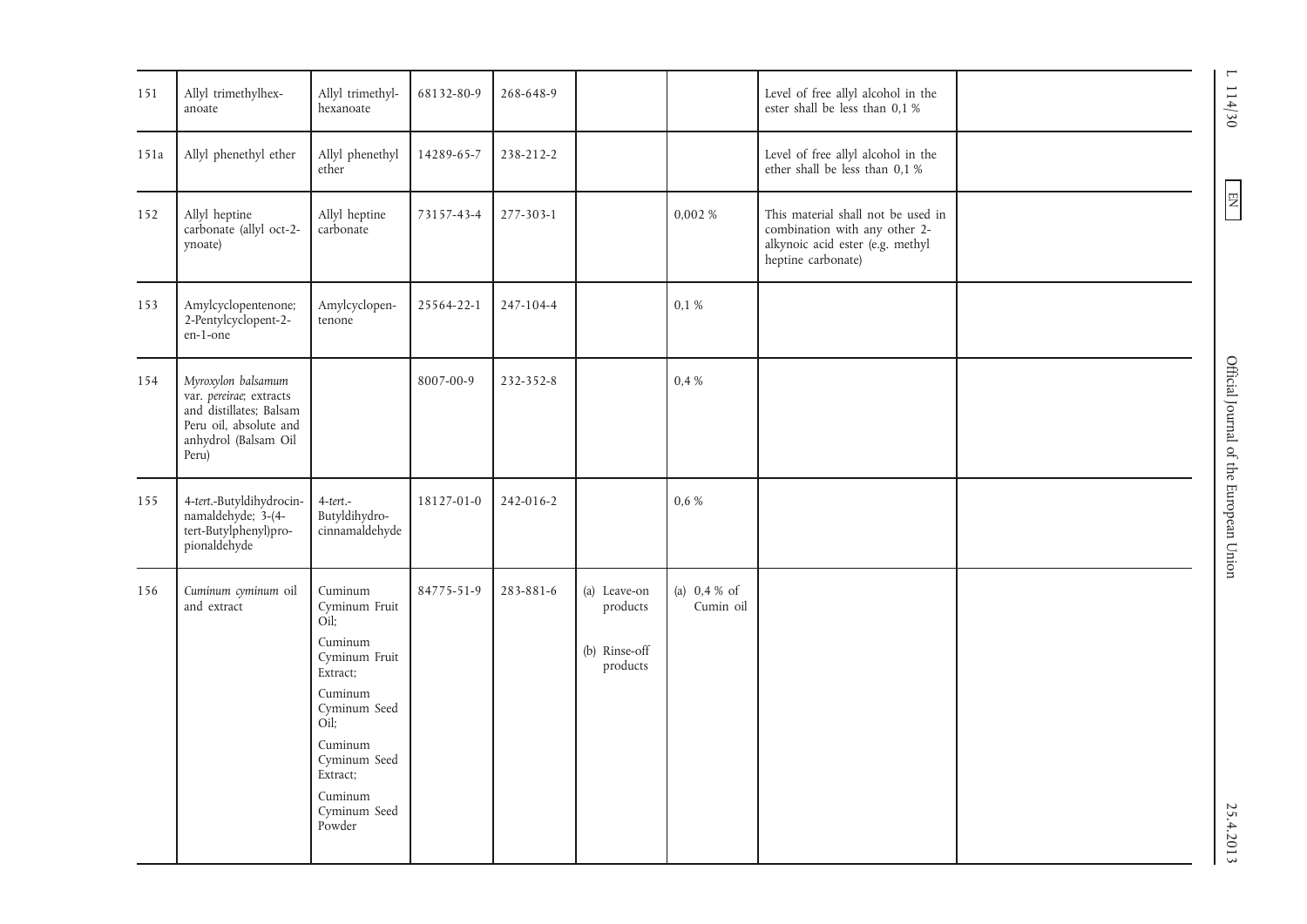| 157 | cis-Rose ketone-1 (16);<br>$(Z) - 1 - (2, 6, 6 - T$ rimethyl-<br>$2$ -cyclohexen-1-yl)- $2$ -<br>buten-1-one (cis-alpha-<br>Damascone) | Alpha-<br>Damascone                | 23726-94-5<br>43052-87-5 | 245-845-8 / | (a) Oral<br>products<br>(b) Other<br>products | (b) $0,02%$ |  | 25.4.2013                                  |
|-----|----------------------------------------------------------------------------------------------------------------------------------------|------------------------------------|--------------------------|-------------|-----------------------------------------------|-------------|--|--------------------------------------------|
| 158 | trans-Rose ketone-<br>2 ( $16$ ); (E)-1-(2,6,6-<br>Trimethyl-1-cyclo-<br>hexen-1-yl)-2-buten-1-<br>one (trans-beta-<br>Damascone)      | trans-Rose<br>ketone-2             | 23726-91-2               | 245-842-1   | (a) Oral<br>products<br>(b) Other<br>products | (b) $0,02%$ |  | $\boxed{\phantom{000} \text{N} \text{H} }$ |
| 159 | trans-Rose ketone-<br>5 ( <sup>16</sup> ); (E)-1-(2,4,4-<br>Trimethyl-2-cyclo-<br>$hexen-1-yl)-2-buten-1-$<br>one (Isodamascone)       | trans-Rose<br>ketone-5             | 39872-57-6               | 254-663-8   |                                               | 0,02%       |  |                                            |
| 160 | Rose ketone-4 (16); 1-<br>$(2,6,6$ -Trimethyl-<br>cyclohexa-1,3-dien-1-<br>yl)-2-buten-1-one<br>(Damascenone)                          | Rose ketone-4                      | 23696-85-7               | 245-833-2   | (a) Oral<br>products<br>(b) Other<br>products | (b) $0,02%$ |  | Official Journal of the European Union     |
| 161 | Rose ketone-3 (16); 1-<br>$(2,6,6$ -Trimethyl-3-<br>cyclohexen-1-yl)-2-<br>buten-1-one (Delta-<br>Damascone)                           | Delta-<br>Damascone                | 57378-68-4               | 260-709-8   | (a) Oral<br>products<br>(b) Other<br>products | (b) $0,02%$ |  |                                            |
| 162 | cis-Rose ketone-2 (16);<br>$(Z) - 1 - (2, 6, 6 - T$ rimethyl-<br>1-cyclohexen-1-yl)-2-<br>buten-1-one (cis-beta-<br>Damascone)         | cis-Rose ketone-<br>$\overline{2}$ | 23726-92-3               | 245-843-7   | (a) Oral<br>products<br>(b) Other<br>products | (b) $0,02%$ |  |                                            |
| 163 | trans-Rose ketone-<br>1 (16); (E)-1-(2,6,6-<br>Trimethyl-2-cyclo-<br>hexen-1-yl)-2-buten-1-<br>one (trans-alpha-<br>Damascone)         | trans-Rose<br>ketone-1             | 24720-09-0               | 246-430-4   | (a) Oral<br>products                          |             |  | $\overline{\phantom{0}}$<br>114/31         |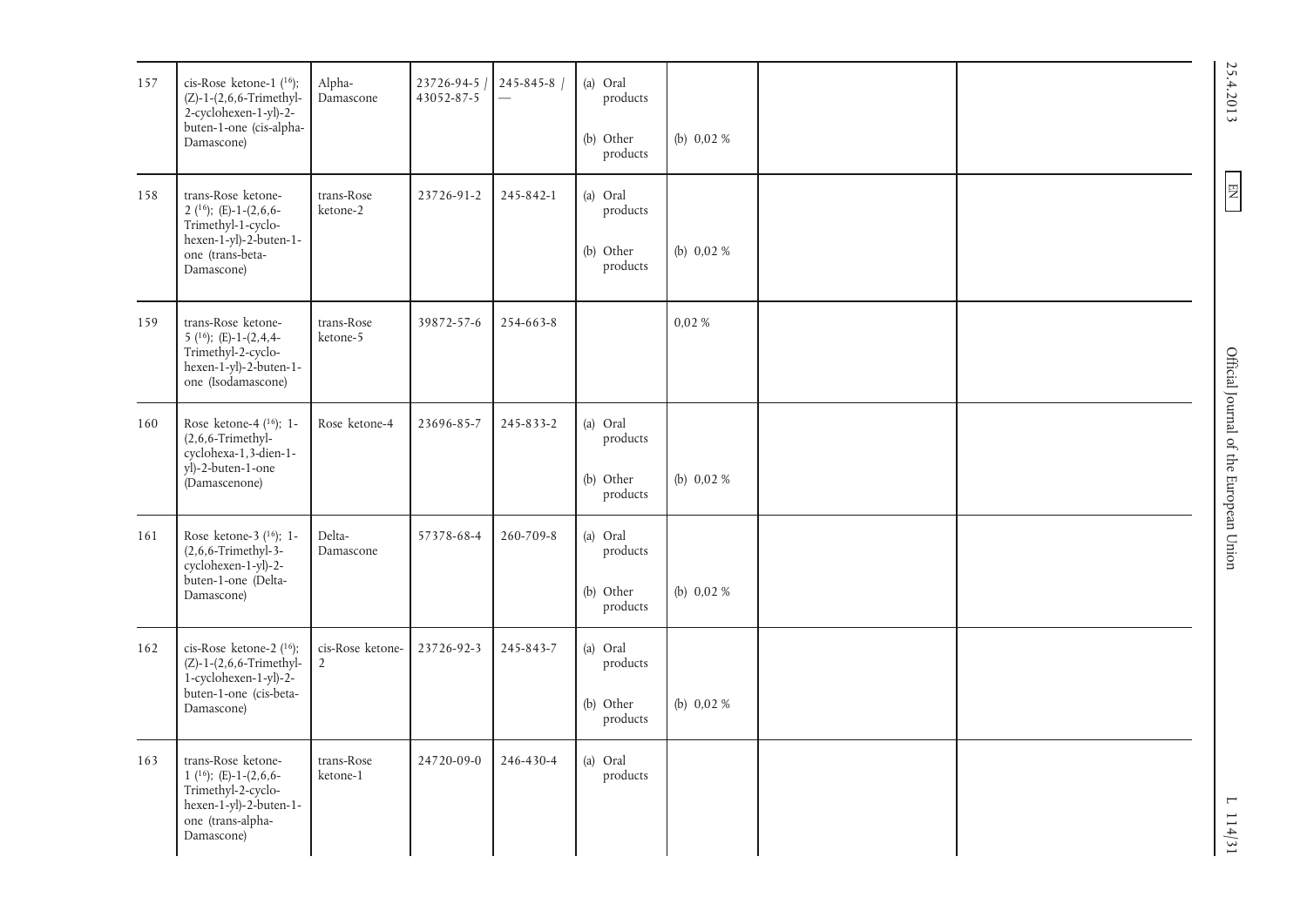|     |                                                                                                                                   |                              |            |           | (b) Other<br>products                         | (b) $0,02%$  |                                                   | $\overline{1}$<br>114/32                   |
|-----|-----------------------------------------------------------------------------------------------------------------------------------|------------------------------|------------|-----------|-----------------------------------------------|--------------|---------------------------------------------------|--------------------------------------------|
| 164 | Rose ketone-5 ( <sup>16</sup> ); 1-<br>$(2,4,4$ -Trimethyl-2-<br>cyclohexen-1-yl)-2-<br>buten-1-one                               | Rose ketone-5                | 33673-71-1 | 251-632-0 |                                               | 0,02%        |                                                   |                                            |
| 165 | trans-Rose ketone-<br>$3^{(16)}$ ; 1-(2,6,6-<br>Trimethyl-3-cyclo-<br>$hexen-1-yl)-2-buten-1-$<br>one (trans-delta-<br>Damascone) | trans-Rose<br>ketone-3       | 71048-82-3 | 275-156-8 | (a) Oral<br>products<br>(b) Other<br>products | (b) $0,02%$  |                                                   | $\boxed{\phantom{000} \text{N} \text{H} }$ |
| 166 | trans-2-hexenal                                                                                                                   | trans-2-hexenal              | 6728-26-3  | 229-778-1 | (a) Oral<br>products<br>(b) Other<br>products | (b) $0,002%$ |                                                   |                                            |
| 167 | l-Limonene; (S)-p-<br>Mentha-1,8-diene                                                                                            | Limonene                     | 5989-54-8  | 227-815-6 |                                               |              | Peroxide value less than<br>20 mmoles/L $(^{15})$ |                                            |
| 168 | dl-Limonene (racemic);<br>1,8(9)-p-Menthadiene;<br>p-Mentha-1,8-diene<br>(Dipentene)                                              | Limonene                     | 138-86-3   | 205-341-0 |                                               |              | Peroxide value less than<br>20 mmoles/L $(^{15})$ | Official Journal of the European Union     |
| 169 | p-Mentha-1,8-dien-7-al                                                                                                            | Perillaldehyde               | 2111-75-3  | 218-302-8 | (a) Oral<br>products<br>(b) Other<br>products | (b) $0,1%$   |                                                   |                                            |
| 170 | Isobergamate; Mentha-<br>diene-7-methyl<br>formate                                                                                | Isobergamate                 | 68683-20-5 | 272-066-0 |                                               | 0,1%         |                                                   |                                            |
| 171 | Methoxy dicyclopen-<br>tadiene carbox-<br>aldehyde; Octahydro-<br>5-methoxy-4,7-<br>Methano-1H-indene-2-<br>carboxaldehyde        | Scentenal                    | 86803-90-9 |           |                                               | 0,5%         |                                                   |                                            |
| 172 | 3-Methylnon-2-eneni-<br>trile                                                                                                     | 3-Methylnon-2-<br>enenitrile | 53153-66-5 | 258-398-9 |                                               | 0,2%         |                                                   | 25.4.2013                                  |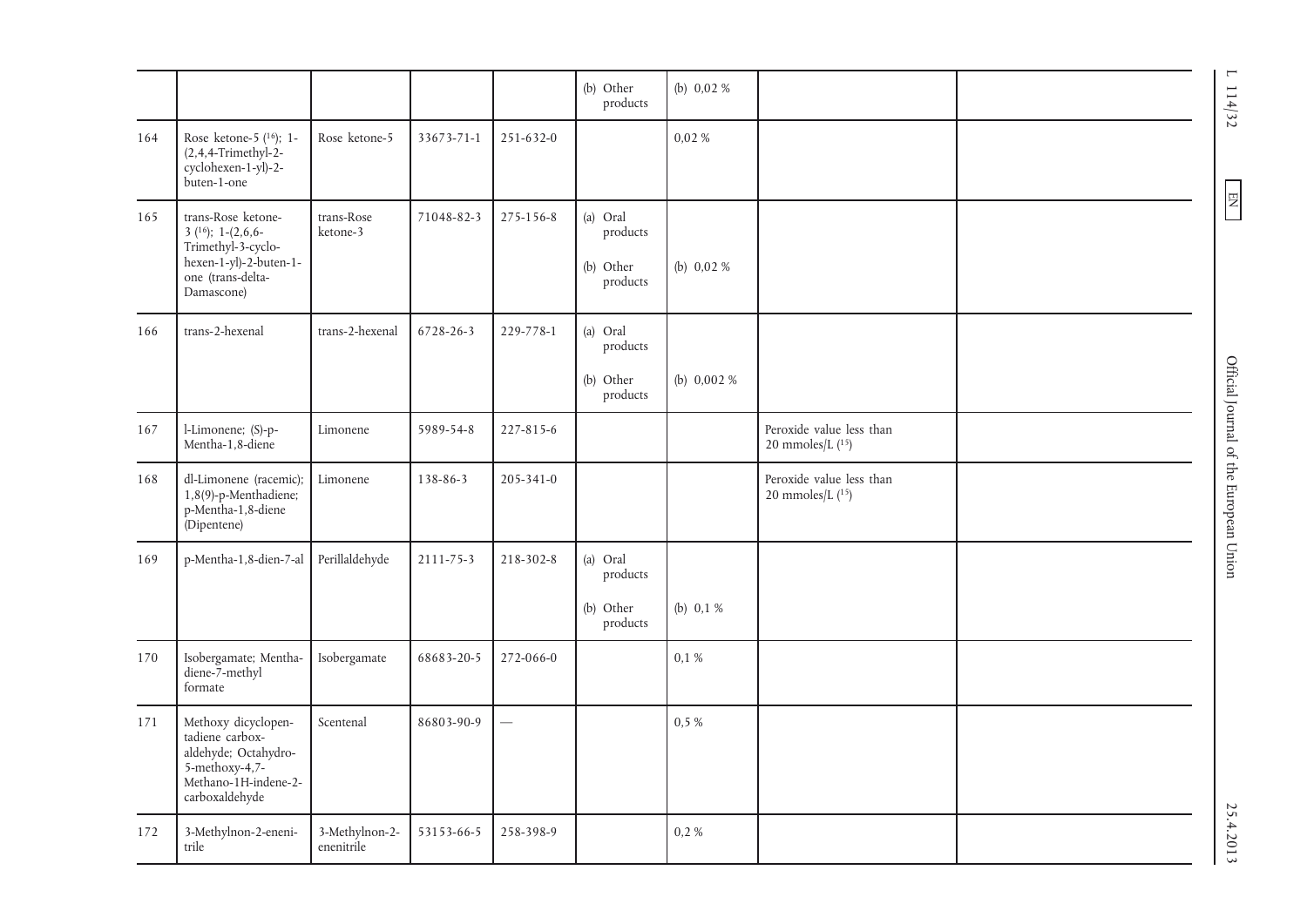| 173 | Methyl octine<br>carbonate; Methyl<br>non-2-ynoate                       | Methyl octine<br>carbonate        | $111 - 80 - 8$ | 203-909-2 | (a) Oral<br>products<br>(b) Other<br>products | (b) $0,002%$<br>when used<br>alone.<br>When<br>present in<br>combi-<br>$\,$ nation $\,$<br>with<br>methyl<br>heptine<br>carbonate,<br>the                                       |  | 25.4.2013<br>$\boxed{\phantom{\phantom{\big }}\mathbf{N}\mathbf{H}}$ |
|-----|--------------------------------------------------------------------------|-----------------------------------|----------------|-----------|-----------------------------------------------|---------------------------------------------------------------------------------------------------------------------------------------------------------------------------------|--|----------------------------------------------------------------------|
|     |                                                                          |                                   |                |           |                                               | combined<br>level in<br>the<br>finished<br>product<br>shall not<br>exceed<br>$0,01%$ (of<br>which<br>methyl<br>octine<br>carbonate<br>shall not<br>be more<br>than<br>$0,002\%$ |  | Official Journal of the European Union                               |
| 174 | Amylvinylcarbinyl<br>acetate; 1-Octen-3-yl<br>acetate                    | Amylvi-<br>nylcarbinyl<br>acetate | 2442-10-6      | 219-474-7 | (a) Oral<br>products<br>(b) Other<br>products | (b) $0,3%$                                                                                                                                                                      |  |                                                                      |
| 175 | Propylidenephthalide;<br>3-Propylidenephthalide                          | Propylideneph-<br>thalide         | 17369-59-4     | 241-402-8 | (a) Oral<br>products<br>(b) Other<br>products | (b) 0,01 %                                                                                                                                                                      |  |                                                                      |
| 176 | Isocyclogeraniol;<br>$2,4,6$ -Trimethyl-3-<br>cyclohexene-1-<br>methanol | Isocyclogeraniol                  | 68527-77-5     | 271-282-2 |                                               | 0,5%                                                                                                                                                                            |  | $\overline{a}$<br>114/33                                             |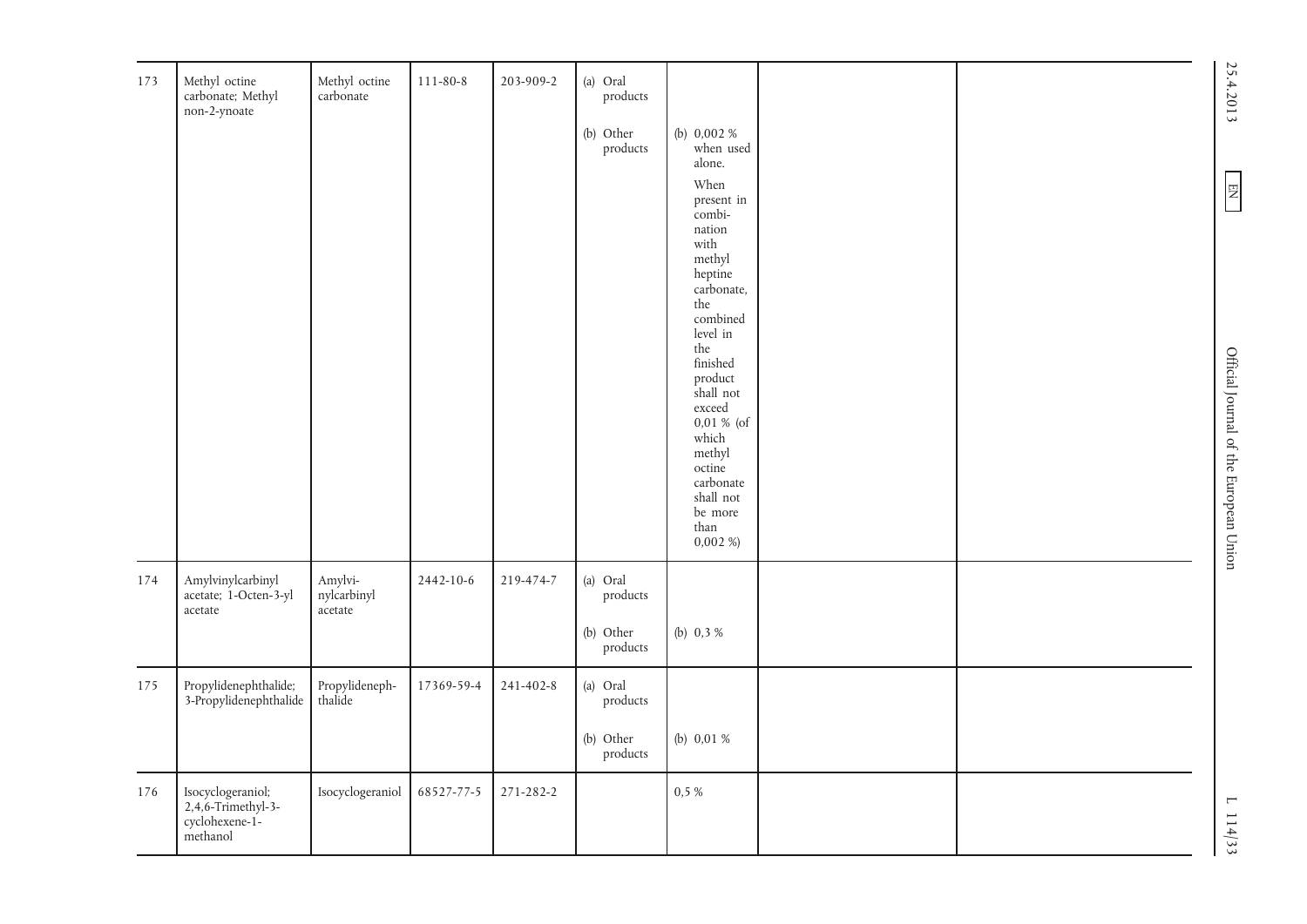| 177 | 2-Hexylidene cyclo-<br>pentanone                                                                       | 2-Hexylidene<br>cyclopentanone                                                                                                         | 17373-89-6                     | 241-411-7              | (a) Oral<br>products<br>(b) Other<br>products                         | (b) $0,06%$                                                                                         |  | $\overline{\phantom{a}}$<br>114/34         |
|-----|--------------------------------------------------------------------------------------------------------|----------------------------------------------------------------------------------------------------------------------------------------|--------------------------------|------------------------|-----------------------------------------------------------------------|-----------------------------------------------------------------------------------------------------|--|--------------------------------------------|
| 178 | Methyl heptadienone;<br>$6$ -Methyl- $3,5$ -<br>heptadien-2-one                                        | Methyl hepta-<br>dienone                                                                                                               | 1604-28-0                      | 216-507-7              | (a) Oral<br>products<br>(b) Other<br>products                         | (b) $0,002%$                                                                                        |  | $\boxed{\phantom{000} \text{N} \text{H} }$ |
| 179 | p-methylhydro-<br>cinnamic aldehyde;<br>Cresylpropional-<br>dehyde; p-Methyldihy-<br>drocinnamaldehyde | p-methylhydro-<br>cinnamic<br>aldehyde                                                                                                 | 5406-12-2                      | 226-460-4              |                                                                       | 0,2%                                                                                                |  |                                            |
| 180 | Liquidambar orientalis<br>oil and extract (styrax)                                                     | Liquidambar<br>Orientalis Resin<br>Extract;<br>Liquidambar<br>Orientalis<br>Balsam Extract;<br>Liquidambar<br>Orientalis<br>Balsam Oil | 94891-27-7                     | 305-627-6              |                                                                       | 0,6%                                                                                                |  | Official Journal of the European Union     |
| 181 | Liquidambar styraciflua<br>oil and extract (styrax)                                                    | Liquidambar<br>Styraciflua Oil;<br>Liquidambar<br>Styraciflua<br>Balsam Extract;<br>Liquidambar<br>Styraciflua<br>Balsam Oil           | 8046-19-3<br>94891-28-8        | 232-458-4<br>305-628-1 |                                                                       | 0,6 %                                                                                               |  |                                            |
| 182 | 1-(5,6,7,8-Tetrahydro-<br>$3,5,5,6,8,8,-$<br>hexamethyl-2-naph-<br>thyl)ethan-1-one<br>(AHTN)          | Acetyl<br>hexamethyl<br>tetralin                                                                                                       | 21145-77-7<br>$/1506 - 02 - 1$ | 244-240-6<br>216-133-4 | All cosmetic<br>products with<br>the exception<br>of oral<br>products | (a) leave-on<br>products:<br>0,1%<br>except:<br>hydro-<br>alcoholic<br>products:<br>$\frac{1}{1}$ % |  | 25.4.2013                                  |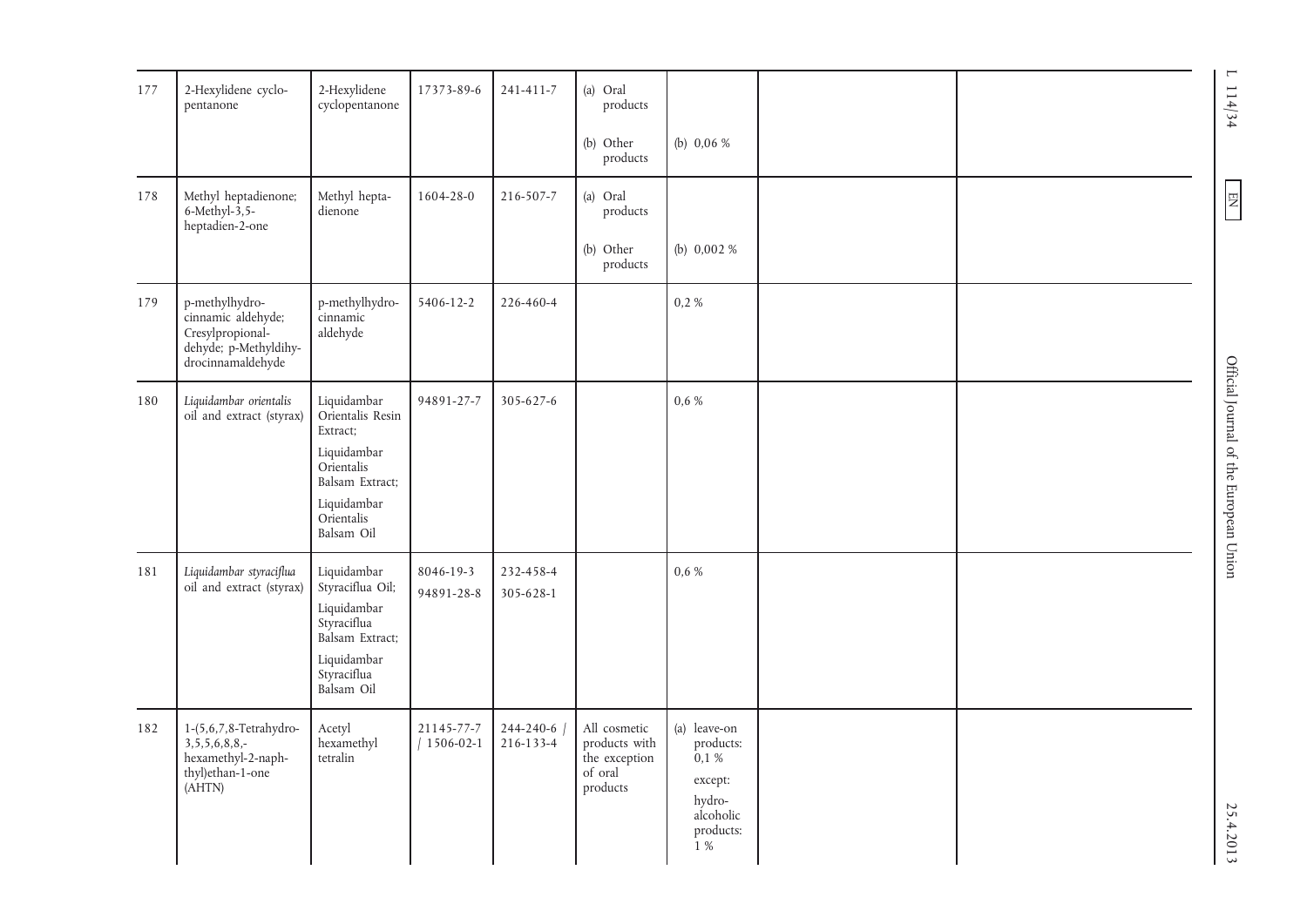|     |                                                                                                                                                   |                                                    |                               |                        |                                                                                                                    | fine<br>fragrance:<br>2,5%<br>fragrance<br>cream:<br>0,5%<br>$(b)$ rinse-off<br>products:<br>0,2% |                                                       |                                                            | 25.4.2013<br>$\boxed{\phantom{\phantom{\big }}\mathbf{N}\mathbf{H}}$ |
|-----|---------------------------------------------------------------------------------------------------------------------------------------------------|----------------------------------------------------|-------------------------------|------------------------|--------------------------------------------------------------------------------------------------------------------|---------------------------------------------------------------------------------------------------|-------------------------------------------------------|------------------------------------------------------------|----------------------------------------------------------------------|
| 183 | Commiphora erythrea<br>Engler var. glabrescens<br>Engler gum extract<br>and oil                                                                   | Opoponax oil                                       | 93686-00-1                    | 297-649-7              |                                                                                                                    | 0,6 %                                                                                             |                                                       |                                                            |                                                                      |
| 184 | Opopanax chironium<br>resin                                                                                                                       |                                                    | 93384-32-8                    |                        |                                                                                                                    | 0,6 %                                                                                             |                                                       |                                                            |                                                                      |
| 185 | Benzene, methyl-                                                                                                                                  | Toluene                                            | 108-88-3                      | 203-625-9              | Nail products                                                                                                      | 25 %                                                                                              |                                                       | Keep out of reach of children<br>To be used by adults only |                                                                      |
| 186 | 2,2'-oxydiethanol<br>Diethylene glycol<br>(DEG)                                                                                                   | Diethylene<br>glycol                               | 111-46-6                      | 203-872-2              | As traces in<br>ingredients                                                                                        | 0,1%                                                                                              |                                                       |                                                            | Official Journal of the European Union                               |
| 187 | Diethylene glycol<br>monobutyl ether<br>(DEGBE)                                                                                                   | Butoxydiglycol                                     | $112 - 34 - 5$                | 203-961-6              | Solvent in hair<br>dye products                                                                                    | 9 %                                                                                               | No use in aerosol dispensers<br>(sprays)              |                                                            |                                                                      |
| 188 | Ethylene glycol<br>monobutyl ether<br>(EGBE)                                                                                                      | Butoxyethanol                                      | $111 - 76 - 2$                | 203-905-0              | (a) Solvent in<br>oxidative<br>hair dye<br>products<br>(b) Solvent in<br>non-<br>oxidative<br>hair dye<br>products | (a) $4,0%$<br>(b) $2,0%$                                                                          | (a) $(b)$<br>No use in aerosol dispensers<br>(sprays) |                                                            |                                                                      |
| 189 | Trisodium 5-hydroxy-<br>1-(4-sulphophenyl)-4-<br>(4-sulphopheny-<br>lazo) pyrazole-3-<br>carboxylate and<br>aluminium lake $(17)$ ;<br>(CI 19140) | Acid Yellow 23;<br>Acid Yellow 23<br>Aluminum lake | $1934 - 21 - 0$<br>12225-21-7 | 217-699-5<br>235-428-9 | Hair dye<br>substance in<br>non-oxidative<br>hair dye<br>products                                                  | 0,5%                                                                                              |                                                       |                                                            | $\overline{\phantom{0}}$<br>114/35                                   |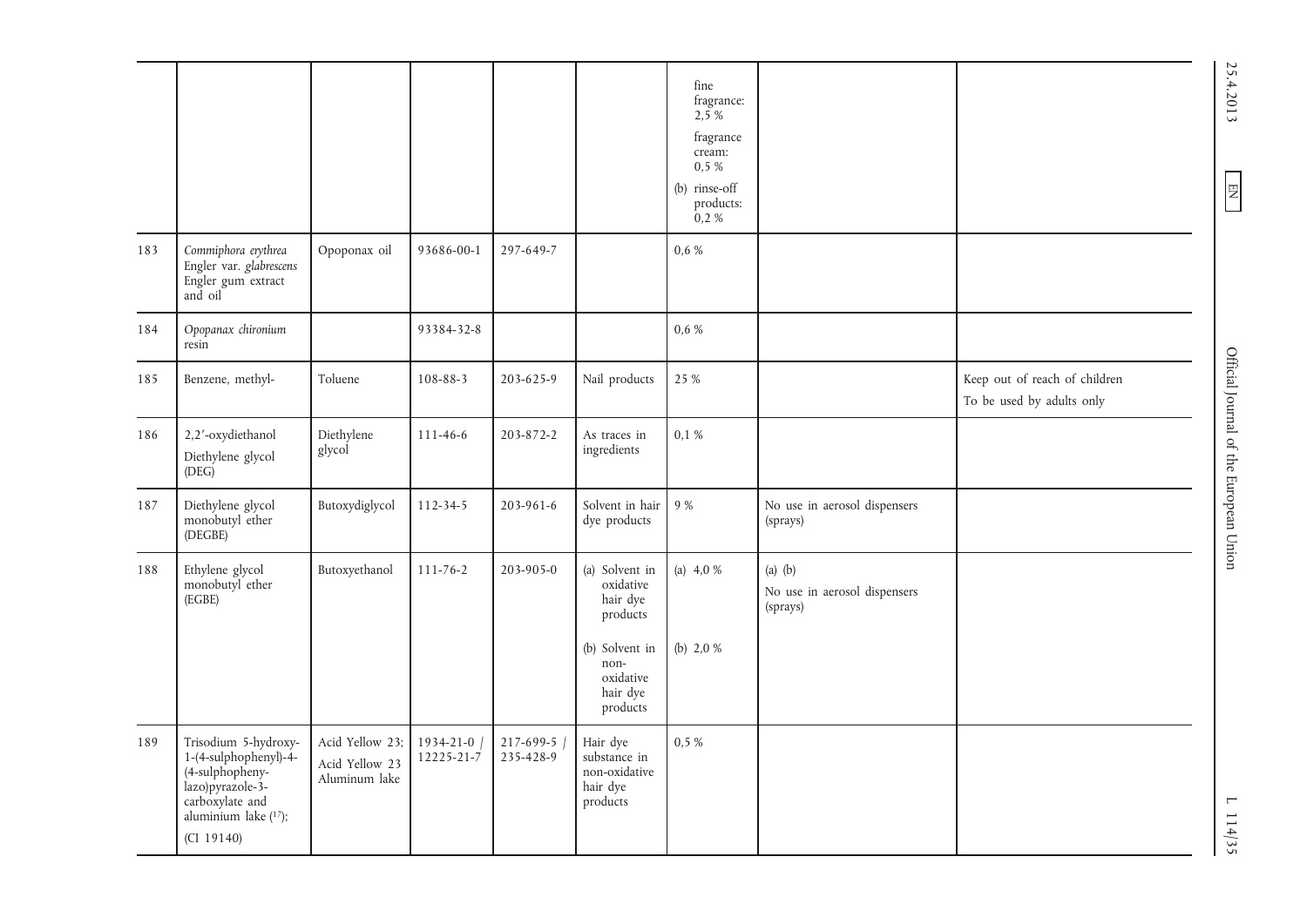| 190 | Benzenemethan-<br>aminium, N-ethyl-N-<br>$[4-[4-6]$ ethyl- $[3-$<br>sulfophenyl)-methyl]-<br>amino]-phenyl](2-<br>sulfophe-<br>nyl)methylene]-2,5-<br>cyclohexadien-1-<br>ylidene]-3-sulfo, inner<br>salts, disodium salt | Acid Blue 9;<br>Acid Blue 9<br>Ammonium<br>Salt:<br>Acid Blue 9<br>Aluminum Lake | 3844-45-9<br>$2650 - 18 - 2$<br>68921-42-6 | 223-339-8<br>220-168-0<br>272-939-6 | Hair dye<br>substance in<br>non-oxidative<br>hair dye<br>products                                                                                 | 0,5 %      |                                                                                                                       |                                                                                                                                                                                                                                                                                                                                         | $\mathbf{\Gamma}$<br>114/36<br>E       |
|-----|---------------------------------------------------------------------------------------------------------------------------------------------------------------------------------------------------------------------------|----------------------------------------------------------------------------------|--------------------------------------------|-------------------------------------|---------------------------------------------------------------------------------------------------------------------------------------------------|------------|-----------------------------------------------------------------------------------------------------------------------|-----------------------------------------------------------------------------------------------------------------------------------------------------------------------------------------------------------------------------------------------------------------------------------------------------------------------------------------|----------------------------------------|
|     | and its ammonium<br>and aluminium<br>salts (17); (CI 42090)                                                                                                                                                               |                                                                                  |                                            |                                     |                                                                                                                                                   |            |                                                                                                                       |                                                                                                                                                                                                                                                                                                                                         |                                        |
| 191 | Disodium 6-hydroxy-<br>5-[(2-methoxy-4-<br>sulphonato-m-<br>tolyl)azo]naphthalene-<br>2-sulphonate $(17)$ ;<br>$(CI \ 16035)$                                                                                             | Curry Red                                                                        | 25956-17-6                                 | 247-368-0                           | Hair dye<br>substance in<br>non-oxidative<br>hair dye<br>products                                                                                 | 0,4%       |                                                                                                                       |                                                                                                                                                                                                                                                                                                                                         |                                        |
| 192 | Trisodium 1-(1-naph-<br>thylazo)-2-hydroxy-<br>naphthalene-4',6,8-<br>trisulphonate and<br>aluminium lake $(17)$ ;<br>(CI 16255)                                                                                          | Acid Red 18;<br>Acid Red 18<br>Aluminum Lake                                     | 2611-82-7<br>12227-64-4                    | $220 - 036 - 2$<br>235-438-3        | Hair dye<br>substance in<br>non-oxidative<br>hair dye<br>products                                                                                 | 0.5 %      |                                                                                                                       |                                                                                                                                                                                                                                                                                                                                         | Official Journal of the European Union |
| 193 | Hydrogen 3,6-bis(die-<br>thylamino)-9-(2,4-<br>disulphonatophe-<br>nyl)xanthylium,<br>sodium salt $(^{17})$ ;<br>(CI 45100)                                                                                               | Acid Red 52                                                                      | 3520-42-1                                  | 222-529-8                           | (a) Hair dye<br>substance<br>in<br>oxidative<br>hair dye<br>products<br>(b) Hair dye<br>substance<br>in non-<br>oxidative<br>hair dye<br>products | (b) $0,6%$ | (a) After mixing under oxidative<br>conditions the maximum<br>concentration applied to hair<br>must not exceed 1,5 %. | (a) To be printed on the label:<br>The mixing ratio.<br>"/\ Hair colourants can cause severe<br>allergic reactions.<br>Read and follow instructions.<br>This product is not intended for use on<br>persons under the age of 16.<br>Temporary 'black henna' tattoos may<br>increase your risk of allergy.<br>Do not colour your hair if: |                                        |
|     |                                                                                                                                                                                                                           |                                                                                  |                                            |                                     |                                                                                                                                                   |            |                                                                                                                       | - you have a rash on your face or<br>sensitive, irritated and damaged<br>scalp,                                                                                                                                                                                                                                                         | 25.4.2013                              |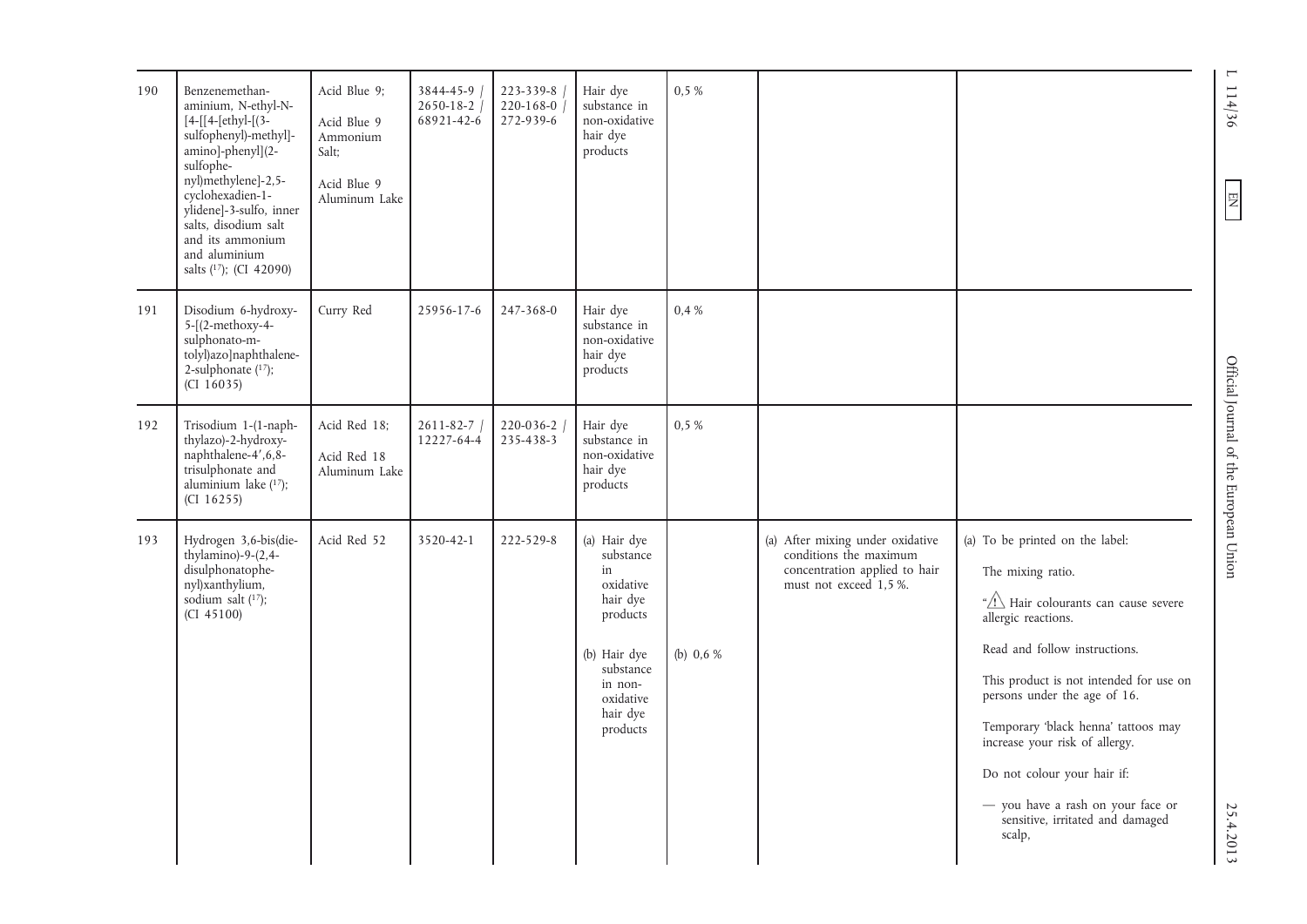| 194 | Glyoxal                                                                                                                     | Glyoxal                                     | $107 - 22 - 2$  | 203-474-9                |                                                                                                                                                   | $100$ mg/kg |                                                                                                                                                                                                                                                                             | - you have ever experienced any<br>reaction after colouring your hair,<br>- you have experienced a reaction to<br>a temporary 'black henna' tattoo in<br>the past."                                                                                                                                                                                                                                                                   |
|-----|-----------------------------------------------------------------------------------------------------------------------------|---------------------------------------------|-----------------|--------------------------|---------------------------------------------------------------------------------------------------------------------------------------------------|-------------|-----------------------------------------------------------------------------------------------------------------------------------------------------------------------------------------------------------------------------------------------------------------------------|---------------------------------------------------------------------------------------------------------------------------------------------------------------------------------------------------------------------------------------------------------------------------------------------------------------------------------------------------------------------------------------------------------------------------------------|
| 195 | Sodium 1-amino-4-<br>(cyclohexylamino)-<br>$9,10$ -dihydro-9,10-<br>dioxoanthracene-2-<br>sulphonate $(17)$ ;<br>(CI 62045) | Acid Blue 62                                | 4368-56-3       | 224-460-9:               | Hair dye<br>substance in<br>non-oxidative<br>hair dye<br>products                                                                                 | 0,5 %       | - Do not use with nitrosating<br>agents<br>- Maximum nitrosamine content:<br>$50 \mu g$ /kg<br>- Keep in nitrite-free containers                                                                                                                                            |                                                                                                                                                                                                                                                                                                                                                                                                                                       |
| 196 | Verbena absolute<br>(Lippia citriodora<br>Kunth.)                                                                           |                                             | 8024-12-2       | $\overline{\phantom{0}}$ |                                                                                                                                                   | 0,2%        |                                                                                                                                                                                                                                                                             |                                                                                                                                                                                                                                                                                                                                                                                                                                       |
| 197 | Ethyl-N-alpha-dodec-<br>anoyl-L-arginate<br>hydrochloride (18)                                                              | Ethyl Lauroyl<br>Arginate HCl               | 60372-77-2      | 434-630-6                | (a) soap<br>$(b)$ anti-<br>dandruff<br>shampoos<br>(c) deodorant-<br>s, not in<br>form of<br>spray                                                | 0.8%        | For purposes other than inhibiting<br>the development of micro-<br>organisms in the product. This<br>purpose has to be apparent from<br>the presentation of the product                                                                                                     |                                                                                                                                                                                                                                                                                                                                                                                                                                       |
| 201 | Phenol, 2-Chloro-6-<br>(ethylamino)-4-nitro-                                                                                | 2-Chloro-6-<br>ethylamino-4-<br>nitrophenol | 131657-78-<br>8 | 411-440-1                | (a) Hair dye<br>substance<br>in<br>oxidative<br>hair dye<br>products<br>(b) Hair dye<br>substance<br>in non-<br>oxidative<br>hair dye<br>products | (b) $3,0%$  | (a) After mixing under oxidative<br>conditions the maximum<br>concentration applied to hair<br>must not exceed 1,5 %<br>(a) and $(b)$ :<br>- Do not use with nitrosating<br>agents<br>- Maximum nitrosamine content:<br>$50 \mu g$ /kg<br>- Keep in nitrite-free containers | (a) To be printed on the label:<br>The mixing ratio.<br>" <sup>"</sup> Hair colourants can cause severe<br>allergic reactions.<br>Read and follow instructions.<br>This product is not intended for use on<br>persons under the age of 16.<br>Temporary 'black henna' tattoos may<br>increase your risk of allergy.<br>Do not colour your hair if:<br>- you have a rash on your face or<br>sensitive, irritated and damaged<br>scalp, |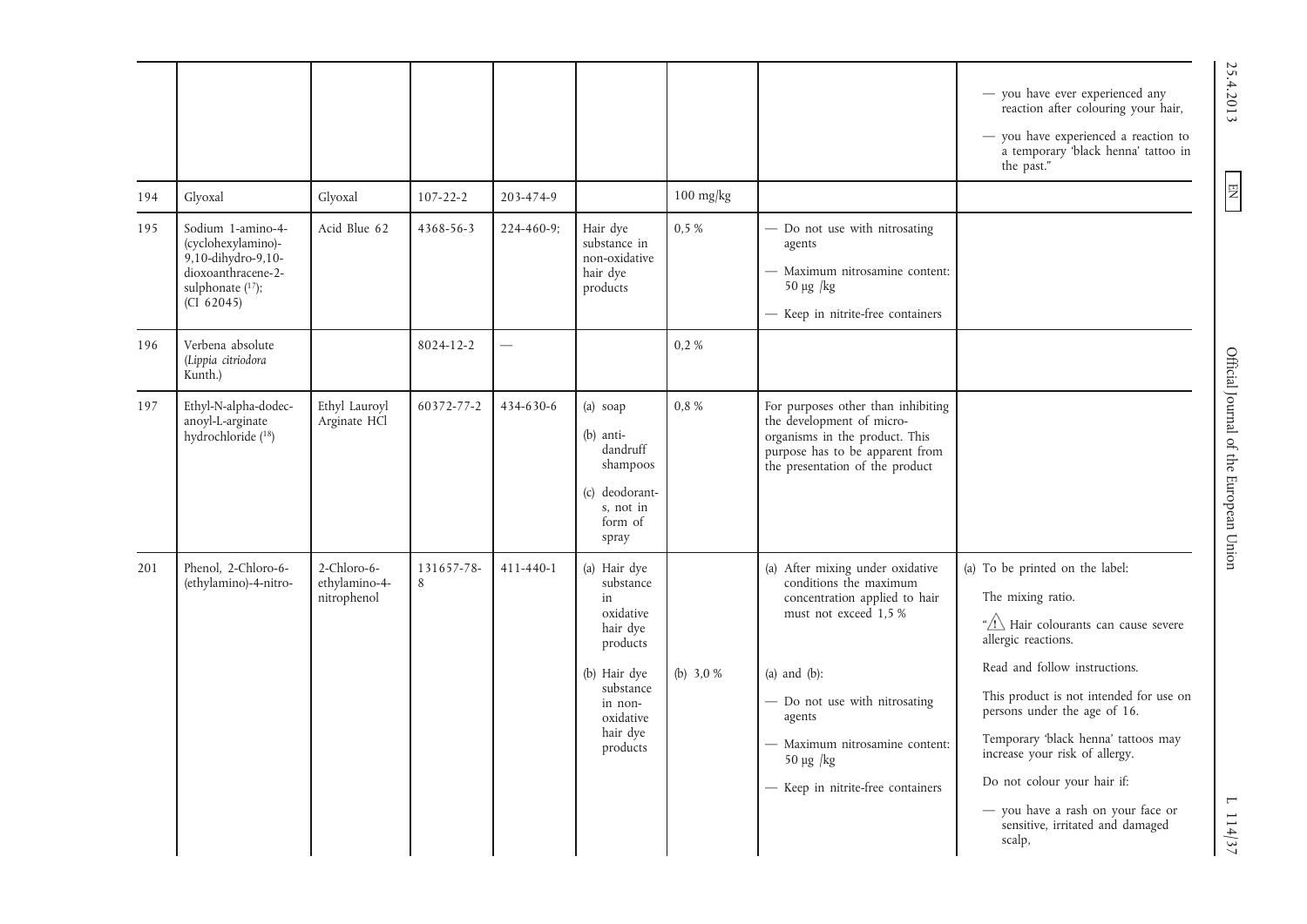| 202 | See 226                                                                                            |                                                                    |                                      |                     |                                                                                                                                                   |                                                                   |                                                                                                                                                                                                                                                                                                                                            | - you have ever experienced any<br>reaction after colouring your hair,<br>- you have experienced a reaction to<br>a temporary black henna' tattoo in<br>the past."                                                                                                                                                                                                                                                                                                                                                                                                                                                                             |
|-----|----------------------------------------------------------------------------------------------------|--------------------------------------------------------------------|--------------------------------------|---------------------|---------------------------------------------------------------------------------------------------------------------------------------------------|-------------------------------------------------------------------|--------------------------------------------------------------------------------------------------------------------------------------------------------------------------------------------------------------------------------------------------------------------------------------------------------------------------------------------|------------------------------------------------------------------------------------------------------------------------------------------------------------------------------------------------------------------------------------------------------------------------------------------------------------------------------------------------------------------------------------------------------------------------------------------------------------------------------------------------------------------------------------------------------------------------------------------------------------------------------------------------|
| 203 | 6-Methoxy-N2-methyl-<br>2,3-pyridinediamine<br>hydrochloride and<br>dihydrochloride<br>salt $(17)$ | 6-Methoxy-2-<br>methylamino-3-<br>aminopyridine<br>HC <sub>1</sub> | 90817-34-8<br>$ 83732 - 72 -$<br>3   | $-1280-$<br>622-9   | (a) Hair dye<br>substance<br>in<br>oxidative<br>hair dye<br>products<br>(b) Hair dye<br>substance<br>in non-<br>oxidative<br>hair dye<br>products | (b) $0,68%$ as<br>free base<br>(1,0 % as<br>dihydro-<br>chloride) | (a) After mixing under oxidative<br>conditions the maximum<br>concentration applied to hair<br>must not exceed 0,68 %<br>calculated as free base (1,0 % as<br>dihydrochloride).<br>For (a) and $(b)$ :<br>- Do not use with nitrosating<br>agents<br>- Maximum nitrosamine content:<br>$50 \mu g$ /kg<br>- Keep in nitrite-free containers | (a) To be printed on the label:<br>The mixing ratio.<br>" <sup>1</sup> Hair colourants can cause severe<br>allergic reactions.<br>Read and follow instructions.<br>This product is not intended for use on<br>persons under the age of 16.<br>Temporary 'black henna' tattoos may<br>increase your risk of allergy.<br>Do not colour your hair if:<br>- you have a rash on your face or<br>sensitive, irritated and damaged<br>scalp,<br>- you have ever experienced any<br>reaction after colouring your hair,<br>- you have experienced a reaction to<br>a temporary black henna' tattoo in<br>the past."<br>(b) Can cause allergic reaction |
| 204 | 2,3-Dihydro-1H-<br>indole-5,6-diol and its<br>hydrobromide salt (17)                               | Dihydroxy<br>indoline<br>Dihydroxy<br>indoline HBr                 | 29539-03-5<br>$/138937-$<br>$28 - 7$ | $-1421-$<br>$170-6$ | Hair dye<br>substance in<br>non-oxidative<br>hair dye<br>products                                                                                 | 2,0 %                                                             |                                                                                                                                                                                                                                                                                                                                            | Can cause allergic reaction                                                                                                                                                                                                                                                                                                                                                                                                                                                                                                                                                                                                                    |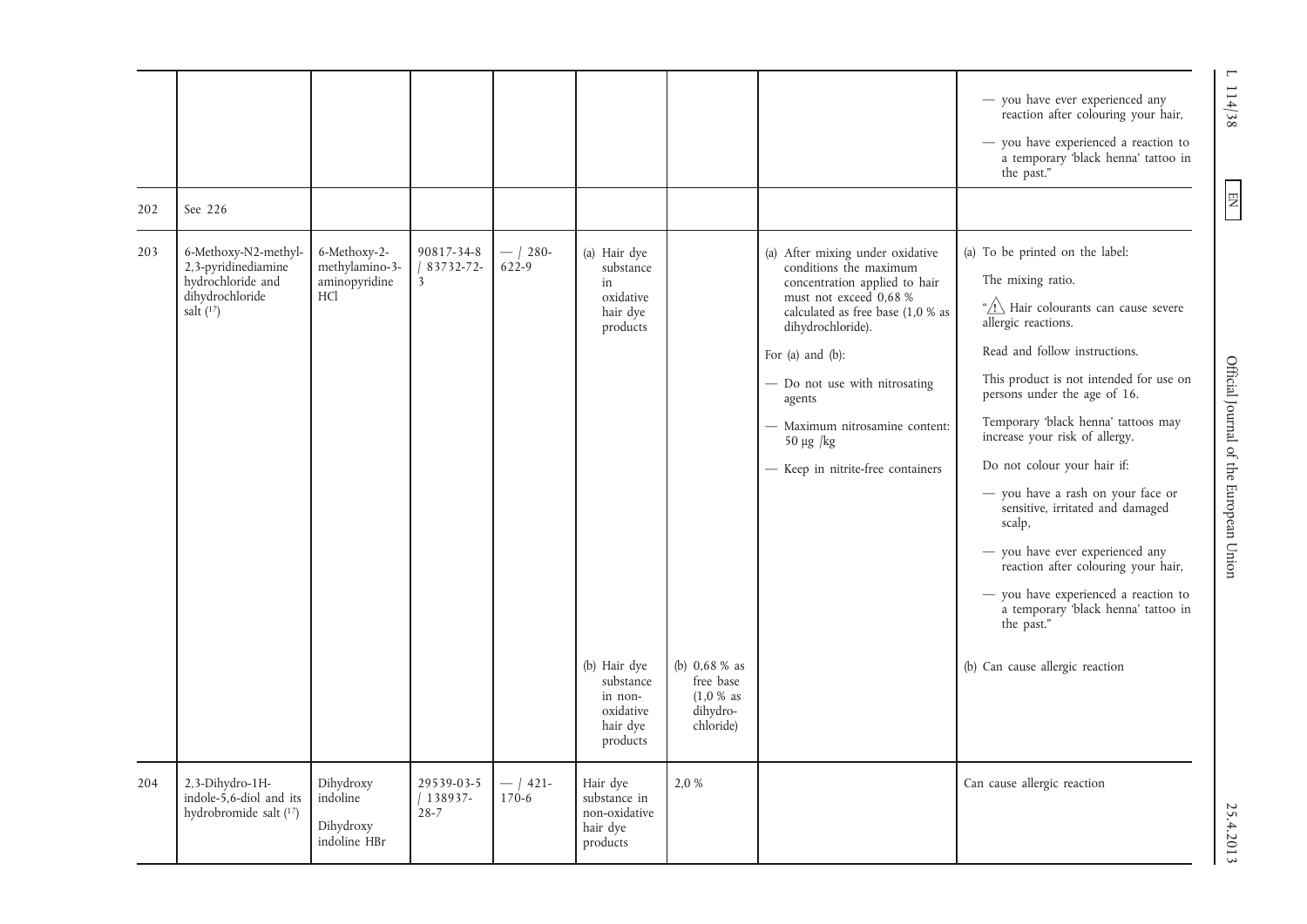| 205  | See 219                                                                                                                                                                                                                                                                                                                                                                                                                                               |                           |                |           |                                                                                      |            |                                                                                                                      |                                                                                                                                                                                                                                                                                                                                                                                                                                                                                                                                                                                                                                                       |
|------|-------------------------------------------------------------------------------------------------------------------------------------------------------------------------------------------------------------------------------------------------------------------------------------------------------------------------------------------------------------------------------------------------------------------------------------------------------|---------------------------|----------------|-----------|--------------------------------------------------------------------------------------|------------|----------------------------------------------------------------------------------------------------------------------|-------------------------------------------------------------------------------------------------------------------------------------------------------------------------------------------------------------------------------------------------------------------------------------------------------------------------------------------------------------------------------------------------------------------------------------------------------------------------------------------------------------------------------------------------------------------------------------------------------------------------------------------------------|
|      | (15) This limit applies to the substance and not to the finished cosmetic product.<br><sup>(16</sup> ) The sum of those substances used in combination should not exceed the limits given as "Maximum concentration in ready for use preparation".<br>$(17)$ The free base and salts of this hair colouring ingredient, unless prohibited under Annex II, are permitted for use.<br>( <sup>18</sup> ) For use as a preservative, see Annex V, No 58.' |                           |                |           |                                                                                      |            |                                                                                                                      |                                                                                                                                                                                                                                                                                                                                                                                                                                                                                                                                                                                                                                                       |
|      | (n) The entries concerning reference numbers 215 to 256 are replaced by the following:                                                                                                                                                                                                                                                                                                                                                                |                           |                |           |                                                                                      |            |                                                                                                                      |                                                                                                                                                                                                                                                                                                                                                                                                                                                                                                                                                                                                                                                       |
| '215 | 4-Amino-3-nitro-<br>phenol                                                                                                                                                                                                                                                                                                                                                                                                                            | 4-Amino-3-<br>nitrophenol | $610 - 81 - 1$ | 210-236-8 | (a) Hair dye<br>substance<br>in<br>oxidative<br>hair dye<br>products<br>(b) Hair dye | (b) $1,0%$ | (a) After mixing under oxidative<br>conditions the maximum<br>concentration applied to hair<br>must not exceed 1,5 % | (a) To be printed on the label:<br>The mixing ratio.<br>"/\ Hair colourants can cause severe<br>allergic reactions.<br>Read and follow instructions.<br>This product is not intended for use on<br>persons under the age of 16.<br>Temporary 'black henna' tattoos may<br>increase your risk of allergy.<br>Do not colour your hair if:<br>- you have a rash on your face or<br>sensitive, irritated and damaged<br>scalp,<br>- you have ever experienced any<br>reaction after colouring your hair,<br>- you have experienced a reaction to<br>a temporary black henna' tattoo in<br>the past."<br>(b) " $\sqrt{!}$ Hair colourants can cause severe |
|      |                                                                                                                                                                                                                                                                                                                                                                                                                                                       |                           |                |           | substance<br>in non-<br>oxidative<br>hair dye<br>products                            |            |                                                                                                                      | allergic reactions.<br>Read and follow instructions.<br>This product is not intended for use on<br>persons under the age of 16.<br>Temporary 'black henna' tattoos may<br>increase your risk of allergy.                                                                                                                                                                                                                                                                                                                                                                                                                                              |
|      |                                                                                                                                                                                                                                                                                                                                                                                                                                                       |                           |                |           |                                                                                      |            |                                                                                                                      | Do not colour your hair if:<br>- you have a rash on your face or<br>sensitive, irritated and damaged<br>scalp,                                                                                                                                                                                                                                                                                                                                                                                                                                                                                                                                        |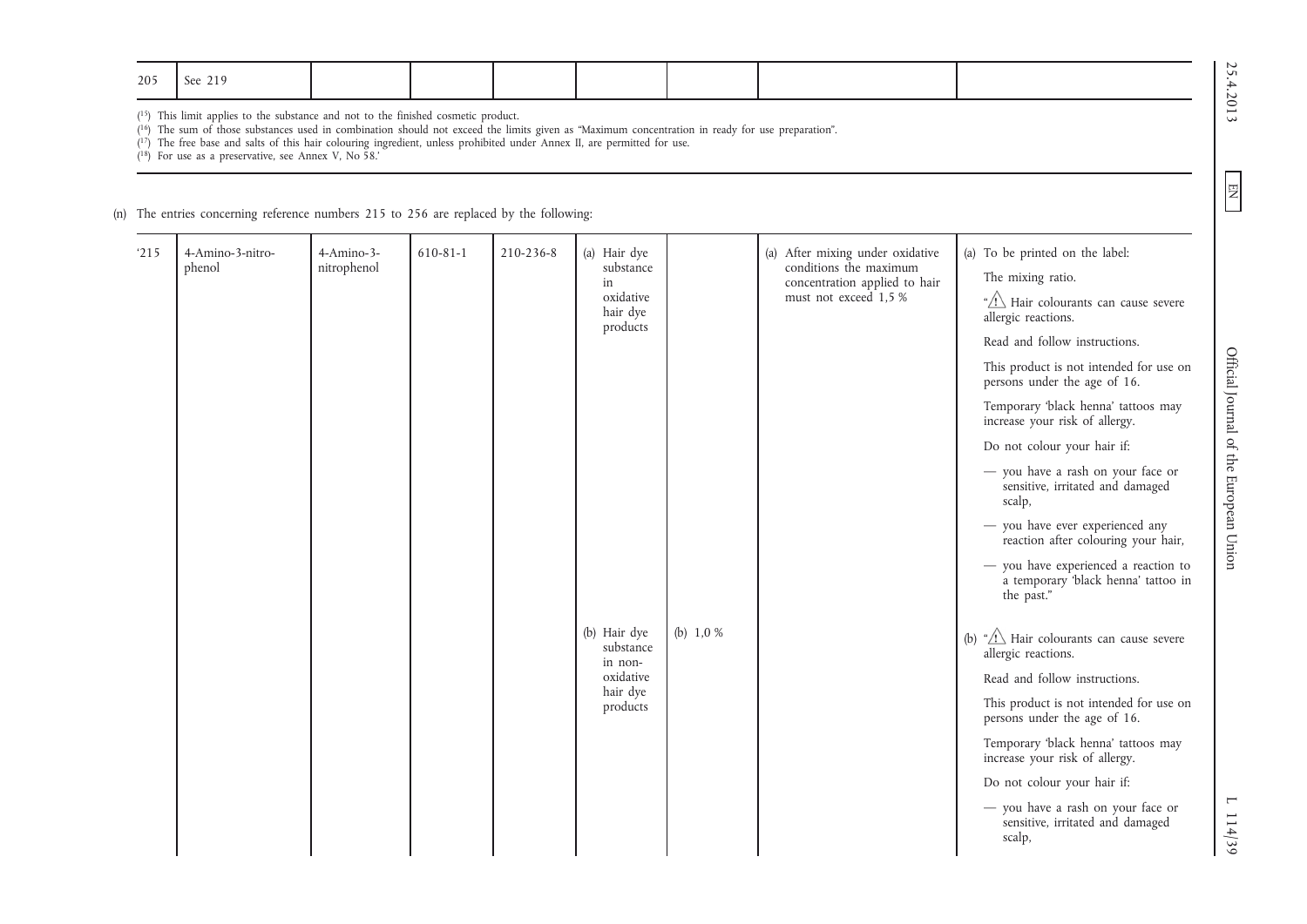| 216 | Naphthalene-2,7-diol           | 2,7-Naphtha-<br>lenediol                                                   | $582 - 17 - 2$                                                         | 209-478-7                                 | (a) Hair dye<br>substance<br>in<br>oxidative<br>hair dye<br>products<br>(b) Hair dye<br>substance<br>in non-<br>oxidative<br>hair dye<br>products | (b) $1,0%$ | (a) After mixing under oxidative<br>conditions the maximum<br>concentration applied to hair<br>must not exceed 1,0 % | - you have ever experienced any<br>reaction after colouring your hair,<br>- you have experienced a reaction to<br>a temporary black henna' tattoo in<br>the past."<br>(a) To be printed on the label:<br>The mixing ratio.<br>" <sup>"</sup> >Hair colourants can cause severe<br>allergic reactions.<br>Read and follow instructions.<br>This product is not intended for use on<br>persons under the age of 16.<br>Temporary 'black henna' tattoos may<br>increase your risk of allergy.<br>Do not colour your hair if:<br>- you have a rash on your face or<br>sensitive, irritated and damaged<br>scalp,<br>- you have ever experienced any<br>reaction after colouring your hair,<br>- you have experienced a reaction to<br>a temporary black henna' tattoo in<br>the past." |
|-----|--------------------------------|----------------------------------------------------------------------------|------------------------------------------------------------------------|-------------------------------------------|---------------------------------------------------------------------------------------------------------------------------------------------------|------------|----------------------------------------------------------------------------------------------------------------------|------------------------------------------------------------------------------------------------------------------------------------------------------------------------------------------------------------------------------------------------------------------------------------------------------------------------------------------------------------------------------------------------------------------------------------------------------------------------------------------------------------------------------------------------------------------------------------------------------------------------------------------------------------------------------------------------------------------------------------------------------------------------------------|
| 217 | m-Aminophenol and<br>its salts | m-Amin-<br>ophenol<br>m-Amin-<br>ophenol HCl<br>m-Amin-<br>ophenol sulfate | $591 - 27 - 5$ /<br>$51 - 81 - 0$ /<br>68239-81-6<br>$/38171 - 54 - 9$ | 209-711-2<br>$200 - 125 - 2$<br>269-475-1 | Hair dye<br>substance in<br>oxidative hair<br>dye products                                                                                        |            | After mixing under oxidative<br>conditions the maximum concen-<br>tration applied to hair must not<br>exceed 1,2 %   | To be printed on the label:<br>The mixing ratio.<br>" <sup>"</sup> Hair colourants can cause severe<br>allergic reactions.<br>Read and follow instructions.<br>This product is not intended for use on<br>persons under the age of 16.<br>Temporary 'black henna' tattoos may<br>increase your risk of allergy.<br>Do not colour your hair if:<br>- you have a rash on your face or<br>sensitive, irritated and damaged scalp,                                                                                                                                                                                                                                                                                                                                                     |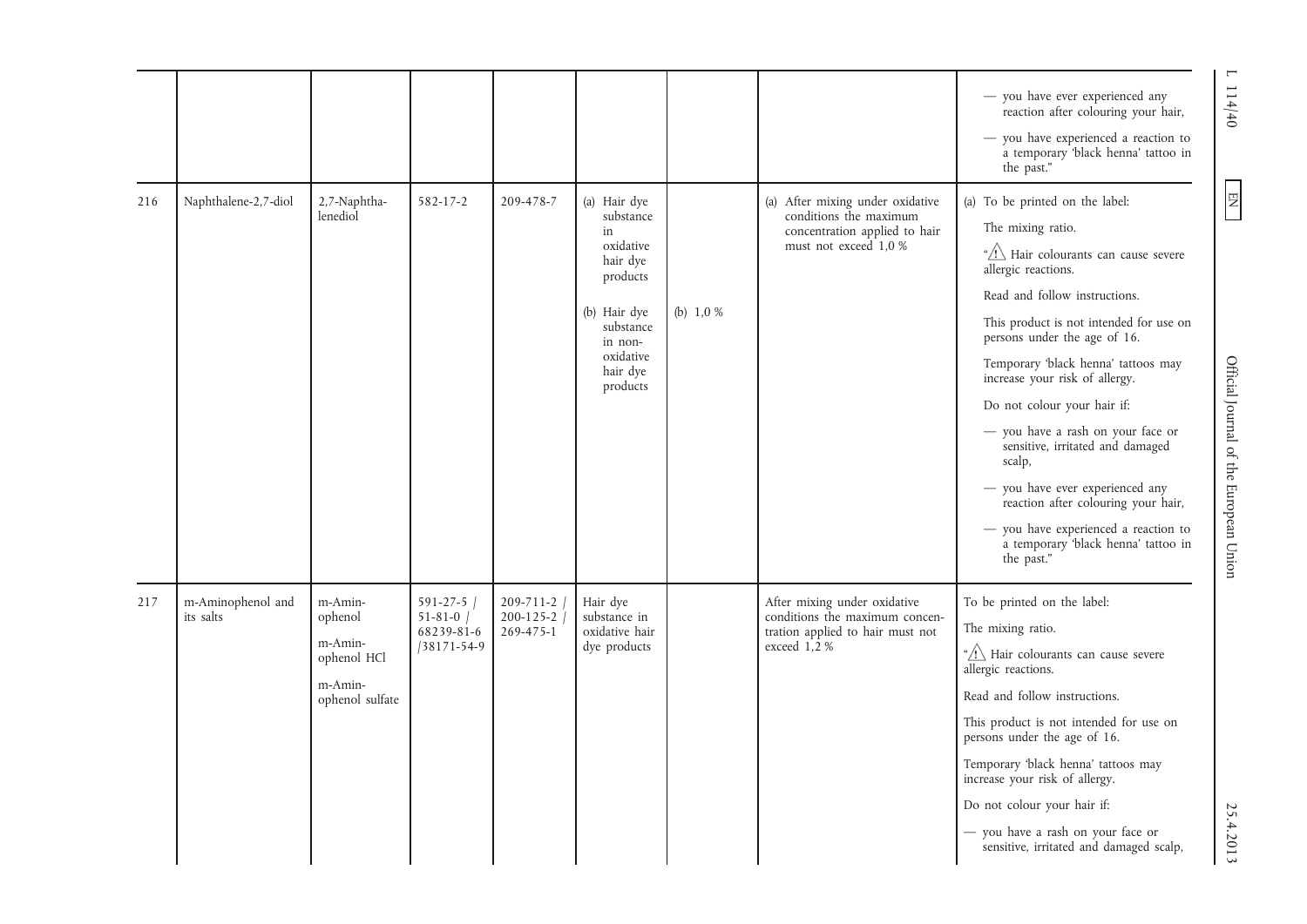|     |                                                                 |                                             |            |           |                                                                                                                                                   |            |                                                                                                                                                                                                                                                                                                             | - you have ever experienced any reaction<br>after colouring your hair,<br>- you have experienced a reaction to a<br>temporary 'black henna' tattoo in the<br>past."                                                                                                                                                                                                                                                                                                                                                                                                                                   |
|-----|-----------------------------------------------------------------|---------------------------------------------|------------|-----------|---------------------------------------------------------------------------------------------------------------------------------------------------|------------|-------------------------------------------------------------------------------------------------------------------------------------------------------------------------------------------------------------------------------------------------------------------------------------------------------------|-------------------------------------------------------------------------------------------------------------------------------------------------------------------------------------------------------------------------------------------------------------------------------------------------------------------------------------------------------------------------------------------------------------------------------------------------------------------------------------------------------------------------------------------------------------------------------------------------------|
| 218 | 6-Hydroxy-3,4-<br>dimethyl-2-pyridone                           | 2,6-Dihydroxy-<br>3,4-dimethyl-<br>pyridine | 84540-47-6 | 283-141-2 | Hair dye<br>substance in<br>oxidative hair<br>dye products                                                                                        |            | After mixing under oxidative<br>conditions the maximum concen-<br>tration applied to hair must not<br>exceed 1,0 %                                                                                                                                                                                          | To be printed on the label:<br>The mixing ratio.<br>" <sup>A</sup> Hair colourants can cause severe<br>allergic reactions.<br>Read and follow instructions.<br>This product is not intended for use on<br>persons under the age of 16.<br>Temporary 'black henna' tattoos may<br>increase your risk of allergy.<br>Do not colour your hair if:<br>- you have a rash on your face or<br>sensitive, irritated and damaged scalp,<br>- you have ever experienced any reaction<br>after colouring your hair,<br>- you have experienced a reaction to a<br>temporary 'black henna' tattoo in the<br>past." |
| 219 | 1-Hydroxy-3-nitro-4-<br>(3-hydroxypropy-<br>lamino)benzene (17) | 4-Hydroxy-<br>propylamino-3-<br>nitrophenol | 92952-81-3 | 406-305-9 | (a) Hair dye<br>substance<br>in<br>oxidative<br>hair dye<br>products<br>(b) Hair dye<br>substance<br>in non-<br>oxidative<br>hair dye<br>products | (b) $2,6%$ | (a) After mixing under oxidative<br>conditions the maximum<br>concentration applied to hair<br>must not exceed 2,6 %<br>calculated as free base.<br>For (a) and $(b)$ :<br>- Do not use with nitrosating<br>agents<br>- Maximum nitrosamine content:<br>$50 \mu g$ /kg<br>- Keep in nitrite-free containers | (a) To be printed on the label:<br>The mixing ratio.<br>" <sup>1</sup> Hair colourants can cause severe<br>allergic reactions.<br>Read and follow instructions.<br>This product is not intended for use on<br>persons under the age of 16.<br>Temporary 'black henna' tattoos may<br>increase your risk of allergy.                                                                                                                                                                                                                                                                                   |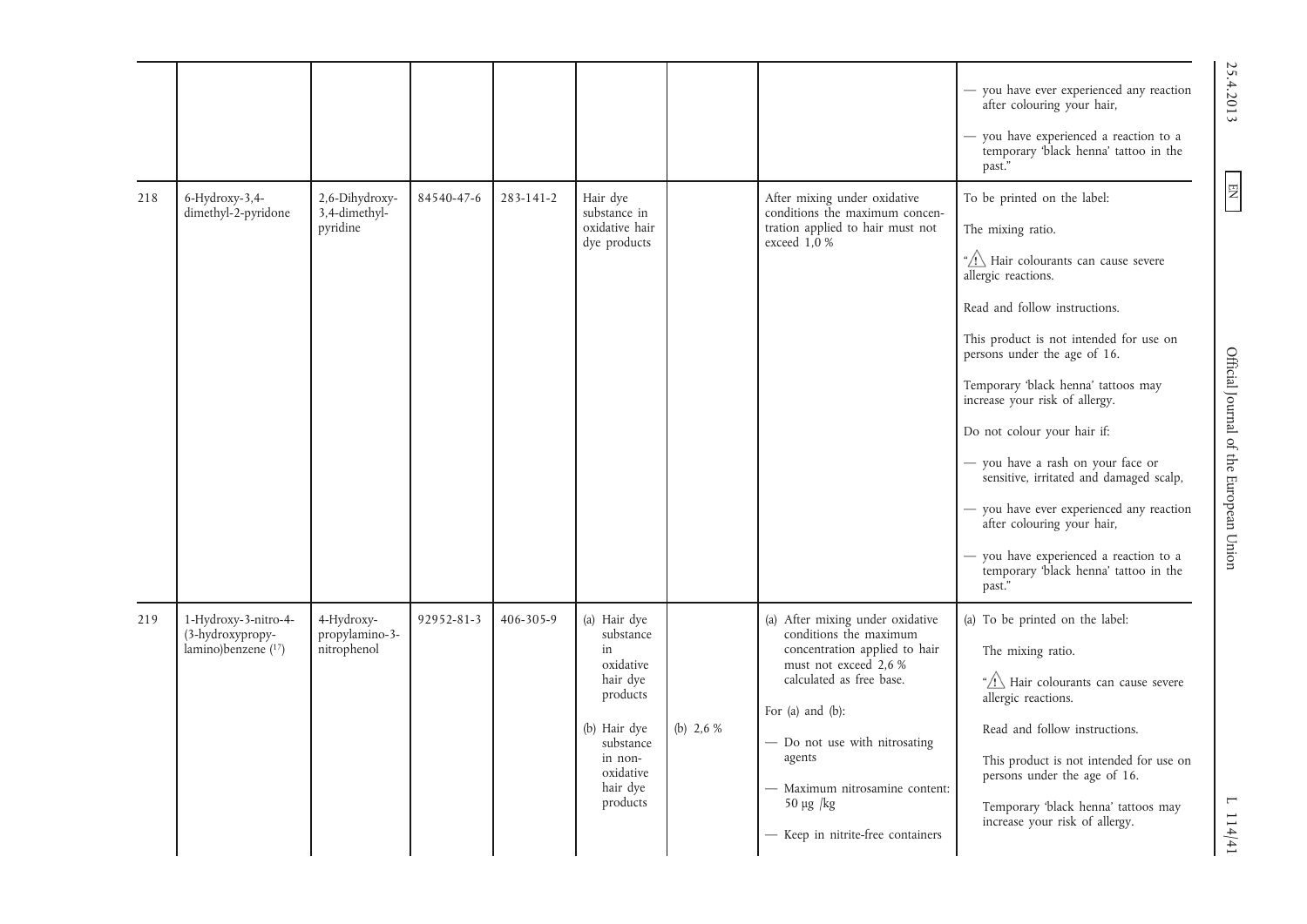|     |                                                                                                           |                                          |                 |           |                                                                                                                                                   |            |                                                                                                                                  | Do not colour your hair if:<br>- you have a rash on your face or<br>sensitive, irritated and damaged<br>scalp,<br>- you have ever experienced any<br>reaction after colouring your hair,<br>- you have experienced a reaction to<br>a temporary black henna' tattoo in                                                                                                                                                                                                                                                                                                                                       |
|-----|-----------------------------------------------------------------------------------------------------------|------------------------------------------|-----------------|-----------|---------------------------------------------------------------------------------------------------------------------------------------------------|------------|----------------------------------------------------------------------------------------------------------------------------------|--------------------------------------------------------------------------------------------------------------------------------------------------------------------------------------------------------------------------------------------------------------------------------------------------------------------------------------------------------------------------------------------------------------------------------------------------------------------------------------------------------------------------------------------------------------------------------------------------------------|
| 220 | $1 - [(2'-Methodxye-$<br>thyl)amino]-2-nitro-4-<br>[di-(2'-hydroxye-<br>thyl)amino]ben-<br>zene $(^{17})$ | HC Blue No 11                            | 23920-15-2      | 459-980-7 | Hair dye<br>substance in<br>non-oxidative<br>hair dye<br>products                                                                                 | 2.0 %      | - Do not use with nitrosating<br>agents<br>- Maximum nitrosamine content:<br>$50 \mu g$ /kg<br>- Keep in nitrite-free containers | the past."                                                                                                                                                                                                                                                                                                                                                                                                                                                                                                                                                                                                   |
| 221 | 1-Methyl-3-nitro-4-<br>(beta-hydroxye-<br>thyl)aminobenzene<br>and its salts                              | Hydroxyethyl-2-<br>nitro-p-<br>toluidine | 100418-33-<br>5 | 408-090-7 | (a) Hair dye<br>substance<br>in<br>oxidative<br>hair dye<br>products<br>(b) Hair dye<br>substance<br>in non-<br>oxidative<br>hair dye<br>products | (b) $1,0%$ | (a) After mixing under oxidative<br>conditions the maximum<br>concentration applied to hair<br>must not exceed 1,0 %             | (a) To be printed on the label:<br>The mixing ratio.<br>" <sup>"</sup> Alir colourants can cause severe<br>allergic reactions.<br>Read and follow instructions.<br>This product is not intended for use on<br>persons under the age of 16.<br>Temporary 'black henna' tattoos may<br>increase your risk of allergy.<br>Do not colour your hair if:<br>- you have a rash on your face or<br>sensitive, irritated and damaged<br>scalp,<br>- you have ever experienced any<br>reaction after colouring your hair,<br>- you have experienced a reaction to<br>a temporary 'black henna' tattoo in<br>the past." |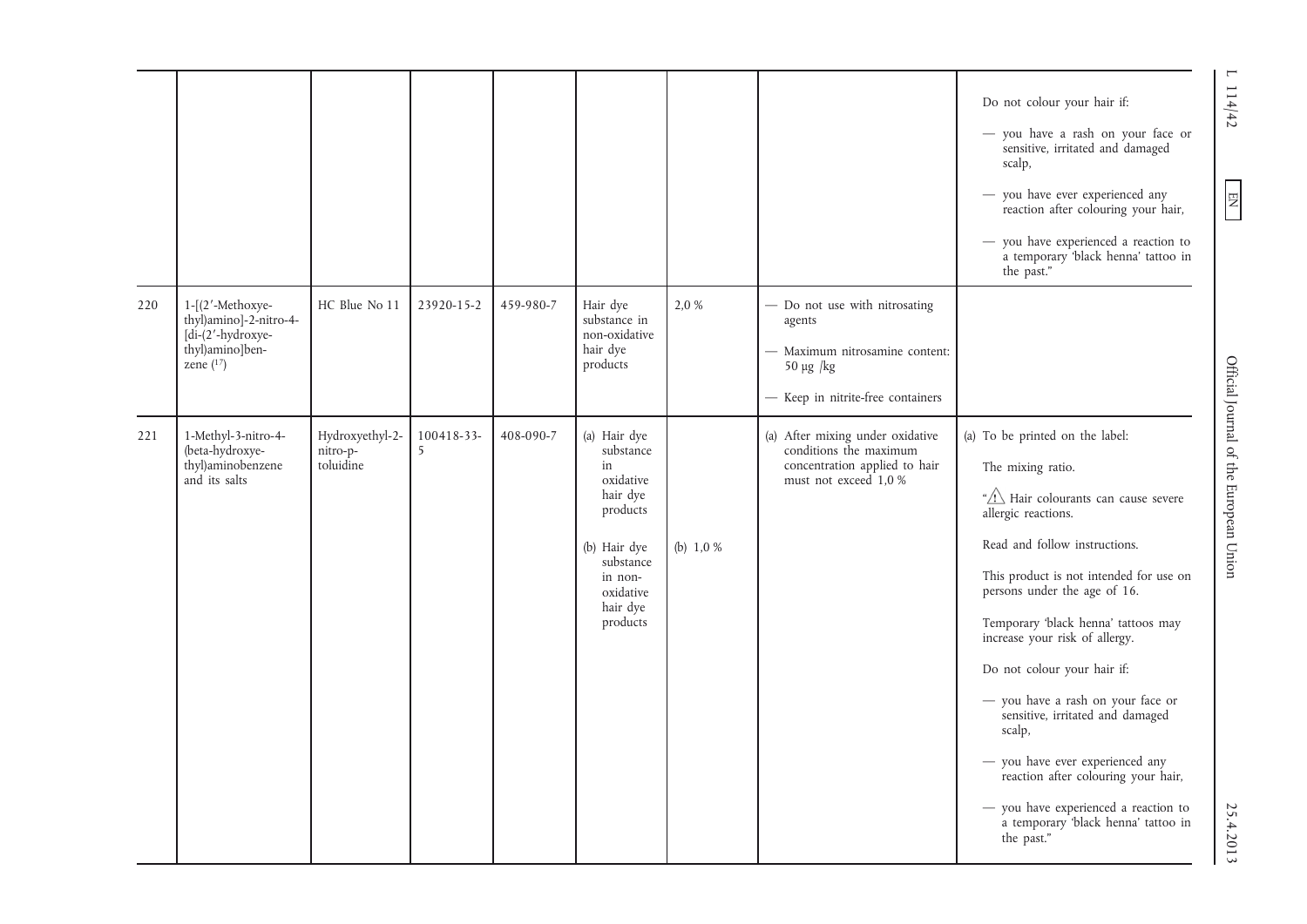| 222 | 1-Hydroxy-2-beta-<br>hydroxyethylamino-<br>4,6-dinitrobenzene | 2-Hydroxye-<br>thylpicramic<br>acid                              | 99610-72-7                                    | 412-520-9                                  | (a) Hair dye<br>substance<br>in<br>oxidative<br>hair dye<br>products<br>(b) Hair dye<br>substance<br>in non-<br>oxidative<br>hair dye<br>products | (b) $2,0%$ | (a) After mixing under oxidative<br>conditions the maximum<br>concentration applied to hair<br>must not exceed 1,5 %<br>For $(a)$ and $(b)$ :<br>- Do not use with nitrosating<br>agents<br>- Maximum nitrosamine content:<br>$50 \mu$ g m/kg<br>- Keep in nitrite-free containers | (a) To be printed on the label:<br>The mixing ratio.<br>"/\ Hair colourants can cause severe<br>allergic reactions.<br>Read and follow instructions.<br>This product is not intended for use on<br>persons under the age of 16.<br>Temporary 'black henna' tattoos may<br>increase your risk of allergy.<br>Do not colour your hair if:<br>- you have a rash on your face or                                                           | 25.4.2013<br>E                         |
|-----|---------------------------------------------------------------|------------------------------------------------------------------|-----------------------------------------------|--------------------------------------------|---------------------------------------------------------------------------------------------------------------------------------------------------|------------|------------------------------------------------------------------------------------------------------------------------------------------------------------------------------------------------------------------------------------------------------------------------------------|----------------------------------------------------------------------------------------------------------------------------------------------------------------------------------------------------------------------------------------------------------------------------------------------------------------------------------------------------------------------------------------------------------------------------------------|----------------------------------------|
| 223 | p-Methylaminophenol<br>and its sulphate                       | p-Methylamin-<br>ophenol<br>p-Methylamin-<br>ophenol<br>sulphate | $150 - 75 - 4$<br>55-55-0<br>$/1936 - 57 - 8$ | 205-768-2<br>200-237-1<br>$/217 - 706 - 1$ | Hair dye<br>substance in<br>oxidative hair<br>dye products                                                                                        |            | After mixing under oxidative<br>conditions the maximum concen-<br>tration applied to hair must not<br>exceed 0,68 % (as sulphate)<br>- Do not use with nitrosating<br>agents                                                                                                       | sensitive, irritated and damaged<br>scalp,<br>- you have ever experienced any<br>reaction after colouring your hair,<br>- you have experienced a reaction to<br>a temporary 'black henna' tattoo in<br>the past."<br>To be printed on the label:<br>The mixing ratio.<br>" <sup>"</sup> > Hair colourants can cause severe<br>allergic reactions.<br>Read and follow instructions.                                                     | Official Journal of the European Union |
|     |                                                               |                                                                  |                                               |                                            |                                                                                                                                                   |            | - Maximum nitrosamine content:<br>$50 \mu g$ /kg<br>- Keep in nitrite-free containers                                                                                                                                                                                              | This product is not intended for use on<br>persons under the age of 16.<br>Temporary 'black henna' tattoos may<br>increase your risk of allergy.<br>Do not colour your hair if:<br>- you have a rash on your face or<br>sensitive, irritated and damaged scalp,<br>- you have ever experienced any reaction<br>after colouring your hair,<br>- you have experienced a reaction to a<br>temporary 'black henna' tattoo in the<br>past." | $\mathbf{\mathsf{T}}$<br>114/43        |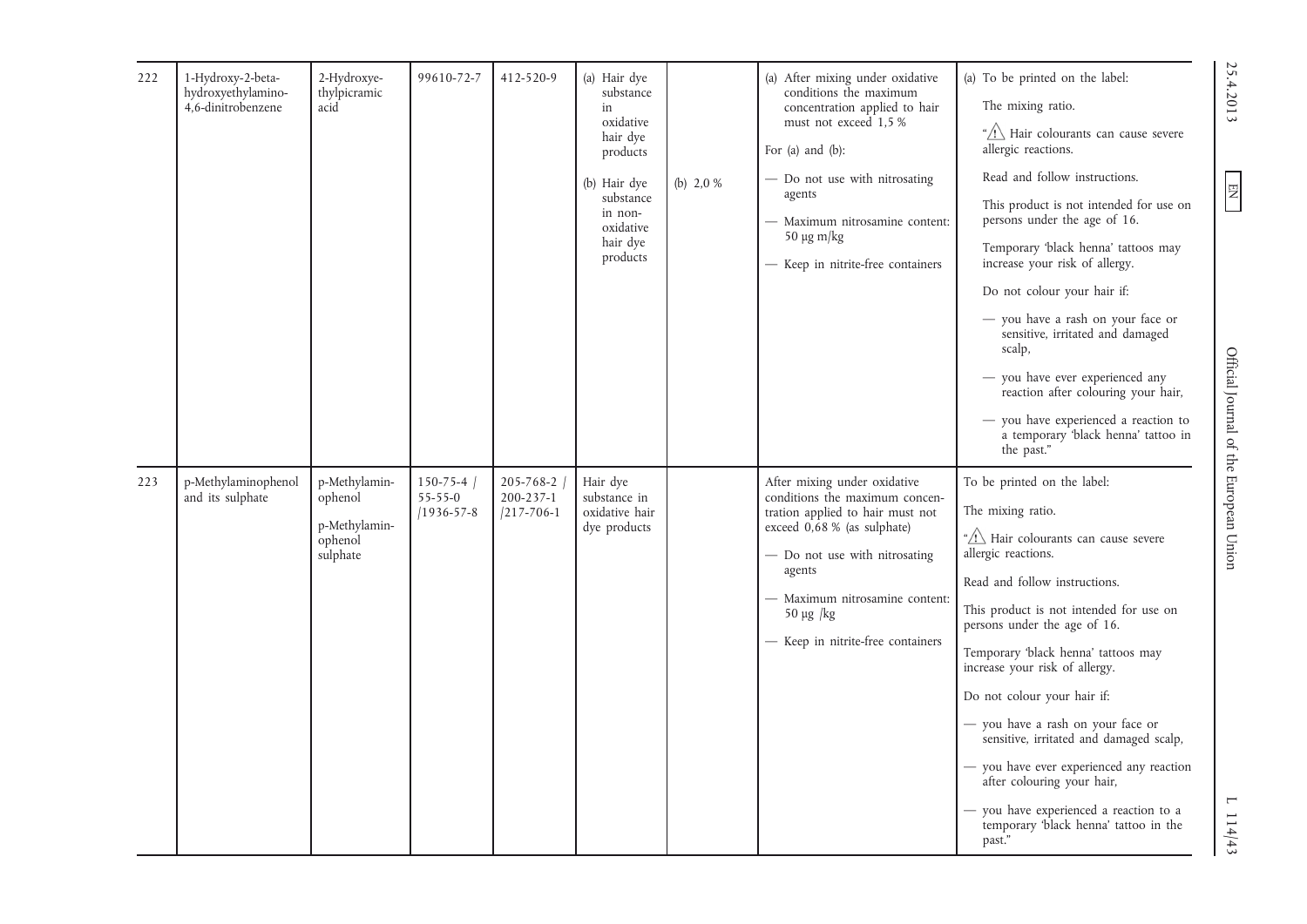| 224 | 1-Propanol, 3-[[4-<br>[bis(2-hydroxye-<br>thyl)amino]-2-nitro-<br>phenyl]amino] (17)                                        | HC Violet No 2                                                                                                        | 104226-19-<br>$\mathbf{Q}$                 | 410-910-3               | Hair dye<br>substance in<br>non-oxidative<br>hair dye<br>products                                                                                 | 2,0 %                                 | - Do not use with nitrosating<br>agents<br>- Maximum nitrosamine content:<br>$50 \mu g$ /kg<br>- Keep in nitrite-free containers                                                                                                                                                                       | Can cause allergic reaction                                                                                                                                                                                                                                                                                                                                                                                                                                                                                                                                                                                 | $\overline{ }$<br>114/44                                                     |
|-----|-----------------------------------------------------------------------------------------------------------------------------|-----------------------------------------------------------------------------------------------------------------------|--------------------------------------------|-------------------------|---------------------------------------------------------------------------------------------------------------------------------------------------|---------------------------------------|--------------------------------------------------------------------------------------------------------------------------------------------------------------------------------------------------------------------------------------------------------------------------------------------------------|-------------------------------------------------------------------------------------------------------------------------------------------------------------------------------------------------------------------------------------------------------------------------------------------------------------------------------------------------------------------------------------------------------------------------------------------------------------------------------------------------------------------------------------------------------------------------------------------------------------|------------------------------------------------------------------------------|
| 225 | 1-(beta-Hydroxye-<br>thyl)amino-2-nitro-4-<br>N-ethyl-N-(.beta.-<br>hydroxyethyl)amino-<br>benzene and its<br>hydrochloride | HC Blue No 12                                                                                                         | 104516-93-<br>$0 / 132885 -$<br>85-9 (HCl) | $-$ / 407-<br>$020 - 2$ | (a) Hair dye<br>substance<br>in<br>oxidative<br>hair dye<br>products<br>(b) Hair dye<br>substance<br>in non-<br>oxidative<br>hair dye<br>products | (b) $1,5%$ (as<br>hydro-<br>chloride) | (a) After mixing under oxidative<br>conditions the maximum<br>concentration applied to hair<br>must not exceed 0,75 % (as<br>hydrochloride)<br>For (a) and $(b)$ :<br>- Do not use with nitrosating<br>agents<br>- Maximum nitrosamine content:<br>$50 \mu g$ /kg<br>- Keep in nitrite-free containers | (a) To be printed on the label:<br>The mixing ratio.<br>" <sup>"</sup> Hair colourants can cause severe<br>allergic reactions.<br>Read and follow instructions.<br>This product is not intended for use on<br>persons under the age of 16.<br>Temporary 'black henna' tattoos may<br>increase your risk of allergy.<br>Do not colour your hair if:<br>- you have a rash on your face or<br>sensitive, irritated and damaged<br>scalp,<br>- you have ever experienced any<br>reaction after colouring your hair,<br>- you have experienced a reaction to<br>a temporary black henna' tattoo in<br>the past." | $\boxed{\phantom{13.5} \text{N1}}$<br>Official Journal of the European Union |
| 226 | 4,4'-[1,3-Propane-<br>$diylbis(oxy)$ ] $b$ is-<br>benzene-1,3-diamine<br>and its tetrahydro-<br>chloride salt $(17)$        | $1, 3-bis-(2,4-$<br>Diaminophen-<br>oxy)propane<br>$1, 3-bis-(2,4-$<br>Diaminophen-<br>oxy)propane<br>HC <sub>1</sub> | 81892-72-0<br>$/74918-21-$<br>$\mathbf{1}$ | 279-845-4<br>278-022-7  | (a) Hair dye<br>substance<br>in<br>oxidative<br>hair dye<br>products                                                                              |                                       | (a) After mixing under oxidative<br>conditions the maximum<br>concentration applied to hair<br>must not exceed 1,2 %<br>calculated as free base (1,8 % as<br>tetrahydrochloride salt).                                                                                                                 | (a) To be printed on the label:<br>The mixing ratio.<br>" $\overline{\Lambda}$ Hair colourants can cause severe<br>allergic reactions.<br>Read and follow instructions.<br>This product is not intended for use on<br>persons under the age of 16.<br>Temporary 'black henna' tattoos may<br>increase your risk of allergy.                                                                                                                                                                                                                                                                                 | 25.4.2013                                                                    |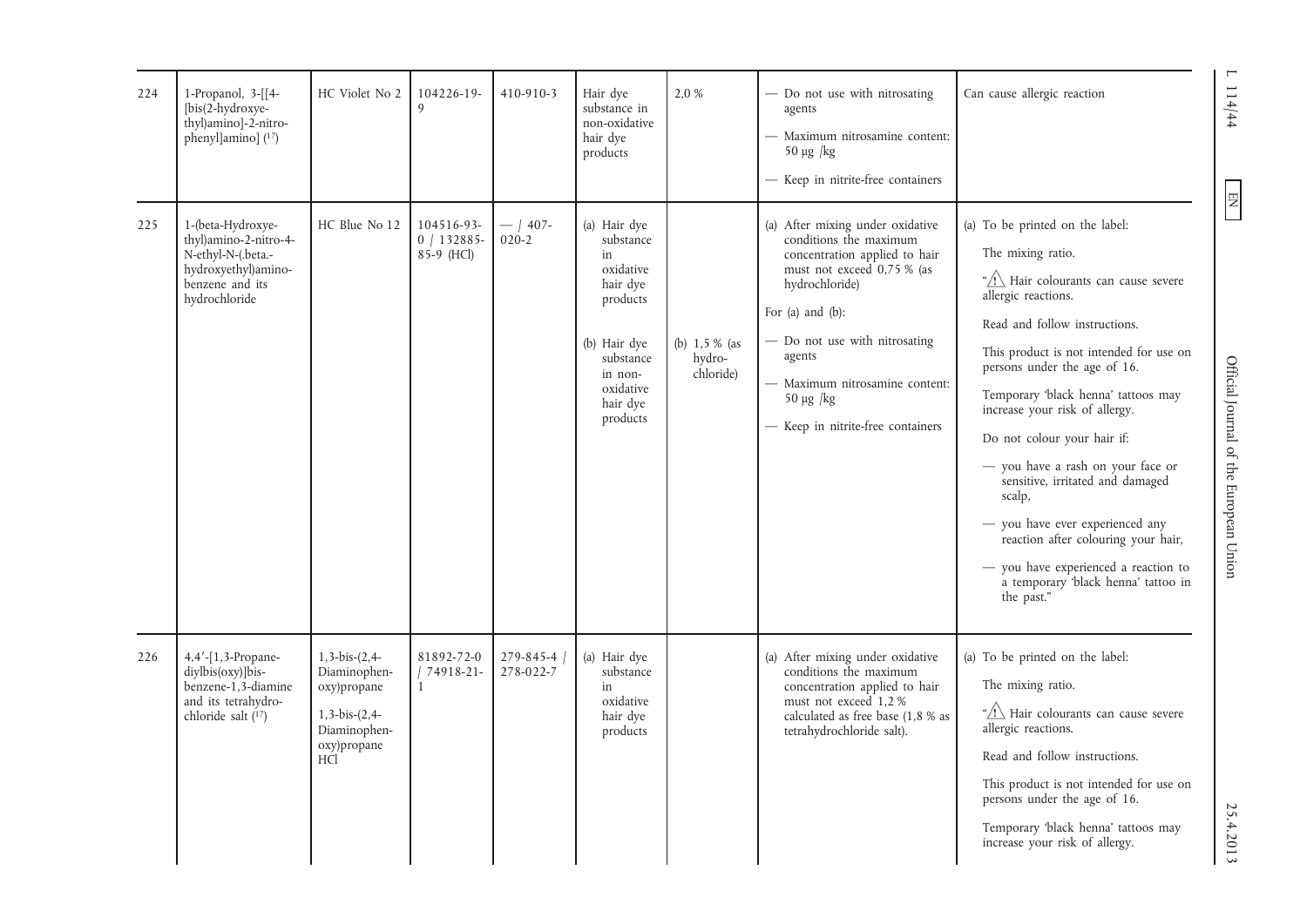|     |                                                          |                                                                         |                                                  |                                                 | (b) Hair dye<br>substance<br>in non-<br>oxidative<br>hair dye<br>products                                                                         | (b) $1,2%$ as<br>free base<br>(1.8 % as<br>tetrahydro-<br>chloride<br>salt) |                                                                                                                                            | Do not colour your hair if:<br>- you have a rash on your face or<br>sensitive, irritated and damaged<br>scalp,<br>- you have ever experienced any<br>reaction after colouring your hair,<br>- you have experienced a reaction to<br>a temporary black henna' tattoo in<br>the past."<br>(b) Can cause allergic reaction                                                                                                                                                                                                                                                                                        | 25.4.2013<br>EN                                  |
|-----|----------------------------------------------------------|-------------------------------------------------------------------------|--------------------------------------------------|-------------------------------------------------|---------------------------------------------------------------------------------------------------------------------------------------------------|-----------------------------------------------------------------------------|--------------------------------------------------------------------------------------------------------------------------------------------|----------------------------------------------------------------------------------------------------------------------------------------------------------------------------------------------------------------------------------------------------------------------------------------------------------------------------------------------------------------------------------------------------------------------------------------------------------------------------------------------------------------------------------------------------------------------------------------------------------------|--------------------------------------------------|
| 227 | 3-Amino-2,4-dich-<br>lorophenol and its<br>hydrochloride | 3-Amino-2,4-<br>dichlorophenol<br>3-Amino-2,4-<br>dichlorophenol<br>HC1 | 61693-42-3<br>$  61693 - 43 -$<br>$\overline{4}$ | 262-909-0 /<br>$\overbrace{\phantom{12322111}}$ | (a) Hair dye<br>substance<br>in<br>oxidative<br>hair dye<br>products<br>(b) Hair dye<br>substance<br>in non-<br>oxidative<br>hair dye<br>products | (b) $1,5%$ (as<br>hydro-<br>chloride)                                       | (a) After mixing under oxidative<br>conditions the maximum<br>concentration applied to hair<br>must not exceed 1,5 % (as<br>hydrochloride) | (a) To be printed on the label:<br>The mixing ratio.<br>" <sup>"</sup> /! Hair colourants can cause severe<br>allergic reactions.<br>Read and follow instructions.<br>This product is not intended for use on<br>persons under the age of 16.<br>Temporary 'black henna' tattoos may<br>increase your risk of allergy.<br>Do not colour your hair if:<br>- you have a rash on your face or<br>sensitive, irritated and damaged<br>scalp,<br>- you have ever experienced any<br>reaction after colouring your hair,<br>- you have experienced a reaction to<br>a temporary black henna' tattoo in<br>the past." | Official Journal of the European Union<br>114/45 |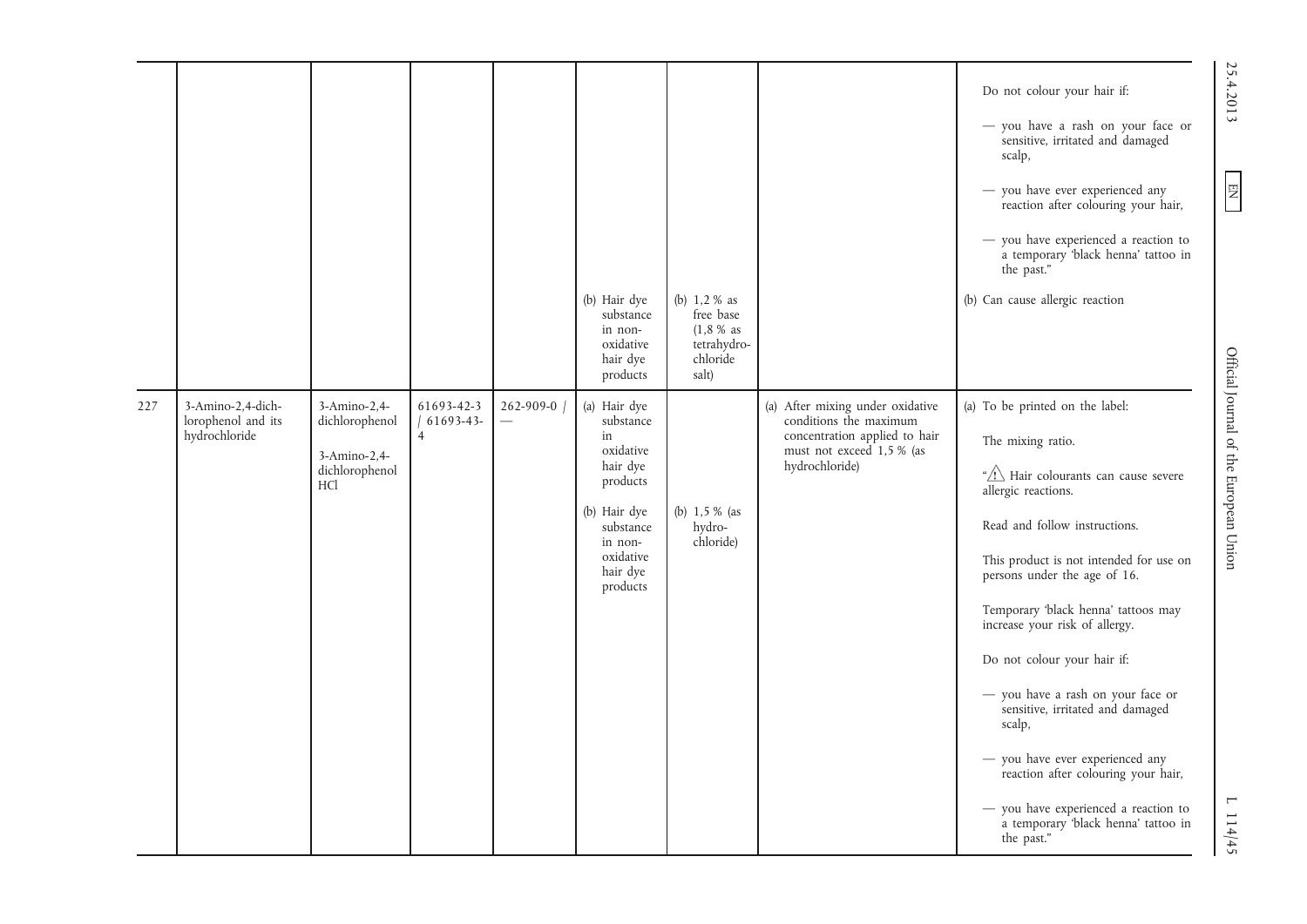| 228 | 3-Methyl -1- phenyl<br>-5-pyrazolone    | Phenyl methyl<br>pyrazolone                 | $89 - 25 - 8$ | 201-891-0 | Hair dye<br>substance in<br>oxidative hair<br>dye products | After mixing under oxidative<br>conditions the maximum concen-<br>tration applied to hair must not<br>exceed 0,25 %                                                                                                                                    | To be printed on the label:<br>The mixing ratio.<br>"/\ Hair colourants can cause severe<br>allergic reactions.<br>Read and follow instructions.<br>This product is not intended for use on<br>persons under the age of 16.<br>Temporary 'black henna' tattoos may<br>increase your risk of allergy.<br>Do not colour your hair if:<br>- you have a rash on your face or<br>sensitive, irritated and damaged scalp,<br>- you have ever experienced any reaction<br>after colouring your hair,<br>- you have experienced a reaction to a<br>temporary 'black henna' tattoo in the<br>past."            | $\mathbf{\Gamma}$<br>114/46<br>$\boxed{\phantom{1}}$ |
|-----|-----------------------------------------|---------------------------------------------|---------------|-----------|------------------------------------------------------------|--------------------------------------------------------------------------------------------------------------------------------------------------------------------------------------------------------------------------------------------------------|-------------------------------------------------------------------------------------------------------------------------------------------------------------------------------------------------------------------------------------------------------------------------------------------------------------------------------------------------------------------------------------------------------------------------------------------------------------------------------------------------------------------------------------------------------------------------------------------------------|------------------------------------------------------|
| 229 | 5-[(2-Hydroxye-<br>thyl)amino]-o-cresol | 2-Methyl-5-<br>hydroxyethy-<br>laminophenol | 55302-96-0    | 259-583-7 | Hair dye<br>substance in<br>oxidative hair<br>dye products | After mixing under oxidative<br>conditions the maximum concen-<br>tration applied to hair must not<br>exceed 1.5 %<br>- Do not use with nitrosating<br>agents<br>- Maximum nitrosamine content:<br>$50 \mu g$ /kg<br>- Keep in nitrite-free containers | To be printed on the label:<br>The mixing ratio.<br>" <sup>A</sup> Hair colourants can cause severe<br>allergic reactions.<br>Read and follow instructions.<br>This product is not intended for use on<br>persons under the age of 16.<br>Temporary 'black henna' tattoos may<br>increase your risk of allergy.<br>Do not colour your hair if:<br>- you have a rash on your face or<br>sensitive, irritated and damaged scalp,<br>- you have ever experienced any reaction<br>after colouring your hair,<br>- you have experienced a reaction to a<br>temporary 'black henna' tattoo in the<br>past." | Official Journal of the European Union<br>25.4.2013  |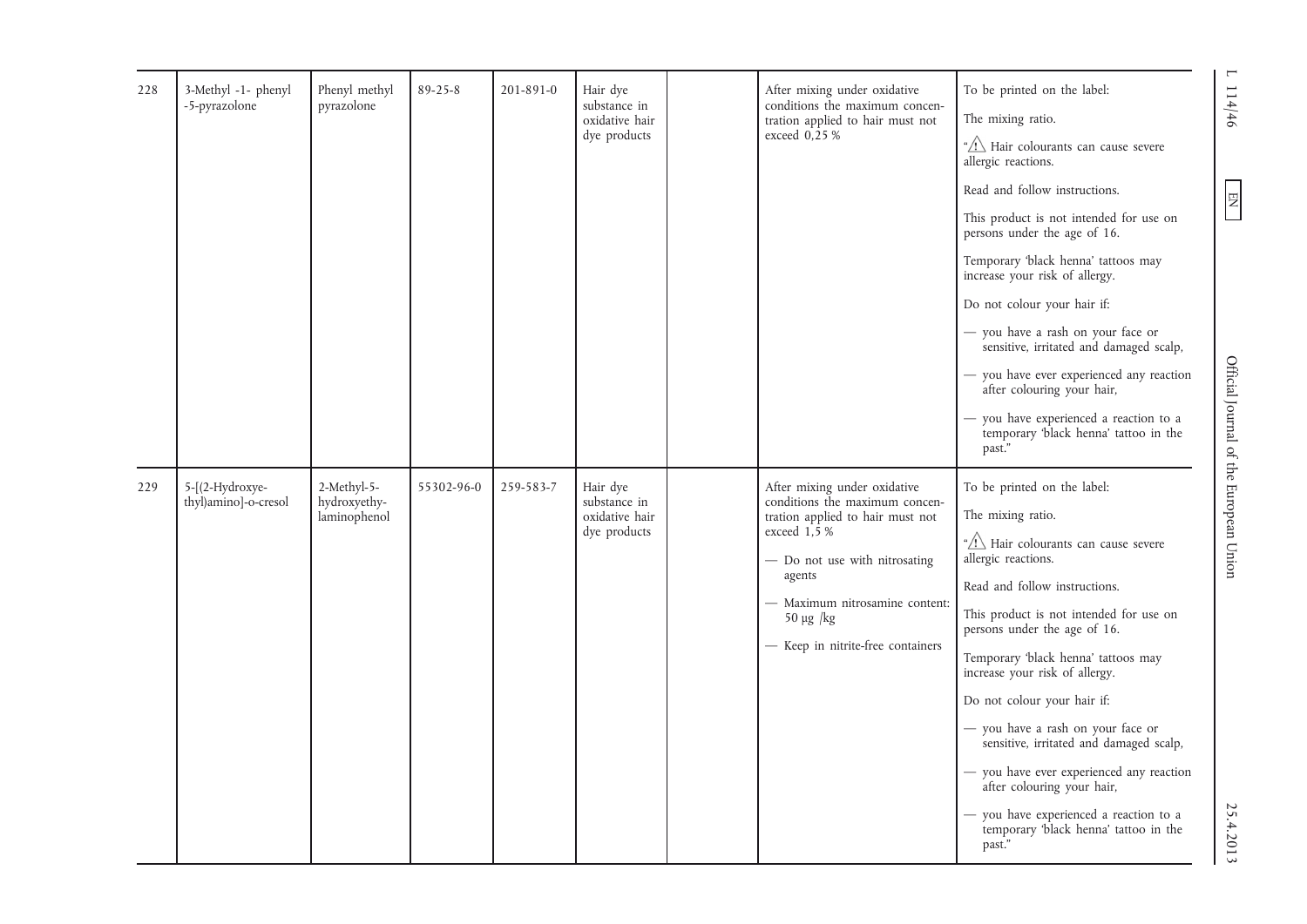| 230 | 3,4-Dihydro-2H-1,4-<br>benzoxazin-6-ol                                | Hydroxybenzo-<br>morpholine                                                                  | 26021-57-8                                            | 247-415-5       | Hair dye<br>substance in<br>oxidative hair<br>dye products         |      | After mixing under oxidative<br>conditions the maximum concen-<br>tration applied to hair must not<br>exceed 1,0 %<br>- Do not use with nitrosating<br>agents<br>- Maximum nitrosamine content:<br>$50 \mu g$ /kg<br>- Keep in nitrite-free containers | To be printed on the label:<br>The mixing ratio.<br>" <sup>"</sup> Hair colourants can cause severe<br>allergic reactions.<br>Read and follow instructions.<br>This product is not intended for use on<br>persons under the age of 16.<br>Temporary 'black henna' tattoos may<br>increase your risk of allergy.<br>Do not colour your hair if:<br>- you have a rash on your face or<br>sensitive, irritated and damaged scalp,<br>- you have ever experienced any reaction<br>after colouring your hair,<br>- you have experienced a reaction to a<br>temporary 'black henna' tattoo in the<br>past." | 25.4.2013<br>EN<br>Official Journal of the European Union |
|-----|-----------------------------------------------------------------------|----------------------------------------------------------------------------------------------|-------------------------------------------------------|-----------------|--------------------------------------------------------------------|------|--------------------------------------------------------------------------------------------------------------------------------------------------------------------------------------------------------------------------------------------------------|-------------------------------------------------------------------------------------------------------------------------------------------------------------------------------------------------------------------------------------------------------------------------------------------------------------------------------------------------------------------------------------------------------------------------------------------------------------------------------------------------------------------------------------------------------------------------------------------------------|-----------------------------------------------------------|
| 231 | 1,5-Di-(beta-hydroxye-<br>thylamino)-2-nitro-4-<br>chlorobenzene (17) | HC Yellow<br>No 10                                                                           | 109023-83-<br>8                                       | 416-940-3       | Hair dye<br>substance in<br>non-oxidative<br>hair dyes<br>products | 0.1% | - Do not use with nitrosating<br>agents<br>- Maximum nitrosamine content:<br>50 μg /kg<br>- Keep in nitrite-free containers                                                                                                                            |                                                                                                                                                                                                                                                                                                                                                                                                                                                                                                                                                                                                       |                                                           |
| 232 | 2,6-Dimethoxy-3,5-<br>pyridinediamine and<br>its hydrochloride        | 2,6-Dimethoxy-<br>3,5-pyridine-<br>diamine<br>2,6-Dimethoxy-<br>3,5-pyridine-<br>diamine HCl | 56216-28-5<br>$ 85679-78-$<br>$\overline{\mathbf{3}}$ | $260 - 062 - 1$ | Hair dye<br>substance in<br>oxidative hair<br>dye products         |      | After mixing under oxidative<br>conditions the maximum concen-<br>tration applied to hair must not<br>exceed $0,25$ % (as hydrochloride)                                                                                                               | To be printed on the label:<br>The mixing ratio.<br>"/\ Hair colourants can cause severe<br>allergic reactions.<br>Read and follow instructions.<br>This product is not intended for use on<br>persons under the age of 16.<br>Temporary 'black henna' tattoos may<br>increase your risk of allergy.                                                                                                                                                                                                                                                                                                  | $\mathbf{\Gamma}$<br>114/47                               |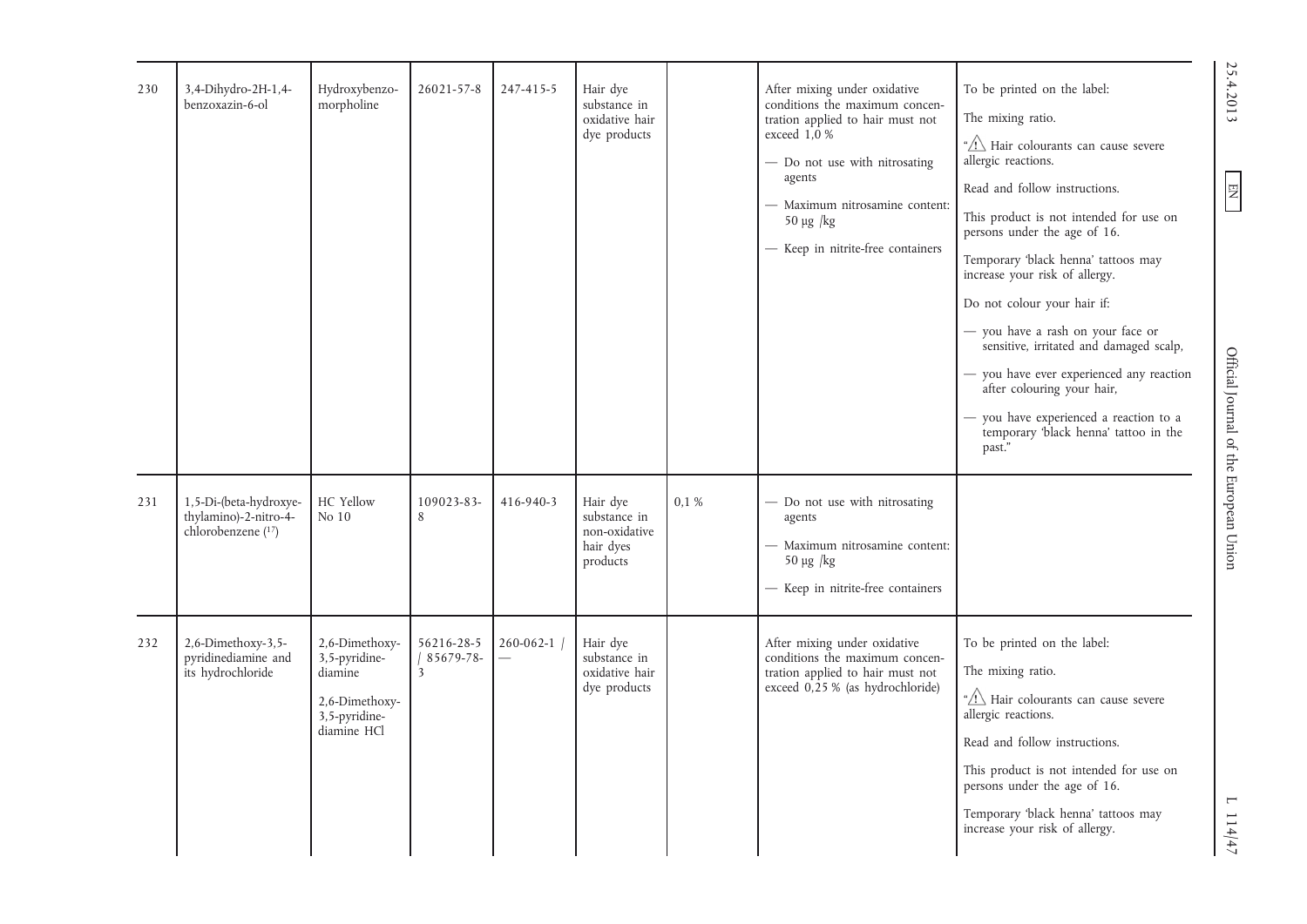|     |                                                                                                 |                   |            |           |                                                                      |      |                                                                                                                                                                                                                                                                                  | Do not colour your hair if:<br>- you have a rash on your face or<br>sensitive, irritated and damaged scalp,<br>- you have ever experienced any reaction<br>after colouring your hair,<br>- you have experienced a reaction to a<br>temporary 'black henna' tattoo in the<br>past."                                                                                                                                                                                                                                                                                                         | $\overline{\phantom{0}}$<br>114/48<br>E |
|-----|-------------------------------------------------------------------------------------------------|-------------------|------------|-----------|----------------------------------------------------------------------|------|----------------------------------------------------------------------------------------------------------------------------------------------------------------------------------------------------------------------------------------------------------------------------------|--------------------------------------------------------------------------------------------------------------------------------------------------------------------------------------------------------------------------------------------------------------------------------------------------------------------------------------------------------------------------------------------------------------------------------------------------------------------------------------------------------------------------------------------------------------------------------------------|-----------------------------------------|
| 233 | 1-(beta-Aminoe-<br>thyl)amino-4-(beta-<br>hydroxyethyl) oxy-2-<br>nitrobenzene and its<br>salts | HC Orange<br>No 2 | 85765-48-6 | 416-410-1 | Hair dye<br>substance in<br>non-oxidative<br>hair dye<br>products    | 1,0% | - Do not use with nitrosating<br>agents<br>- Maximum nitrosamine content:<br>$50 \mu g$ /kg<br>- Keep in nitritefree containers                                                                                                                                                  | To be printed on the label:<br>The mixing ratio.<br>"/\ Hair colourants can cause severe<br>allergic reactions.<br>Read and follow instructions.<br>This product is not intended for use on<br>persons under the age of 16.<br>Temporary 'black henna' tattoos may<br>increase your risk of allergy.<br>Do not colour your hair if:<br>- You have a rash on your face or<br>sensitive, irritated and damaged scalp.<br>- You have ever experienced any reaction<br>after colouring your hair.<br>- You have experienced a reaction to a<br>temporary 'black henna' tattoo in the<br>past." | Official Journal of the European Union  |
| 234 | Ethanol, 2-[(4-amino-<br>2-methyl-5-nitrophe-<br>nyl)amino]- and its<br>salts                   | HC Violet No 1    | 82576-75-8 | 417-600-7 | (a) Hair dye<br>substance<br>in<br>oxidative<br>hair dye<br>products |      | (a) After mixing under oxidative<br>conditions the maximum<br>concentration applied to hair<br>must not exceed 0,25 %<br>For $(a)$ and $(b)$<br>- Do not use with nitrosating<br>agents<br>- Maximum nitrosamine content:<br>$50 \mu g$ /kg<br>- Keep in nitrite-free containers | (a) To be printed on the label:<br>The mixing ratio.<br>" <sup>1</sup> Hair colourants can cause severe<br>allergic reactions.<br>Read and follow instructions.<br>This product is not intended for use on<br>persons under the age of 16.<br>Temporary 'black henna' tattoos may<br>increase your risk of allergy.                                                                                                                                                                                                                                                                        | 25.4.2013                               |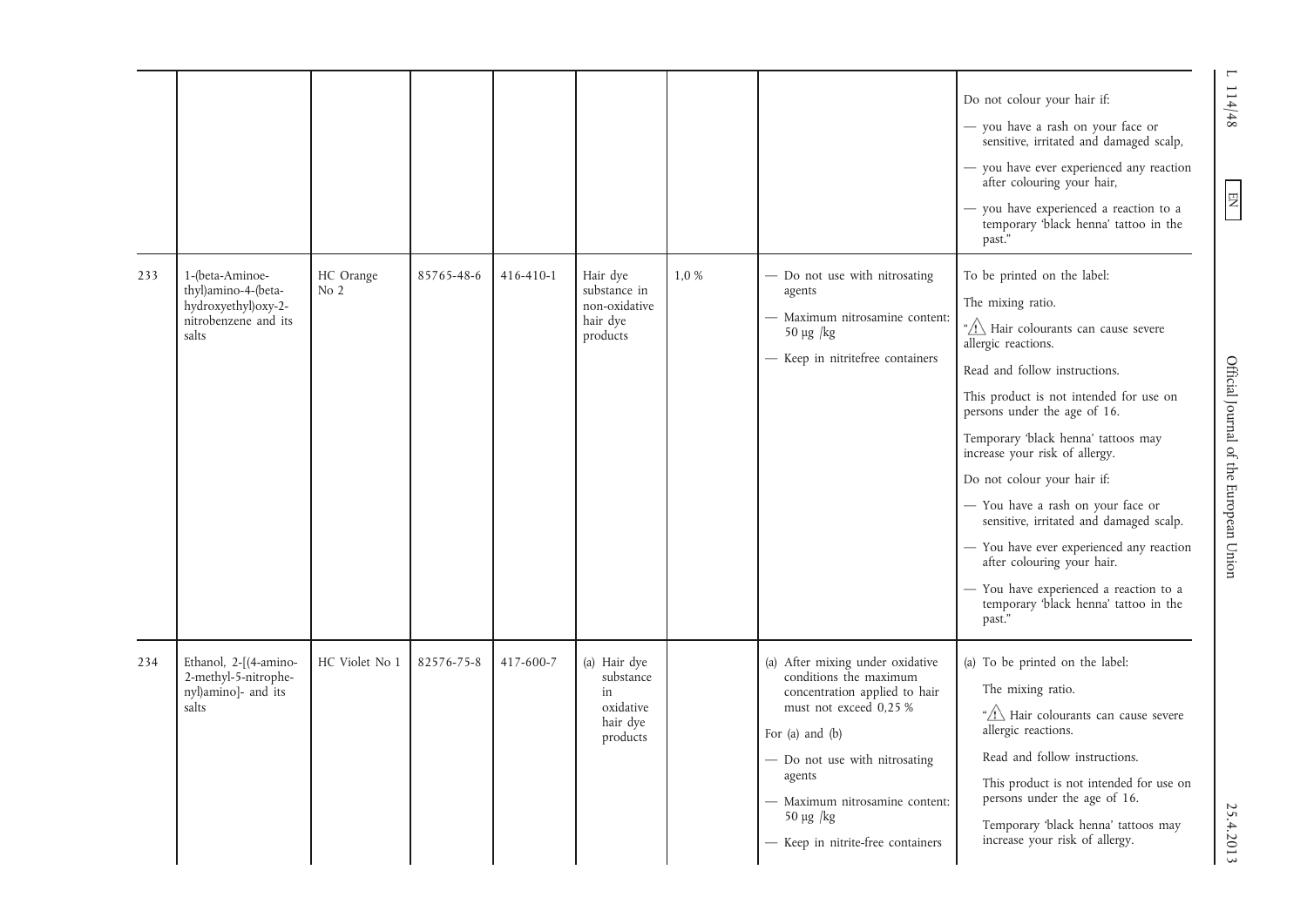|     |                                                                    |                                              |            |           | (b) Hair dye<br>substance<br>in non-<br>oxidative<br>hair dye<br>products | (b) $0,28%$ |                                                                                                 | Do not colour your hair if:<br>- you have a rash on your face or<br>sensitive, irritated and damaged<br>scalp,<br>- you have ever experienced any<br>reaction after colouring your hair,<br>- you have experienced a reaction to<br>a temporary black henna' tattoo in<br>the past."<br>(b) " $\Lambda$ Hair colourants can cause severe<br>allergic reactions.<br>Read and follow instructions.<br>This product is not intended for use on<br>persons under the age of 16.<br>Temporary 'black henna' tattoos may<br>increase your risk of allergy.<br>Do not colour your hair if:<br>- you have a rash on your face or<br>sensitive, irritated and damaged<br>scalp,<br>- you have ever experienced any<br>reaction after colouring your hair,<br>- you have experienced a reaction to<br>a temporary black henna' tattoo in | 25.4.2013<br>E<br>Official Journal of the European Union |
|-----|--------------------------------------------------------------------|----------------------------------------------|------------|-----------|---------------------------------------------------------------------------|-------------|-------------------------------------------------------------------------------------------------|--------------------------------------------------------------------------------------------------------------------------------------------------------------------------------------------------------------------------------------------------------------------------------------------------------------------------------------------------------------------------------------------------------------------------------------------------------------------------------------------------------------------------------------------------------------------------------------------------------------------------------------------------------------------------------------------------------------------------------------------------------------------------------------------------------------------------------|----------------------------------------------------------|
| 235 | 2-[3-(methylamino)-4-<br>nitrophenoxy]etha-<br>nol $(\frac{1}{7})$ | 3-Methylamino-<br>4-nitrophenoxy-<br>ethanol | 59820-63-2 | 261-940-7 | Hair dye<br>substance in<br>non-oxidative<br>hair dye<br>products         | 0,15 %      | - Do not use with nitrosating<br>agents<br>- Maximum nitrosamine content:<br>$50 \mu g$ /kg     | the past."                                                                                                                                                                                                                                                                                                                                                                                                                                                                                                                                                                                                                                                                                                                                                                                                                     |                                                          |
| 236 | 2-[(2-methoxy-4-nitro-                                             | 2-Hydroxyethy-                               | 66095-81-6 | 266-138-0 | Hair dye                                                                  | 0,2%        | - Keep in nitrite-free containers<br>- Do not use with nitrosating                              |                                                                                                                                                                                                                                                                                                                                                                                                                                                                                                                                                                                                                                                                                                                                                                                                                                |                                                          |
|     | phenyl)amino]ethanol<br>and its salts                              | lamino-5-<br>nitroanisole                    |            |           | substance in<br>non-oxidative<br>hair dye<br>products                     |             | agents<br>- Maximum nitrosamine content:<br>$50 \mu g$ /kg<br>- Keep in nitrite-free containers |                                                                                                                                                                                                                                                                                                                                                                                                                                                                                                                                                                                                                                                                                                                                                                                                                                | $\mathbf{\mathbf{\mathsf{I}}}\mathbf{)}$<br>114/49       |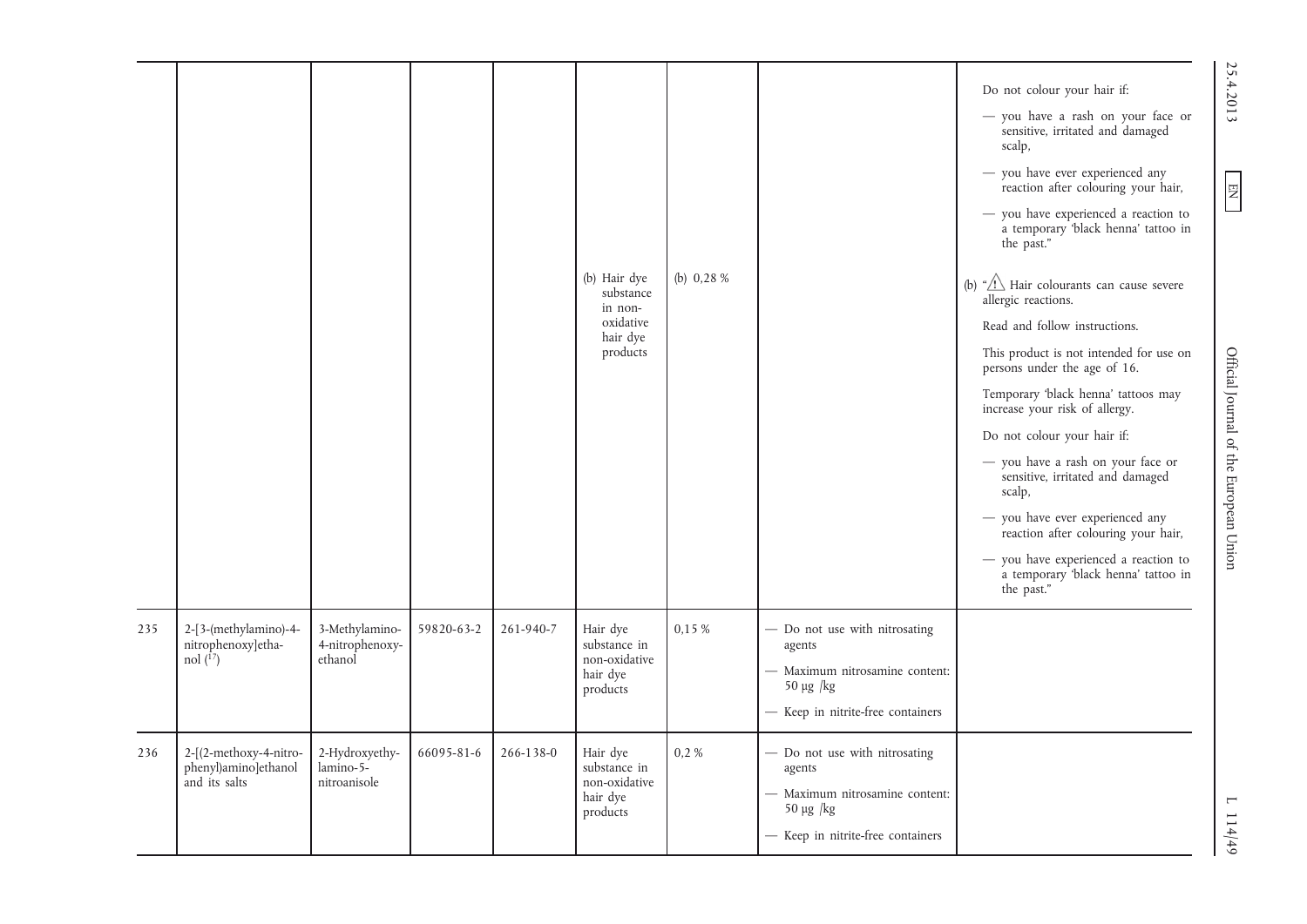| 237 | 2,2'-[(4-Amino-3-<br>nitrophe-<br>nyl)imino]bisethanol<br>and its hydrochloride | HC Red No 13             | 29705-39-<br>$3/94158 - 13$ | $-1303 - 083 - 4$ | (a) Hair dye<br>substance<br>in<br>oxidative<br>hair dye<br>products<br>(b) Hair dye                                                              | (b) $2,5%$ (as      | (a) After mixing under oxidative<br>conditions the maximum<br>concentration applied to hair<br>must not exceed 1,25 % (as<br>hydrochloride) | (a) To be printed on the label:<br>The mixing ratio.<br>"/\ Hair colourants can cause severe<br>allergic reactions.<br>Read and follow instructions.                                                                                                                                                                                                                                                                                                                                                            | $\overline{\phantom{0}}$<br>114/50<br>$\boxed{\phantom{1}}$ |
|-----|---------------------------------------------------------------------------------|--------------------------|-----------------------------|-------------------|---------------------------------------------------------------------------------------------------------------------------------------------------|---------------------|---------------------------------------------------------------------------------------------------------------------------------------------|-----------------------------------------------------------------------------------------------------------------------------------------------------------------------------------------------------------------------------------------------------------------------------------------------------------------------------------------------------------------------------------------------------------------------------------------------------------------------------------------------------------------|-------------------------------------------------------------|
|     |                                                                                 |                          |                             |                   | substance<br>in non-<br>oxidative<br>hair dye<br>products                                                                                         | hydro-<br>chloride) |                                                                                                                                             | This product is not intended for use on<br>persons under the age of 16.<br>Temporary 'black henna' tattoos may<br>increase your risk of allergy.<br>Do not colour your hair if:<br>- you have a rash on your face or<br>sensitive, irritated and damaged<br>scalp,<br>- you have ever experienced any<br>reaction after colouring your hair,<br>- you have experienced a reaction to<br>a temporary black henna' tattoo in<br>the past."                                                                        | Official Journal of the European Union                      |
| 238 | Naphthalene-1,5-diol                                                            | 1,5-Naphtha-<br>lenediol | $83 - 56 - 7$               | 201-487-4         | (a) Hair dye<br>substance<br>in<br>oxidative<br>hair dye<br>products<br>(b) Hair dye<br>substance<br>in non-<br>oxidative<br>hair dye<br>products | (b) $1,0%$          | (a) After mixing under oxidative<br>conditions the maximum<br>concentration applied to hair<br>must not exceed 1,0 %                        | (a) To be printed on the label:<br>The mixing ratio.<br>" <sup>"</sup> Hair colourants can cause severe<br>allergic reactions.<br>Read and follow instructions.<br>This product is not intended for use on<br>persons under the age of 16.<br>Temporary 'black henna' tattoos may<br>increase your risk of allergy.<br>Do not colour your hair if:<br>- you have a rash on your face or<br>sensitive, irritated and damaged<br>scalp,<br>- you have ever experienced any<br>reaction after colouring your hair, | 25.4.2013                                                   |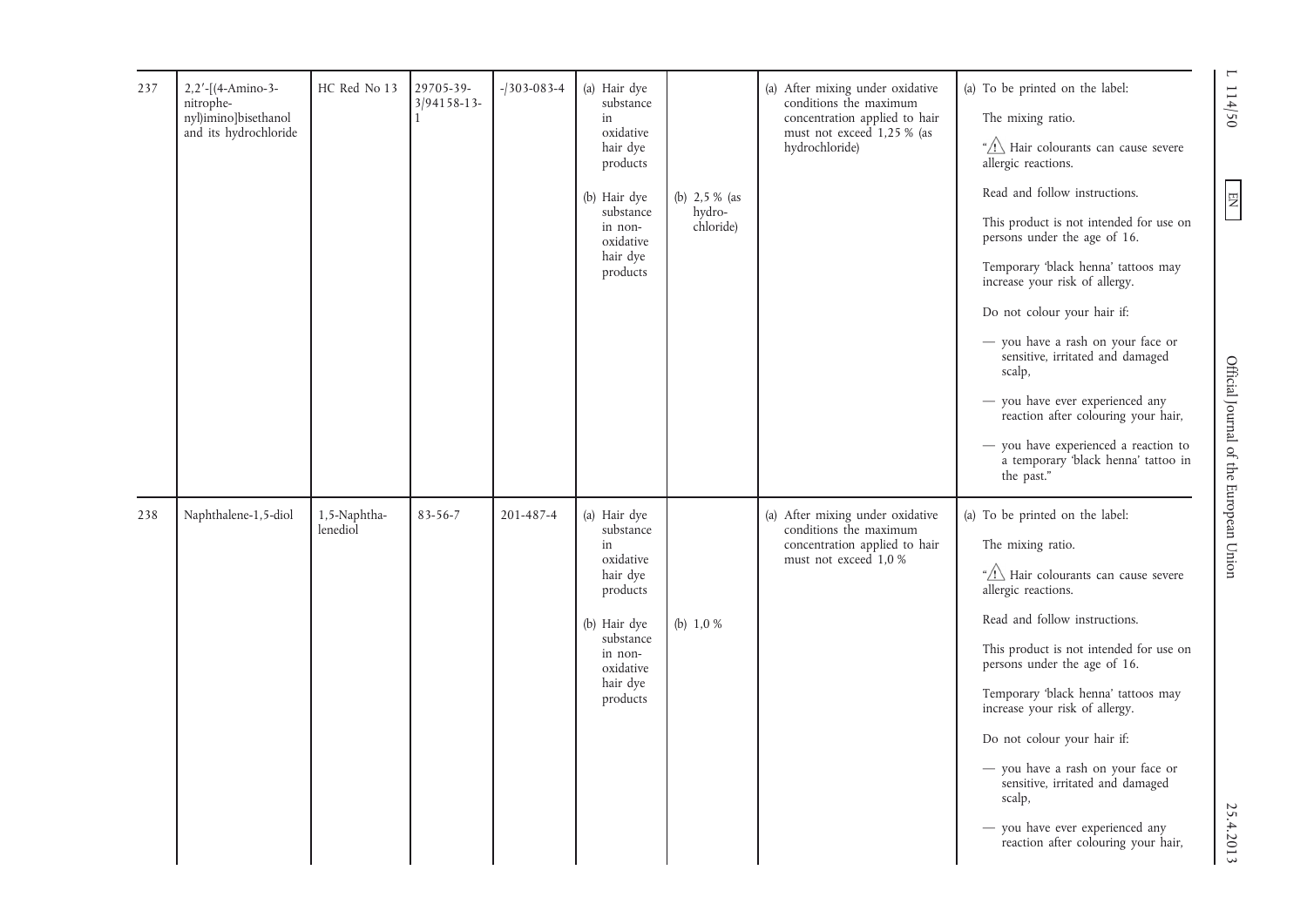|     |                                                                                              |                                                                           |                                       |                         |                                                            |                                                                                                                                                   | - you have experienced a reaction to<br>a temporary 'black henna' tattoo in<br>the past."                                                                                                                                                                                                                                                                                                                                                                                                                                                                                                           | 25.4.2013                                    |
|-----|----------------------------------------------------------------------------------------------|---------------------------------------------------------------------------|---------------------------------------|-------------------------|------------------------------------------------------------|---------------------------------------------------------------------------------------------------------------------------------------------------|-----------------------------------------------------------------------------------------------------------------------------------------------------------------------------------------------------------------------------------------------------------------------------------------------------------------------------------------------------------------------------------------------------------------------------------------------------------------------------------------------------------------------------------------------------------------------------------------------------|----------------------------------------------|
| 239 | Hydroxypropyl bis(N-<br>hydroxyethyl-p-pheny-<br>lenediamine) and its<br>tetrahydro-chloride | Hydroxypropyl<br>bis(N-hydro-<br>xyethyl-p-<br>phenylene-<br>diamine) HCl | 128729-30-<br>$6$ / 128729-<br>$28-2$ | $-$ / 416-<br>$320 - 2$ | Hair dye<br>substance in<br>oxidative hair<br>dye products | After mixing under oxidative<br>conditions the maximum concen-<br>tration applied to hair must not<br>exceed $0.4$ % (as tetrahydro-<br>chloride) | To be printed on the label:<br>The mixing ratio.<br>" <sup>"</sup> Hair colourants can cause severe<br>allergic reactions.<br>Read and follow instructions.<br>This product is not intended for use on<br>persons under the age of 16.<br>Temporary 'black henna' tattoos may<br>increase your risk of allergy.<br>Do not colour your hair if:<br>- you have a rash on your face or<br>sensitive, irritated and damaged scalp,<br>- you have ever experienced any reaction<br>after colouring your hair,<br>you have experienced a reaction to a<br>temporary 'black henna' tattoo in the<br>past." | EN<br>Official Journal of the European Union |
| 240 |                                                                                              |                                                                           |                                       |                         |                                                            |                                                                                                                                                   |                                                                                                                                                                                                                                                                                                                                                                                                                                                                                                                                                                                                     |                                              |
| 241 | 5-Amino-o-cresol                                                                             | 4-Amino-2-<br>hydroxytoluene                                              | 2835-95-2                             | 220-618-6               | Hair dye<br>substance in<br>oxidative hair<br>dye products | After mixing under oxidative<br>conditions the maximum concen-<br>tration applied to hair must not<br>exceed 1.5 %                                | To be printed on the label:<br>The mixing ratio.<br>" <sup>"</sup> Hair colourants can cause severe<br>allergic reactions.<br>Read and follow instructions.<br>This product is not intended for use on<br>persons under the age of 16.<br>Temporary 'black henna' tattoos may<br>increase your risk of allergy.                                                                                                                                                                                                                                                                                     |                                              |
|     |                                                                                              |                                                                           |                                       |                         |                                                            |                                                                                                                                                   | Do not colour your hair if:<br>- you have a rash on your face or<br>sensitive, irritated and damaged scalp,                                                                                                                                                                                                                                                                                                                                                                                                                                                                                         | $\overline{ }$<br>114/5                      |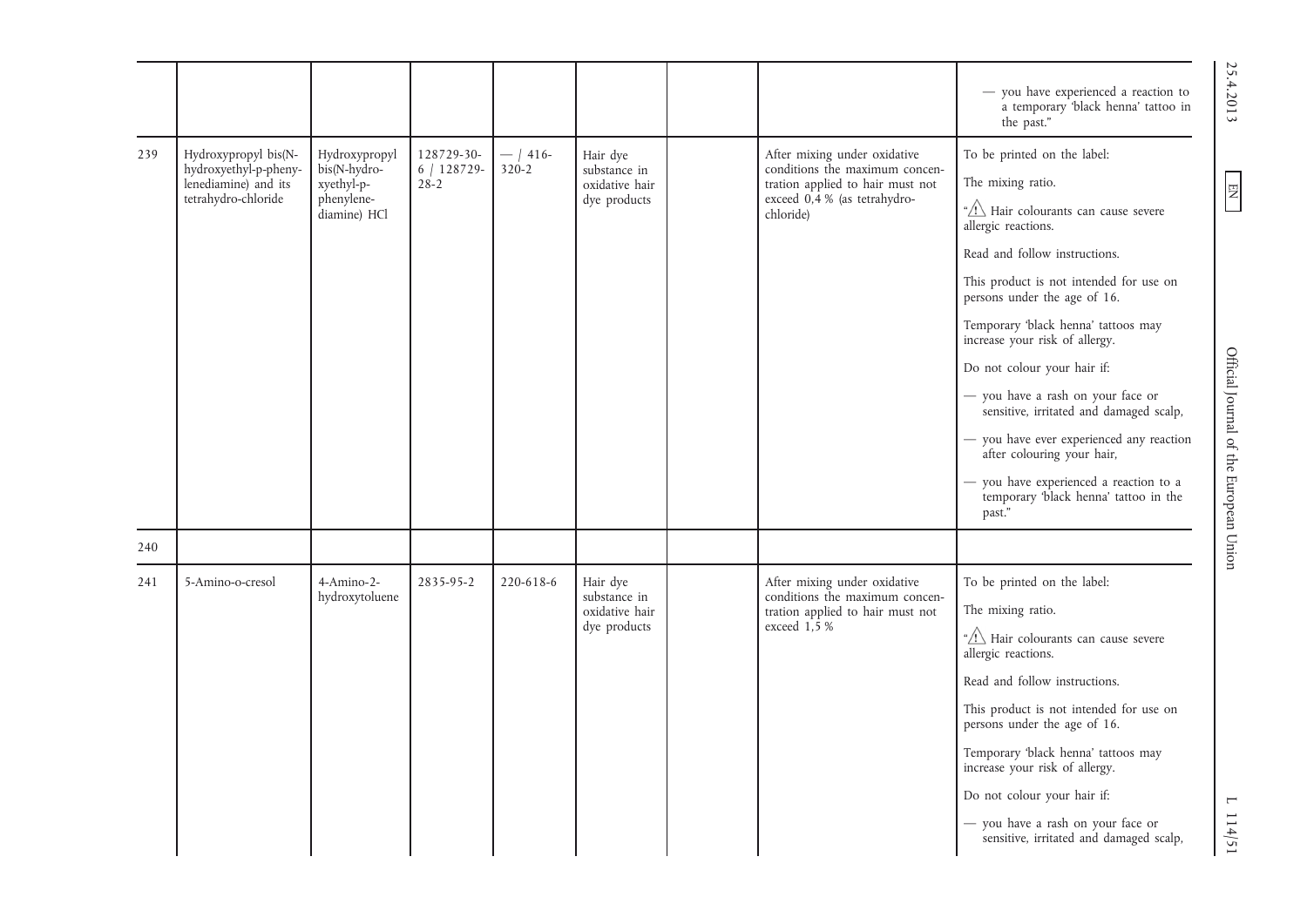|     |                                                                            |                                                                                     |                                                 |                                    |                                                                                                                                                   |            |                                                                                                                                         | - you have ever experienced any reaction<br>after colouring your hair,<br>- you have experienced a reaction to a<br>temporary 'black henna' tattoo in the<br>past."                                                                                                                                                                                                                                                                                                                                                                                                                                    |
|-----|----------------------------------------------------------------------------|-------------------------------------------------------------------------------------|-------------------------------------------------|------------------------------------|---------------------------------------------------------------------------------------------------------------------------------------------------|------------|-----------------------------------------------------------------------------------------------------------------------------------------|--------------------------------------------------------------------------------------------------------------------------------------------------------------------------------------------------------------------------------------------------------------------------------------------------------------------------------------------------------------------------------------------------------------------------------------------------------------------------------------------------------------------------------------------------------------------------------------------------------|
| 242 | 2,4-Diaminophenoxy-<br>ethanol, its hydro-<br>chloride and its<br>sulphate | 2,4-Diaminop-<br>henoxyethanol<br>HC1<br>2,4-Diaminop-<br>henoxyethanol<br>sulphate | 70643-19-5<br>66422-95-5<br>$/70643 - 20-$<br>8 | $-1266-$<br>$357-1$ /<br>274-713-2 | Hair dye<br>substance in<br>oxidative hair<br>dye products                                                                                        |            | After mixing under oxidative<br>conditions the maximum concen-<br>tration applied to hair must not<br>exceed $2,0$ % (as hydrochloride) | To be printed on the label:<br>The mixing ratio.<br>" <sup>"</sup> >Hair colourants can cause severe<br>allergic reactions.<br>Read and follow instructions.<br>This product is not intended for use on<br>persons under the age of 16.<br>Temporary 'black henna' tattoos may<br>increase your risk of allergy.<br>Do not colour your hair if:<br>- you have a rash on your face or<br>sensitive, irritated and damaged scalp,<br>- you have ever experienced any reaction<br>after colouring your hair,<br>- you have experienced a reaction to a<br>temporary 'black henna' tattoo in the<br>past." |
| 243 | 1,3-benzenediol, 2-<br>methyl                                              | 2-Methylresor-<br>cinol                                                             | $608 - 25 - 3$                                  | 210-155-8                          | (a) Hair dye<br>substance<br>in<br>oxidative<br>hair dye<br>products<br>(b) Hair dye<br>substance<br>in non-<br>oxidative<br>hair dye<br>products | (b) $1,8%$ | (a) After mixing under oxidative<br>conditions the maximum<br>concentration applied to hair<br>must not exceed 1,8 %                    | (a) To be printed on the label:<br>The mixing ratio.<br>" <sup>1</sup> Hair colourants can cause severe<br>allergic reactions.<br>Read and follow instructions.<br>This product is not intended for use on<br>persons under the age of 16.<br>Temporary 'black henna' tattoos may<br>increase your risk of allergy.                                                                                                                                                                                                                                                                                    |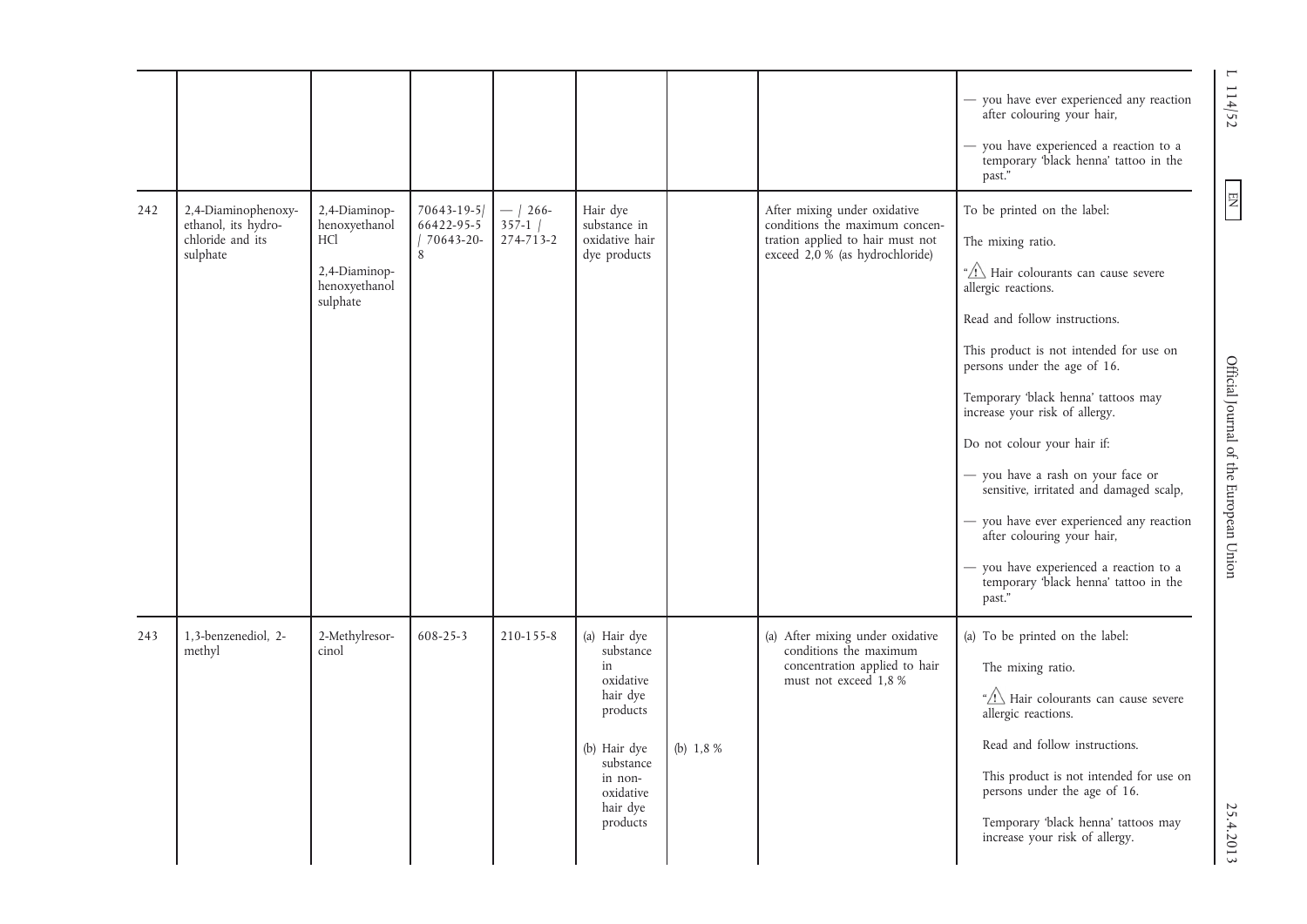|     |                                                                        |                                                                                                       |                                  |                               |                                                            |                                                                                                                                                                               | Do not colour your hair if:<br>- you have a rash on your face or<br>sensitive, irritated and damaged<br>scalp,<br>- you have ever experienced any<br>reaction after colouring your hair,<br>- you have experienced a reaction to<br>a temporary 'black henna' tattoo in<br>the past."                                                                                                                                                                                                                                                                                                               | 25.4.2013<br>EN                        |
|-----|------------------------------------------------------------------------|-------------------------------------------------------------------------------------------------------|----------------------------------|-------------------------------|------------------------------------------------------------|-------------------------------------------------------------------------------------------------------------------------------------------------------------------------------|-----------------------------------------------------------------------------------------------------------------------------------------------------------------------------------------------------------------------------------------------------------------------------------------------------------------------------------------------------------------------------------------------------------------------------------------------------------------------------------------------------------------------------------------------------------------------------------------------------|----------------------------------------|
| 244 | 4-Amino-m-cresol                                                       | 4-Amino-m-<br>cresol                                                                                  | 2835-99-6                        | 220-621-2                     | Hair dye<br>substance in<br>oxidative hair<br>dye products | After mixing under oxidative<br>conditions the maximum concen-<br>tration applied to hair must not<br>exceed 1.5 %                                                            | To be printed on the label:<br>The mixing ratio.<br>" <sup>"</sup> Hair colourants can cause severe<br>allergic reactions.<br>Read and follow instructions.<br>This product is not intended for use on<br>persons under the age of 16.<br>Temporary 'black henna' tattoos may<br>increase your risk of allergy.<br>Do not colour your hair if:<br>- you have a rash on your face or<br>sensitive, irritated and damaged scalp,<br>- you have ever experienced any reaction<br>after colouring your hair,<br>you have experienced a reaction to a<br>temporary 'black henna' tattoo in the<br>past." | Official Journal of the European Union |
| 245 | 2-[(3amino-4-metho-<br>xyphe-<br>nyl)amino]ethanol and<br>its sulphate | 2-Amino-4-<br>hydroxyethy-<br>laminoanisole<br>2-Amino-4-<br>hydroxyethy-<br>laminoanisole<br>sulfate | 83763-47-7<br>$ 83763 - 48 - 8 $ | 280-733-2<br>$/280 - 734 - 8$ | Hair dye<br>substance in<br>oxidative hair<br>dye products | After mixing under oxidative<br>conditions the maximum concen-<br>tration applied to hair must not<br>exceed $1,5$ % (as sulphate)<br>- Do not use with nitrosating<br>agents | To be printed on the label:<br>The mixing ratio.<br>"/\ Hair colourants can cause severe<br>allergic reactions.                                                                                                                                                                                                                                                                                                                                                                                                                                                                                     | $\overline{ }$<br>114/53               |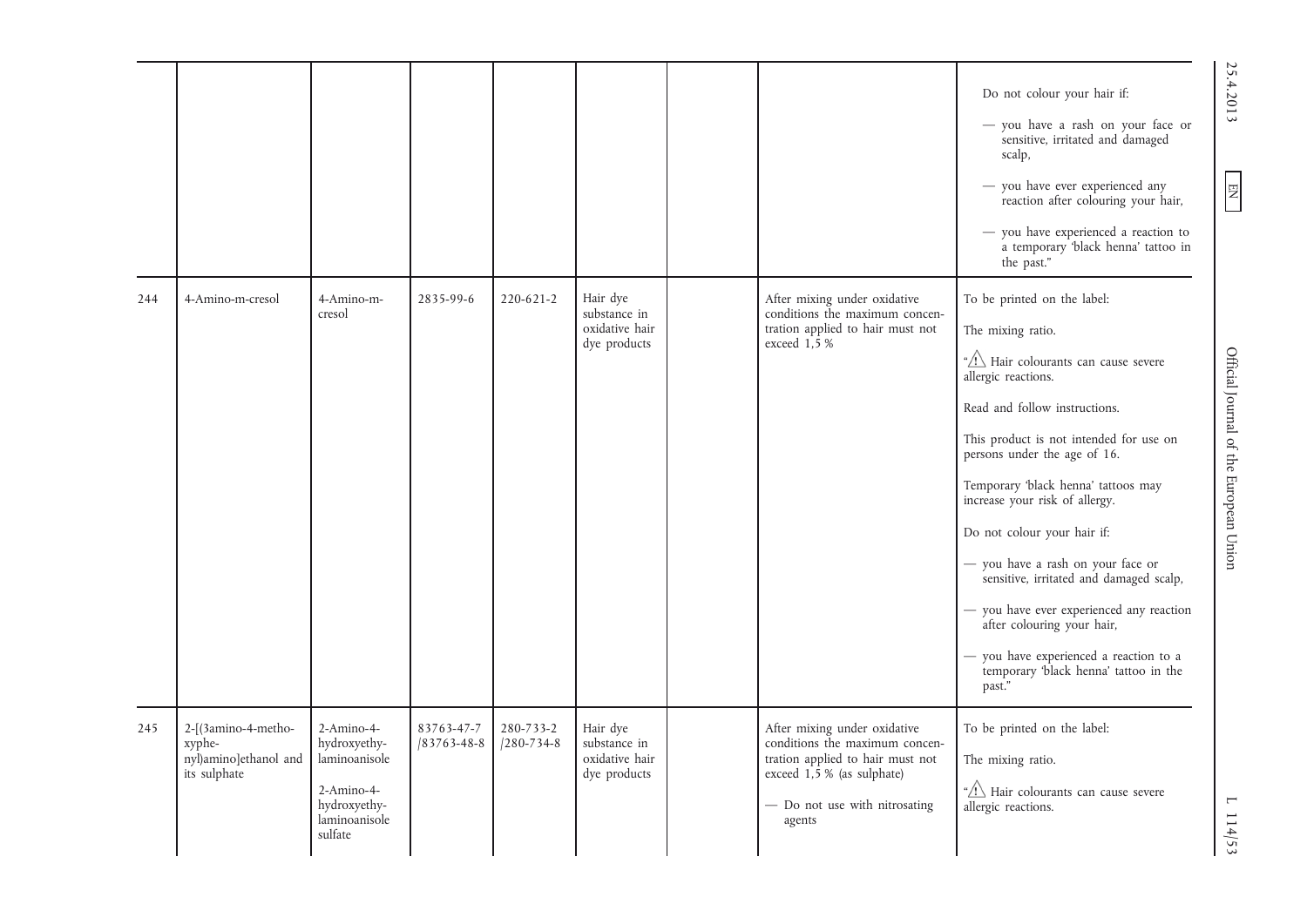|     |                                                                     |                                                        |            |           |                                                            |                                                                                                                                                                                                                                                        |                                                                                                                                                                                                                                                                                                                                                                                                                                                                                                                                                                                                       | $\mathbf{\Gamma}$                                                       |
|-----|---------------------------------------------------------------------|--------------------------------------------------------|------------|-----------|------------------------------------------------------------|--------------------------------------------------------------------------------------------------------------------------------------------------------------------------------------------------------------------------------------------------------|-------------------------------------------------------------------------------------------------------------------------------------------------------------------------------------------------------------------------------------------------------------------------------------------------------------------------------------------------------------------------------------------------------------------------------------------------------------------------------------------------------------------------------------------------------------------------------------------------------|-------------------------------------------------------------------------|
|     |                                                                     |                                                        |            |           |                                                            | - Maximum nitrosamine content:<br>$50 \mu g$ /kg<br>- Keep in nitrite-free containers                                                                                                                                                                  | Read and follow instructions.<br>This product is not intended for use on<br>persons under the age of 16.<br>Temporary 'black henna' tattoos may<br>increase your risk of allergy.<br>Do not colour your hair if:<br>- you have a rash on your face or<br>sensitive, irritated and damaged scalp,<br>- you have ever experienced any reaction<br>after colouring your hair,<br>you have experienced a reaction to a<br>temporary 'black henna' tattoo in the<br>past."                                                                                                                                 | 114/54<br>$\boxed{\phantom{\phantom{\big }\sum\limits_{1.5\text{min}}}$ |
| 246 | Hydroxyethyl-3,4-<br>methylenedioxyaniline<br>and its hydrochloride | Hydroxyethyl-<br>3,4-methylene-<br>dioxyaniline<br>HC1 | 94158-14-2 | 303-085-5 | Hair dye<br>substance in<br>oxidative hair<br>dye products | After mixing under oxidative<br>conditions the maximum concen-<br>tration applied to hair must not<br>exceed 1,5 %<br>- Do not use with nitrosating<br>agents<br>- Maximum nitrosamine content:<br>$50 \mu g$ /kg<br>- Keep in nitrite-free containers | To be printed on the label:<br>The mixing ratio.<br>" <sup>A</sup> Hair colourants can cause severe<br>allergic reactions.<br>Read and follow instructions.<br>This product is not intended for use on<br>persons under the age of 16.<br>Temporary 'black henna' tattoos may<br>increase your risk of allergy.<br>Do not colour your hair if:<br>- you have a rash on your face or<br>sensitive, irritated and damaged scalp,<br>- you have ever experienced any reaction<br>after colouring your hair,<br>- you have experienced a reaction to a<br>temporary 'black henna' tattoo in the<br>past." | Official Journal of the European Union<br>25.4.2013                     |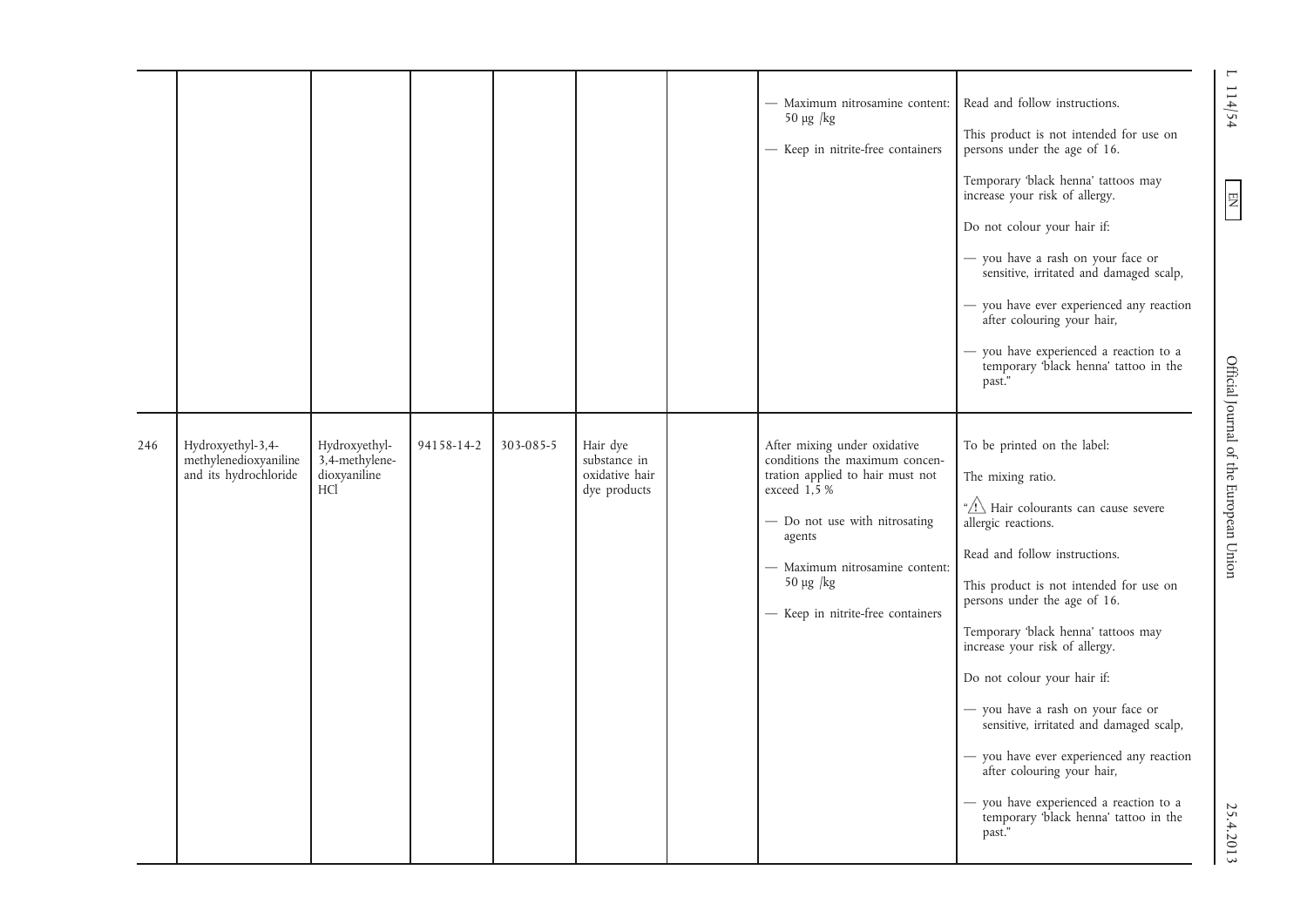| 247 | 2,2'-[[4-[(2-Hydroxye-<br>thyl)amino]-3-nitro-<br>phenyl]imino]bisetha-<br>nol $(^{17})$ | HC Blue No 2                               | 33229-34-4 | 251-410-3 | Hair dye<br>substance in<br>non-oxidative<br>hair dye<br>products                                                                                 | 2,8%        | - Do not use with nitrosating<br>agents<br>- Maximum nitrosamine content:<br>$50 \mu g$ /kg<br>- Keep in nitrite-free containers                                                                                                                                                  | Can cause allergic reaction                                                                                                                                                                                                                                                                                                                                                                                                                                                                                                                                                                                                                                                                                                                                                                         | 25.4.2013<br>EN                                                              |
|-----|------------------------------------------------------------------------------------------|--------------------------------------------|------------|-----------|---------------------------------------------------------------------------------------------------------------------------------------------------|-------------|-----------------------------------------------------------------------------------------------------------------------------------------------------------------------------------------------------------------------------------------------------------------------------------|-----------------------------------------------------------------------------------------------------------------------------------------------------------------------------------------------------------------------------------------------------------------------------------------------------------------------------------------------------------------------------------------------------------------------------------------------------------------------------------------------------------------------------------------------------------------------------------------------------------------------------------------------------------------------------------------------------------------------------------------------------------------------------------------------------|------------------------------------------------------------------------------|
| 248 | 4-[(2-Hydroxye-<br>thyl)amino]-3-nitro-<br>phenol                                        | 3-Nitro-p-<br>hydroxyethy-<br>laminophenol | 65235-31-6 | 265-648-0 | (a) Hair dye<br>substance<br>in<br>oxidative<br>hair dye<br>products<br>(b) Hair dye<br>substance<br>in non-<br>oxidative<br>hair dye<br>products | (b) $1,85%$ | (a) After mixing under oxidative<br>conditions the maximum<br>concentration applied to hair<br>must not exceed 3.0 %<br>For $(a)$ and $(b)$ :<br>- Do not use with nitrosating<br>agents<br>- Maximum nitrosamine content:<br>$50 \mu g$ /kg<br>- Keep in nitrite-free containers | (a) To be printed on the label:<br>The mixing ratio.<br>" <sup>1</sup> Hair colourants can cause severe<br>allergic reactions.<br>Read and follow instructions.<br>This product is not intended for use on<br>persons under the age of 16.<br>Temporary 'black henna' tattoos may<br>increase your risk of allergy.<br>Do not colour your hair if:<br>- you have a rash on your face or<br>sensitive, irritated and damaged<br>scalp,<br>- you have ever experienced any<br>reaction after colouring your hair,<br>- you have experienced a reaction to<br>a temporary black henna' tattoo in<br>the past."<br>(b) " $\sqrt{!}$ Hair colourants can cause severe<br>allergic reactions.<br>Read and follow instructions.<br>This product is not intended for use on<br>persons under the age of 16. | Official Journal of the European Union<br>$\overline{\phantom{0}}$<br>114/55 |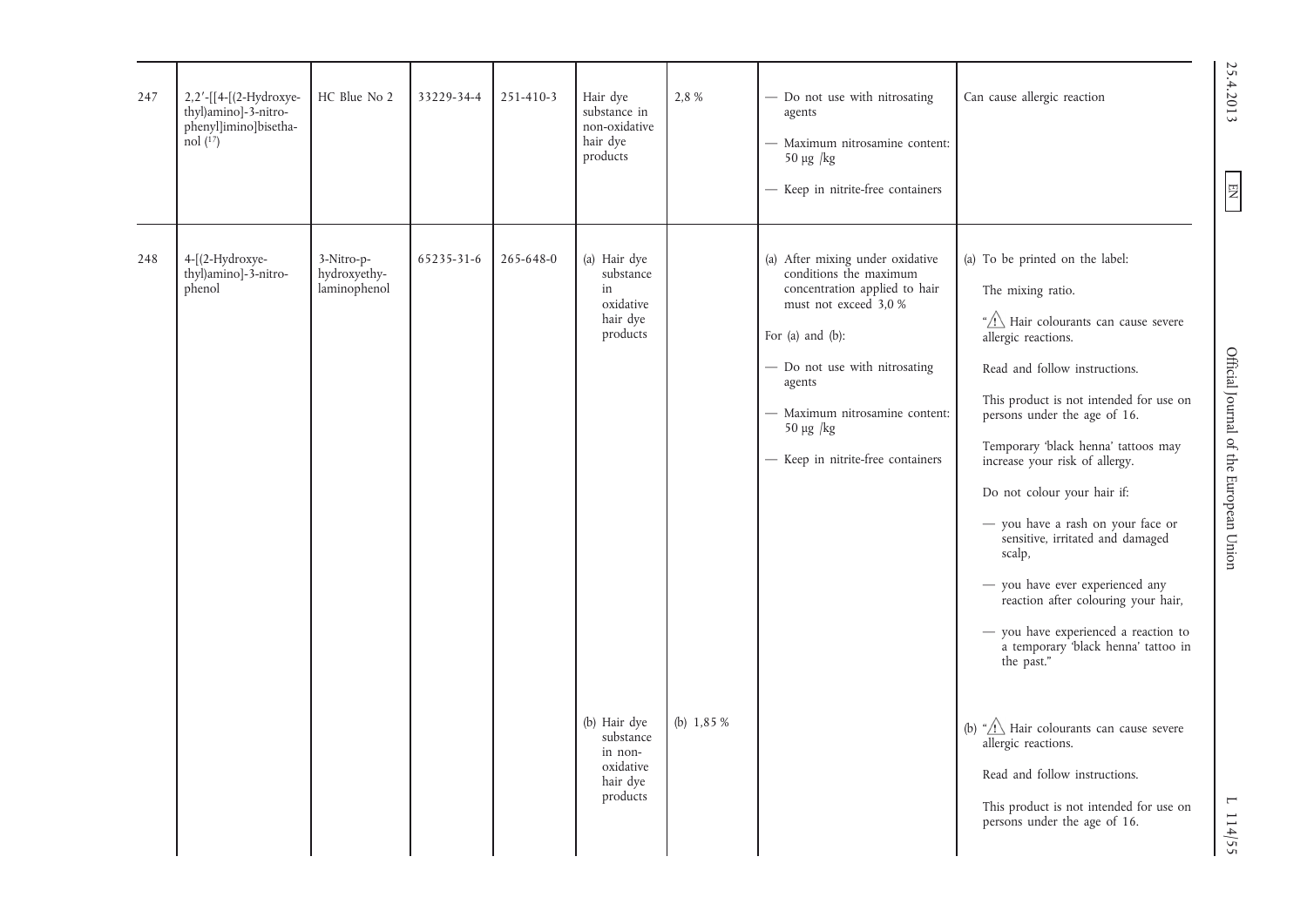|     |                                         |                                 |            |           |                                      |            |                                                            | Temporary 'black henna' tattoos may<br>increase your risk of allergy.                     | $\overline{\phantom{0}}$<br>114/56     |
|-----|-----------------------------------------|---------------------------------|------------|-----------|--------------------------------------|------------|------------------------------------------------------------|-------------------------------------------------------------------------------------------|----------------------------------------|
|     |                                         |                                 |            |           |                                      |            |                                                            | Do not colour your hair if:                                                               |                                        |
|     |                                         |                                 |            |           |                                      |            |                                                            | - you have a rash on your face or<br>sensitive, irritated and damaged<br>scalp,           | $\boxed{\phantom{1}}$                  |
|     |                                         |                                 |            |           |                                      |            |                                                            | - you have ever experienced any<br>reaction after colouring your hair,                    |                                        |
|     |                                         |                                 |            |           |                                      |            |                                                            | - you have experienced a reaction to<br>a temporary black henna' tattoo in<br>the past."  |                                        |
| 249 | 1-(beta-Ureidoe-<br>thyl)amino-4-nitro- | 4-Nitrophenyl<br>aminoethylurea | 27080-42-8 | 410-700-1 | (a) Hair dye<br>substance            |            | (a) After mixing under oxidative<br>conditions the maximum | (a) To be printed on the label:                                                           |                                        |
|     | benzene                                 |                                 |            |           | in<br>oxidative                      |            | concentration applied to hair<br>must not exceed 0,25 %    | The mixing ratio.                                                                         |                                        |
|     |                                         |                                 |            |           | hair dye<br>products                 |            | For $(a)$ and $(b)$ :                                      | " <sup>"</sup> >Hair colourants can cause severe<br>allergic reactions.                   |                                        |
|     |                                         |                                 |            |           | (b) Hair dye<br>substance<br>in non- | (b) $0,5%$ | - Do not use with nitrosating<br>agents                    | Read and follow instructions.                                                             |                                        |
|     |                                         |                                 |            |           | oxidative<br>hair dye<br>products    |            | - Maximum nitrosamine content:<br>50 μg /kg                | This product is not intended for use on<br>persons under the age of 16.                   | Official Journal of the European Union |
|     |                                         |                                 |            |           |                                      |            | - Keep in nitrite-free containers                          | Temporary 'black henna' tattoos may<br>increase your risk of allergy.                     |                                        |
|     |                                         |                                 |            |           |                                      |            |                                                            | Do not colour your hair if:                                                               |                                        |
|     |                                         |                                 |            |           |                                      |            |                                                            | - you have a rash on your face or<br>sensitive, irritated and damaged<br>scalp,           |                                        |
|     |                                         |                                 |            |           |                                      |            |                                                            | - you have ever experienced any<br>reaction after colouring your hair,                    |                                        |
|     |                                         |                                 |            |           |                                      |            |                                                            | - you have experienced a reaction to<br>a temporary 'black henna' tattoo in<br>the past." | 25.4.2013                              |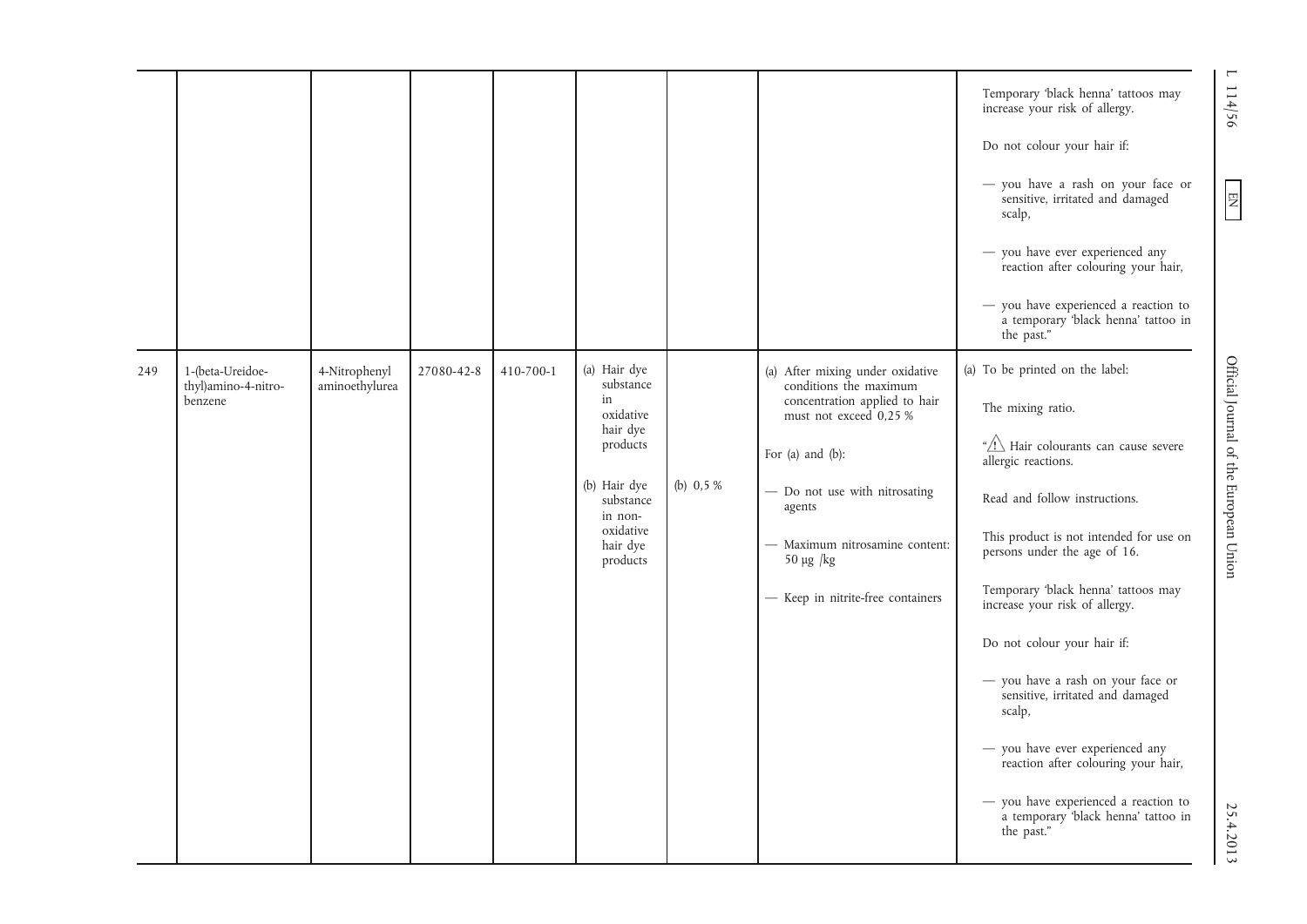| 250 | 1-Amino-2-nitro-4-<br>$(2', 3'$ -dihydroxypro-<br>pyl)amino-5-chloro-<br>benzene and 1,4-bis-<br>(2',3'-dihydroxypro-<br>pyl)amino-2-nitro-5-<br>chlorobenzene and its<br>salts | HC Red No 10<br>and HC Red<br>No $11\,$ | 95576-89-9<br>$/95576-92-$<br>$\overline{4}$ |           | (a) Hair dye<br>substance<br>in<br>oxidative<br>hair dye<br>products<br>(b) Hair dye<br>substance<br>in non-<br>oxidative<br>hair dye<br>products | (b) $1,0%$ | (a) After mixing under oxidative<br>conditions the maximum<br>concentration applied to hair<br>must not exceed 1 %   | (a) To be printed on the label:<br>The mixing ratio.<br>" <sup>"</sup> Alair colourants can cause severe<br>allergic reactions.<br>Read and follow instructions.<br>This product is not intended for use on<br>persons under the age of 16.<br>Temporary 'black henna' tattoos may<br>increase your risk of allergy.<br>Do not colour your hair if:<br>- you have a rash on your face or<br>sensitive, irritated and damaged<br>scalp,<br>- you have ever experienced any<br>reaction after colouring your hair,<br>- you have experienced a reaction to<br>a temporary black henna' tattoo in<br>the past." | 25.4.2013<br>EN<br>Official Journal of the European Union |
|-----|---------------------------------------------------------------------------------------------------------------------------------------------------------------------------------|-----------------------------------------|----------------------------------------------|-----------|---------------------------------------------------------------------------------------------------------------------------------------------------|------------|----------------------------------------------------------------------------------------------------------------------|--------------------------------------------------------------------------------------------------------------------------------------------------------------------------------------------------------------------------------------------------------------------------------------------------------------------------------------------------------------------------------------------------------------------------------------------------------------------------------------------------------------------------------------------------------------------------------------------------------------|-----------------------------------------------------------|
| 251 |                                                                                                                                                                                 |                                         |                                              |           |                                                                                                                                                   |            |                                                                                                                      |                                                                                                                                                                                                                                                                                                                                                                                                                                                                                                                                                                                                              |                                                           |
| 252 | 2-Amino-6-chloro-4-<br>nitrophenol                                                                                                                                              | 2-Amino-6-<br>chloro-4-nitro-<br>phenol | 6358-09-4                                    | 228-762-1 | (a) Hair dye<br>substance<br>in<br>oxidative<br>hair dye<br>products                                                                              |            | (a) After mixing under oxidative<br>conditions the maximum<br>concentration applied to hair<br>must not exceed 2,0 % | (a) To be printed on the label:<br>The mixing ratio.<br>" <sup>"</sup> Hair colourants can cause severe<br>allergic reactions.<br>Read and follow instructions.<br>This product is not intended for use on<br>persons under the age of 16.<br>Temporary 'black henna' tattoos may<br>increase your risk of allergy.                                                                                                                                                                                                                                                                                          | $\mathbf{\mathsf{I}}$<br>114/57                           |